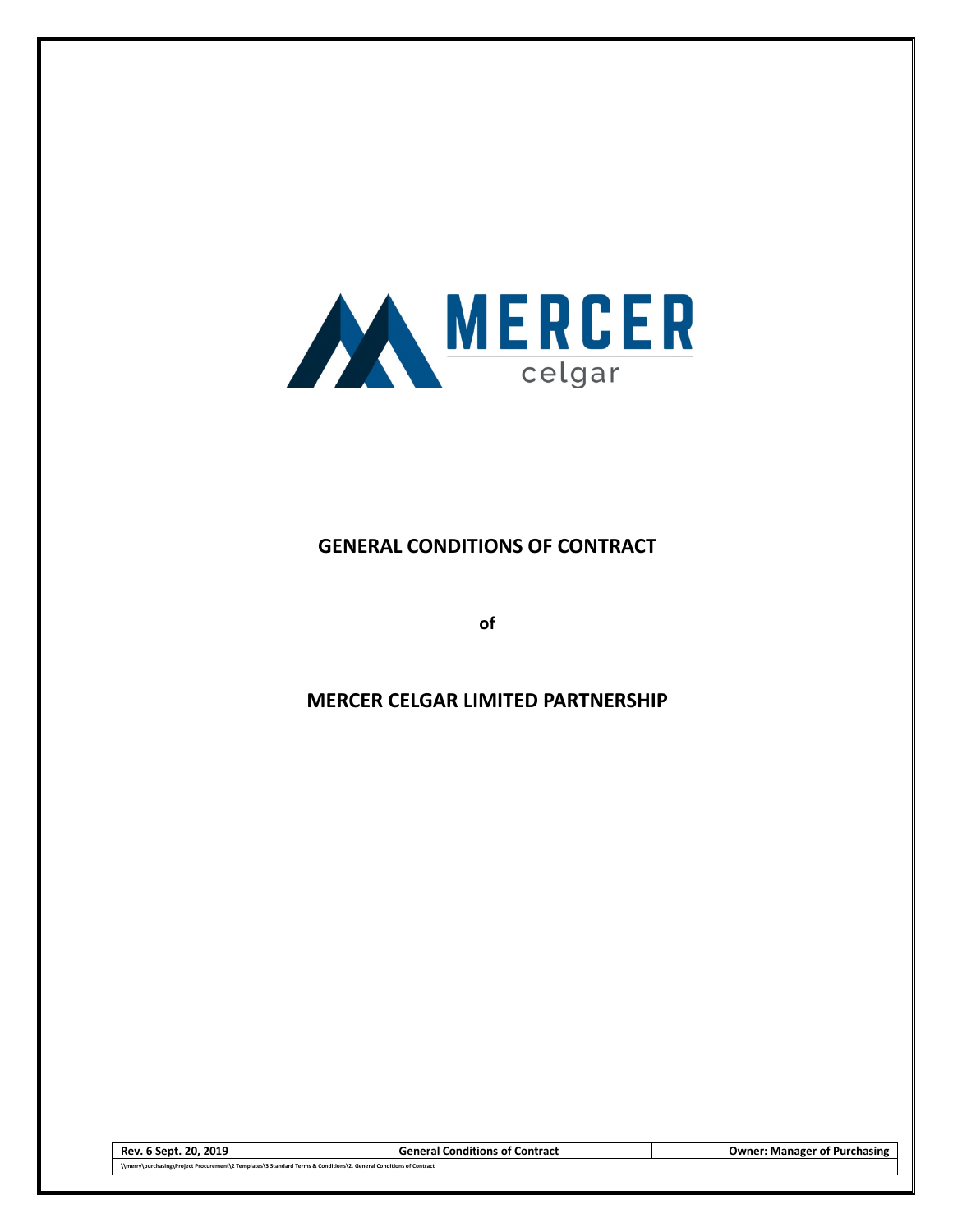# **GENERAL CONDITIONS OF CONTRACT** OF MERCER CELGAR LIMITED PARTNERSHIP

Page No.

| Rev. 6 Sept. 20, 2019                                                                                              | <b>General Conditions of Contract</b> | <b>Owner: Manager of Purchasing</b> |
|--------------------------------------------------------------------------------------------------------------------|---------------------------------------|-------------------------------------|
| \\merry\purchasing\Project Procurement\2 Templates\3 Standard Terms & Conditions\2. General Conditions of Contract |                                       |                                     |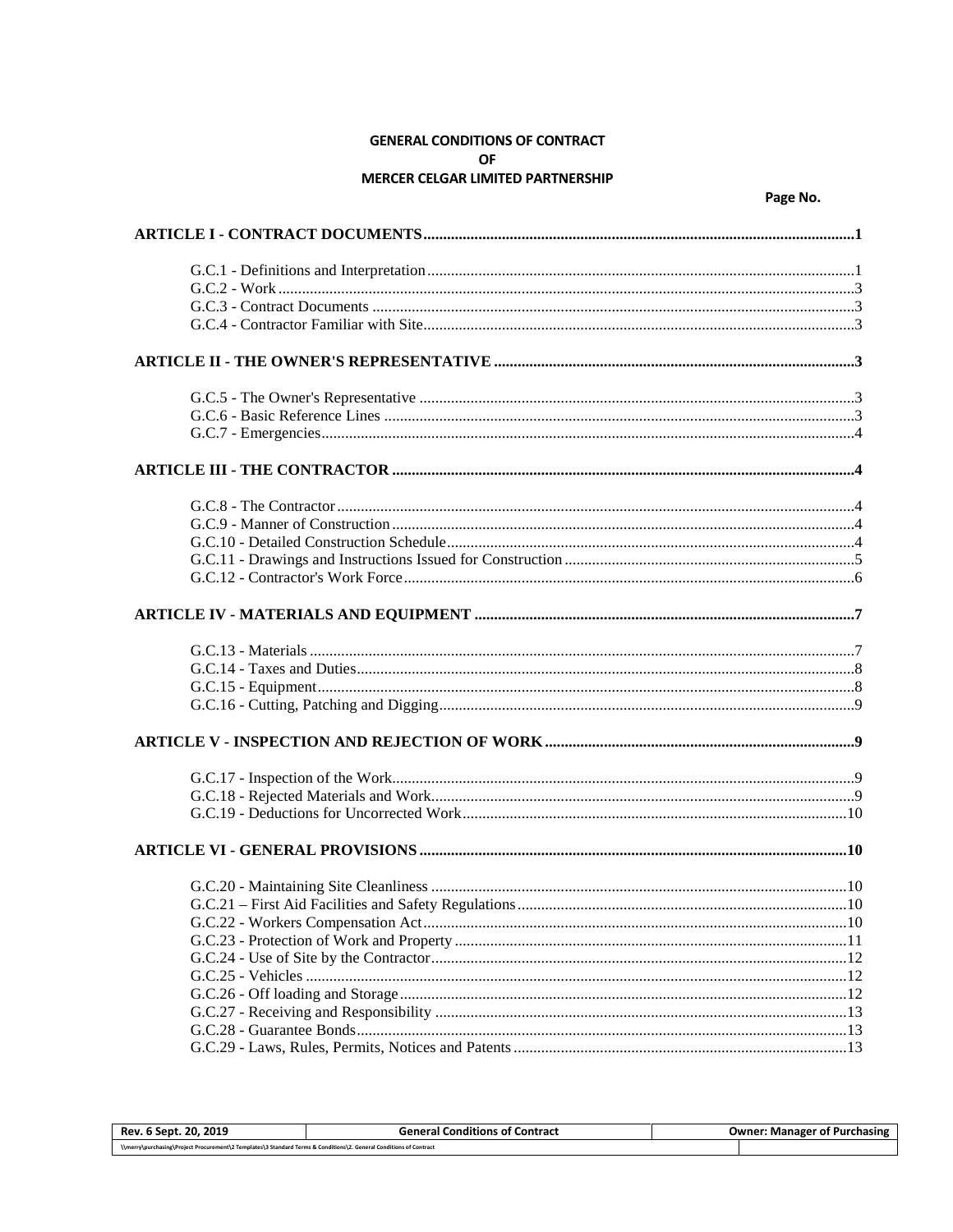| Rev. 6 Sept. 20, 2019 | <b>General Conditions of Contract</b> | <b>Owner: Manager of Purchasing</b> |
|-----------------------|---------------------------------------|-------------------------------------|
|                       |                                       |                                     |
|                       |                                       |                                     |
|                       |                                       |                                     |
|                       |                                       |                                     |
|                       |                                       |                                     |
|                       |                                       |                                     |
|                       |                                       |                                     |
|                       |                                       |                                     |
|                       |                                       |                                     |
|                       |                                       |                                     |
|                       |                                       |                                     |
|                       |                                       |                                     |
|                       |                                       |                                     |
|                       |                                       |                                     |
|                       |                                       |                                     |
|                       |                                       |                                     |
|                       |                                       |                                     |
|                       |                                       |                                     |
|                       |                                       |                                     |
|                       |                                       |                                     |
|                       |                                       |                                     |
|                       |                                       |                                     |
|                       |                                       |                                     |
|                       |                                       |                                     |
|                       |                                       |                                     |
|                       |                                       |                                     |
|                       |                                       |                                     |
|                       |                                       |                                     |
|                       |                                       |                                     |
|                       |                                       |                                     |
|                       |                                       |                                     |
|                       |                                       |                                     |
|                       |                                       |                                     |
|                       |                                       |                                     |
|                       |                                       |                                     |
|                       |                                       |                                     |
|                       |                                       |                                     |
|                       |                                       |                                     |
|                       |                                       |                                     |
|                       |                                       |                                     |
|                       |                                       |                                     |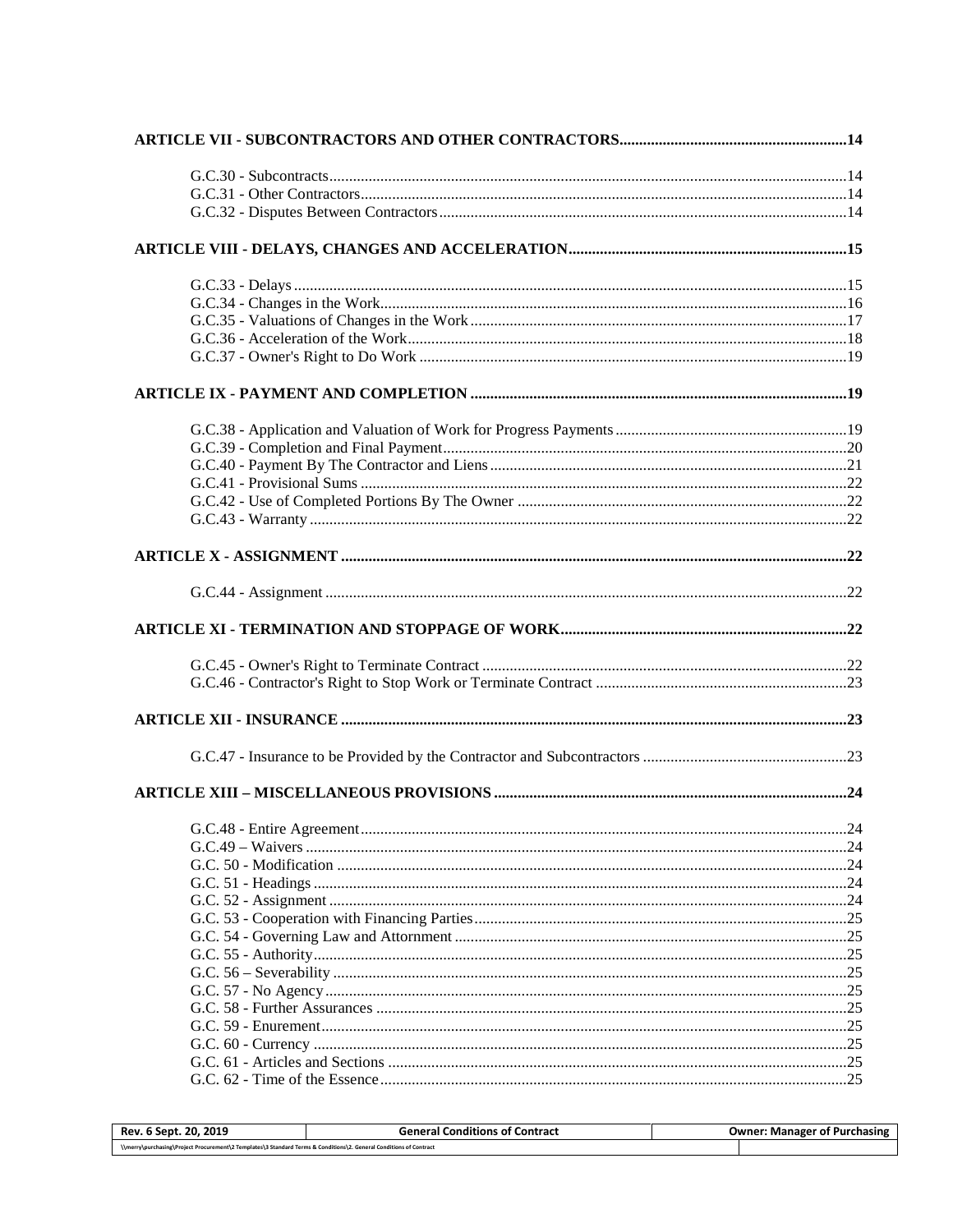| t. 20. 2019<br>Rev.<br>6 Sept.                                                                                     | <b>General Conditions of Contract</b> | <b>Owner: Manager of Purchasing</b> |
|--------------------------------------------------------------------------------------------------------------------|---------------------------------------|-------------------------------------|
| \\merry\purchasing\Project Procurement\2 Templates\3 Standard Terms & Conditions\2. General Conditions of Contract |                                       |                                     |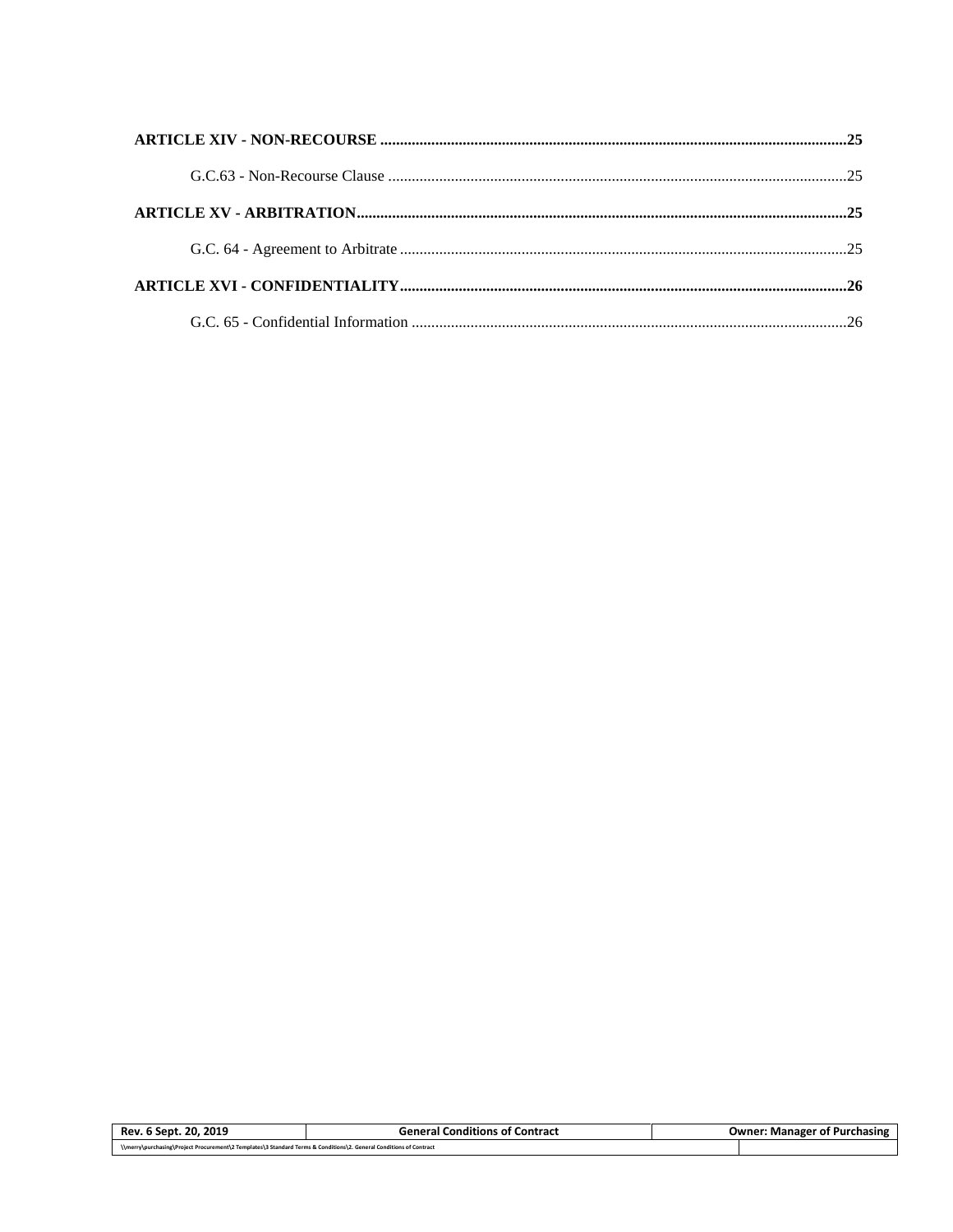#### <span id="page-4-0"></span>**ARTICLE I - CONTRACT DOCUMENTS**

#### <span id="page-4-1"></span>**G.C.1 - Definitions and Interpretation**

- 1.1 In the Contract Documents the following words wheresoever used shall have the meaning herein assigned to them unless the context otherwise requires:
	- 1.1.1 "Arbitrator" means a single arbitrator to be appointed from time to time in respect of any dispute, question or determination referred to arbitration under the Contract pursuant to G.C.64;
	- 1.1.2 "Change Order" shall mean a written order to the Contractor signed by the Owner's Representative issued after the execution of the Contract and authorizing a change in the Work, an adjustment in the Contract Sum, an adjustment of the date for completion of the Work, or any one or more of them;
	- 1.1.3 "Construction Drawings" shall mean the drawings and instructions in writing issued by the Owner's Representative for the actual performance of the Work as provided in G.C.11, including all revisions thereto;
	- 1.1.4 "Contract" and "Contract Documents" shall mean the Contract Agreement, and any Contract between the Owner and the Contractor as defined in the Contract Agreement, together with all modifications thereto and the Construction Drawings;
	- 1.1.5 "Contract Agreement" shall mean the contract between the Owner and the Contractor incorporating by reference these "General Conditions of Contract of Mercer Celgar Limited Partnership" set out herein;
	- 1.1.6 "Contract Drawings" shall mean the drawings so defined in G.C.11;
	- 1.1.7 "Contract Sum" shall mean the contract price (as provided for in the Contract Agreement);
- 1.1.8 "Contractor" shall mean the person, firm or corporation so named in the Contract Agreement;
- 1.1.9 "Detailed Construction Schedule" shall mean the schedule to be determined in accordance with G.C. 10;
- 1.1.10 "Equipment" shall mean all equipment to be supplied and/or installed by the Contractor and all Subcontractors under the Contract;
- 1.1.11 [Not used]
- 1.1.12 "Force Majeure Event" shall mean an event beyond the control of a party including, without limitation, any of the following occurrences or events:
	- (a) war, hostilities or warlike operations (whether a state of war be declared or not), invasion, act of foreign enemy;
	- (b) rebellion, revolution, insurrection, mutiny, usurpation of civil or military government or civil war, or any, riot, civil commotion or terrorist acts;
	- (c) confiscation, nationalization, mobilization, commandeering or requisition by or under the order of any government or de jure or de facto authority or ruler or any other act or failure to act of any local state or national government authority;
	- (d) strikes, lock outs or other industrial actions, sabotage, embargo, shipwreck, epidemics, quarantine;
	- (e) earthquake, landslide, volcanic activity, fire, flood or inundation, tidal wave, typhoon or cyclone, hurricane, storm, lightning or other natural or physical disaster; or
	- (f) shortage of labour, materials or shortage or restriction of utilities where caused by circumstances that are themselves Force Majeure Events,

| Rev. 6 Sept. 20. 2019                                                                                              | <b>General Conditions of Contract</b> | <b>Owner: Manager of Purchasing</b> |
|--------------------------------------------------------------------------------------------------------------------|---------------------------------------|-------------------------------------|
| \\merry\purchasing\Project Procurement\2 Templates\3 Standard Terms & Conditions\2. General Conditions of Contract |                                       |                                     |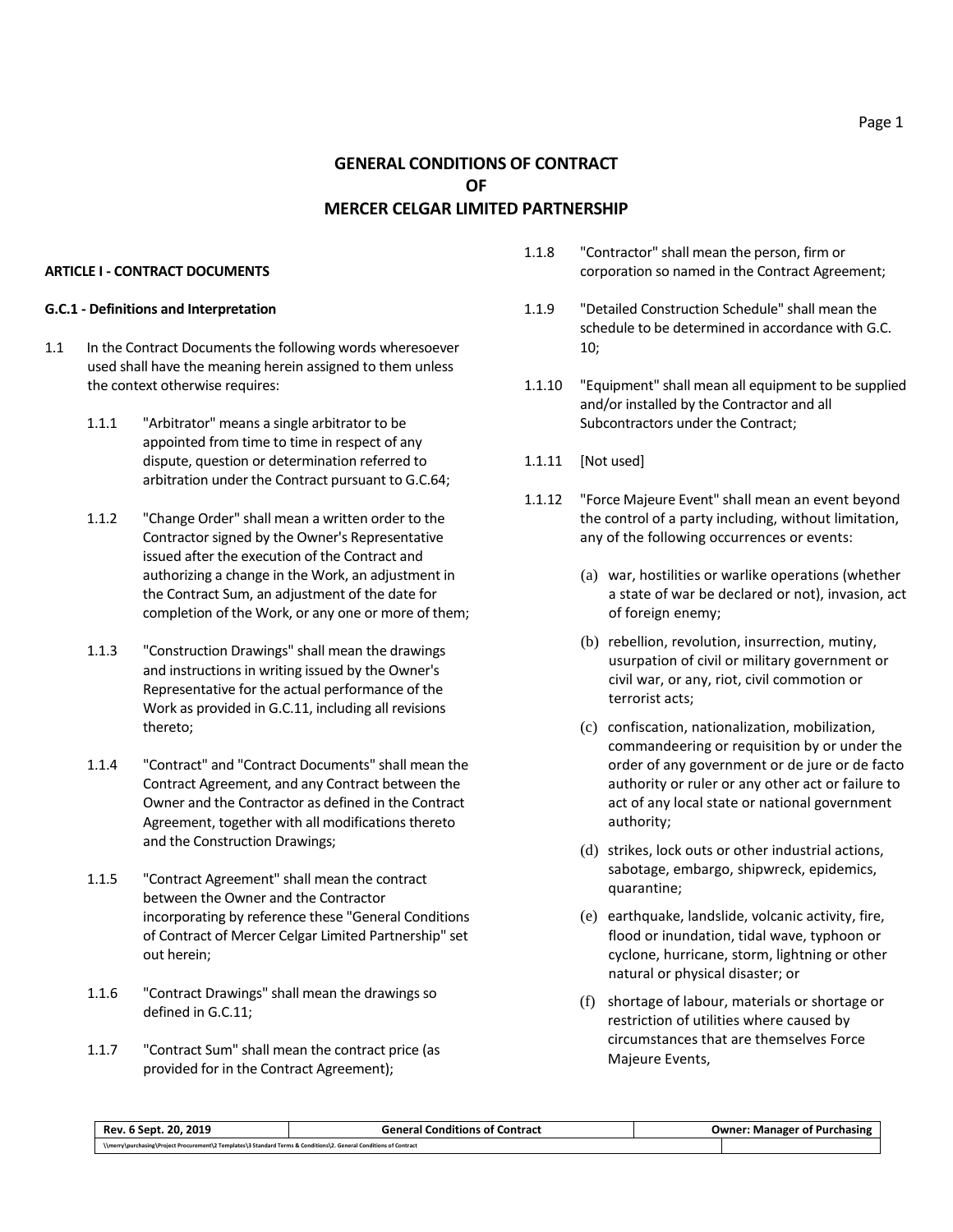where the circumstances of such occurrences or events are not within the reasonable control, directly or indirectly, of the party claiming relief in respect thereof and only if and to the extent that (i) such circumstance, despite the exercise of reasonable diligence, cannot be or be caused to be prevented, avoided or removed by such party, (ii) such occurrence or event or series of the same or different events materially adversely affects the ability of such party to perform its obligations under the Contract or Contract Documents, and such party has taken all reasonable precautions, due care, and reasonable alternative measures in order to avoid the effect of such event on such party's ability to perform its obligations under the Contract and/or Contract Documents and to mitigate the consequences thereof, and (iii) such event is not the result of the failure of the Contractor to perform any of its obligations under the Contract and/or Contract Documents; and under no circumstances shall any of the following occurrences or events be considered a Force Majeure Event:

- (a) late performance or failure to perform by such party caused by the acts or omissions of Subcontractors or the Contractor's suppliers (other than acts or omissions caused by a Force Majeure Event), or by the Contractor's failure to hire an adequate number of personnel or labour or by inefficiencies on the part of the Contractor;
- (b) delays resulting from reasonably foreseeable unfavourable weather or sea conditions or other similarly reasonably foreseeable adverse conditions;
- (c) economic hardship of any party or any of its affiliates or Subcontractors or its or their inability to pay debts;
- (d) the late payment by the Owner of money when otherwise due in accordance with the Contract or Contract Documents; and
- (e) infringements by the Contractor or Subcontractor or any of the Contractor's suppliers or any of their affiliates of any intellectual property rights.
- 1.1.13 "Other Contractor" or "Others" shall mean any person, firm or corporation employed or having a contract directly or indirectly with the Owner otherwise than through the Contractor;
- 1.1.14 "Owner" shall mean Mercer Celgar Limited Partnership;
- 1.1.15 "Owner's Representative" shall mean the person, firm or corporation so named in the Contract Agreement, or such other person, firm or corporation as the Owner may designate from time to time to be the Owner's Representative in accordance with G.C.5;
- 1.1.16 "Project" shall mean the total construction project contemplated by the Owner of which the Work may be the whole or a part;
- 1.1.17 "Site" shall mean the property owned or controlled by the Owner as defined in the Contract Documents;
- 1.1.18 "Site of the Work" shall mean the location or locations on the Site where the Work is to be performed;
- 1.1.19 "Specifications" shall mean the portions of the Contract Documents that set out the quality of the Work and complement the Contract Drawings;
- 1.1.20 "Subcontractor" shall mean a person, firm or corporation having a contract with the Contractor for the execution of a part or parts of the Work or for furnishing material called for under the Contract Documents and in accordance with the Construction Drawings or described in the Specifications, but shall not include suppliers of material to be so worked unless they also do the working; and
- 1.1.21 "Work" shall include all labour and material and all matters and things required to be done or furnished by the Contractor as shown or described in any of the Contract Documents.
- 1.2 The following abbreviations may be used in the Contract Documents:

| G.C.     | General Condition(s)                     |
|----------|------------------------------------------|
| S.C.     | Special Condition(s)                     |
| N.I.C.   | Not Included in the Work of the Contract |
| B. of M. | <b>Bill of Material</b>                  |
| P.O.     | Purchase Order                           |

- 1.3 Words importing the masculine or neuter gender and persons shall include firms and corporations and vice versa.
- 1.4 The United Nation's Convention on Contracts for the International Sale of Goods as implemented by the

| Rev. 6 Sept. 20. 2019                                                                                              | <b>General Conditions of Contract</b> | <b>Owner: Manager of Purchasing</b> |
|--------------------------------------------------------------------------------------------------------------------|---------------------------------------|-------------------------------------|
| \\merry\purchasing\Project Procurement\2 Templates\3 Standard Terms & Conditions\2. General Conditions of Contract |                                       |                                     |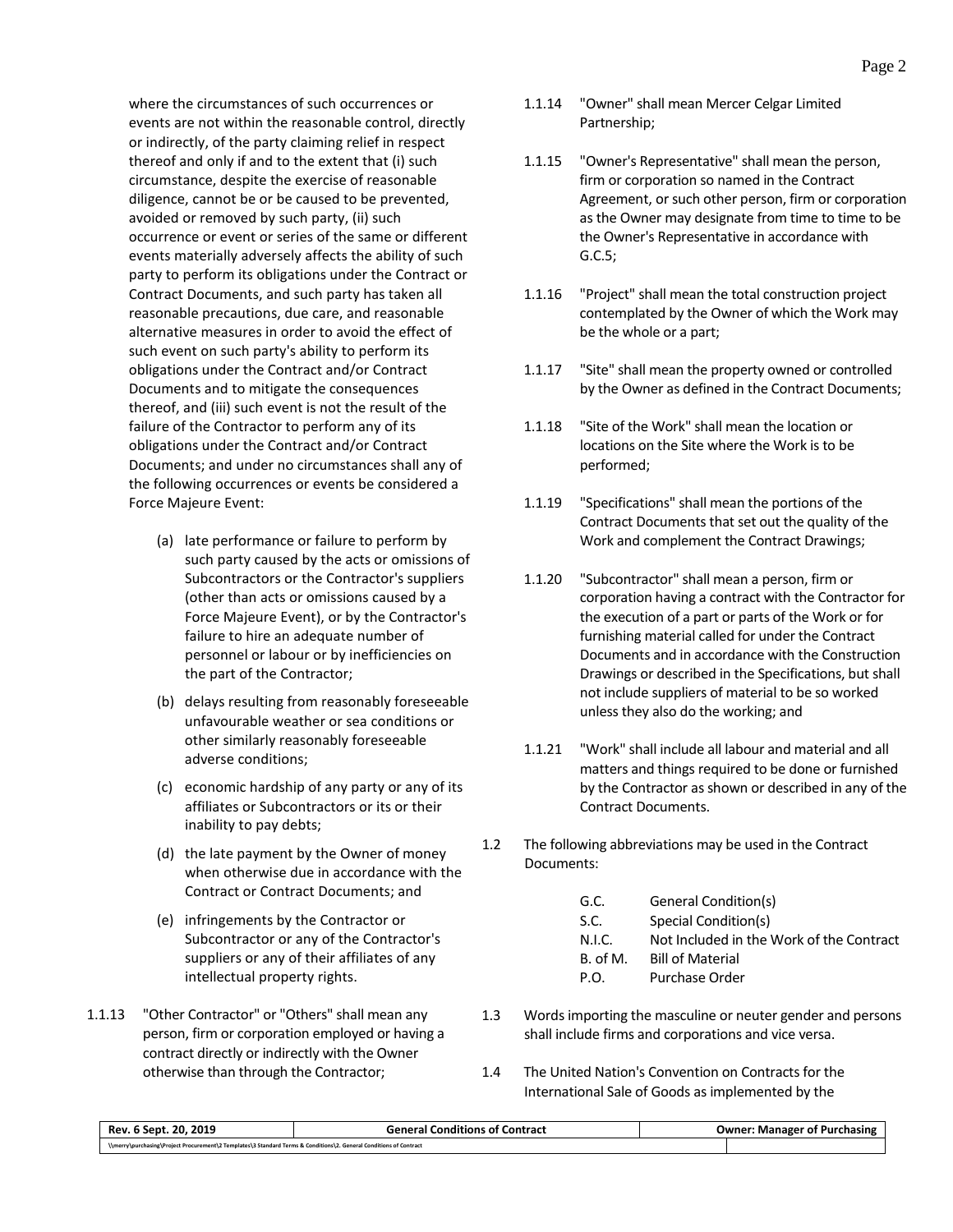*International Sale of Goods Act*, R.S.B.C. 1996, c. 236, shall not govern the Contract and any Contract Documents.

1.5 The word "including" when following any general term or statement, is not to be construed as limiting the general term or statement to the specific term or matter set forth immediately following such word or to similar items or matters, but such general term or statement shall rather be construed as referring to all items or matters that could reasonably fall within the broadest possible scope thereof.

#### <span id="page-6-0"></span>**G.C.2 - Work**

- 2.1 The Owner hereby employs the Contractor as an independent contractor to supply Equipment, perform installation and provide the services as detailed in the Contract Documents. The obligations of the Owner and the Contractor as set out herein are contractual in nature and comprise legal and binding obligations of the parties hereto.
- 2.2 The Contractor hereby agrees to supply the Equipment and perform the Work and the work of its Subcontractors in accordance with the terms hereof.
- 2.3 The Contractor hereby agrees to obtain all necessary consents, approvals, permits, authorities and licenses, including governmental approvals, required to carry on its business in British Columbia as conducted or proposed to be conducted (other than those permits to be supplied by the Owner under the Contract) and to enter into and perform its obligations under the Contract.

# <span id="page-6-1"></span>**G.C.3 - Contract Documents**

- 3.1 The Contract Documents may not indicate every detail of the Work. It is the intent of the Contract that all work shall be done in a good and workmanlike manner with material and workmanship of the best quality and that the finished Work shall be complete in every detail. Anything that is omitted from the Contract Documents which in the opinion of the Owner's Representative may be considered to be necessary for the proper execution and completion of the Work, shall be included in the Work.
- 3.2 Should an error or inconsistency appear in the Contract Documents, the Contractor before proceeding with the part or parts of the Work affected shall bring it to the attention of the Owner's Representative who shall in his sole discretion decide the intent and make the necessary corrections.

# <span id="page-6-2"></span>**G.C.4 - Contractor Familiar with Site**

4.1 The Contractor declares that he has visited the Site before

entering into the Contract, has familiarized himself with the Site and with the area of the Work and with all conditions, local or otherwise, affecting the carrying out of the Contract and is satisfied as to the adequacy and sufficiency of the description of the Work as contained in the Contract Documents.

4.2 The Contractor shall not plead ignorance of the conditions at the Site and surrounding the Work or of the provisions of the Contract Documents for his failure to complete the Work according to the terms and conditions of the Contract, and hereby declares and agrees that the Contract has been entered into by the Contractor on his own knowledge, examination, information and judgment respecting the Site, and the facilities at the Site, the character of the Equipment and facilities needed, transportation and accommodation costs, the general and local conditions and the labour and materials to be provided, and not upon any statement, representation, or information made or given by the Owner and any other statements, representations or information, if made or furnished but not made in writing by the Owner, are not warranted or guaranteed and may not be relied upon and no extra allowance or change will be made to the Contract or authorized for any extra work, loss or damage sustained in consequence of or by reason of any such information being incorrect or inaccurate.

#### <span id="page-6-3"></span>**ARTICLE II - THE OWNER'S REPRESENTATIVE**

#### <span id="page-6-4"></span>**G.C.5 - The Owner's Representative**

- 5.1 The Work, including changes in the Work, shall be done to the entire satisfaction and approval of the Owner's Representative, as well as in accordance with the Contract Documents.
- 5.2 In case of the termination of the employment of the Owner's Representative, the Owner shall appoint a capable and reputable Owner's Representative whose status under the Contract shall be that of the former Owner's Representative.
- Subject to the Contract Documents the Owner's Representative shall decide all questions whatsoever which arise in regard to the interpretation of the Contract or the performance of the Work.

#### <span id="page-6-5"></span>**G.C.6 - Basic Reference Lines**

6.1 The Owner's Representative will furnish only basic reference lines, bench marks and monuments from which the Contractor shall establish such other points and elevations as may be required for the execution of the Work.

| Rev. 6 Sept. 20, 2019                                                                                              | <b>General Conditions of Contract</b> | <b>Owner: Manager of Purchasing</b> |
|--------------------------------------------------------------------------------------------------------------------|---------------------------------------|-------------------------------------|
| \\merry\purchasing\Project Procurement\2 Templates\3 Standard Terms & Conditions\2. General Conditions of Contract |                                       |                                     |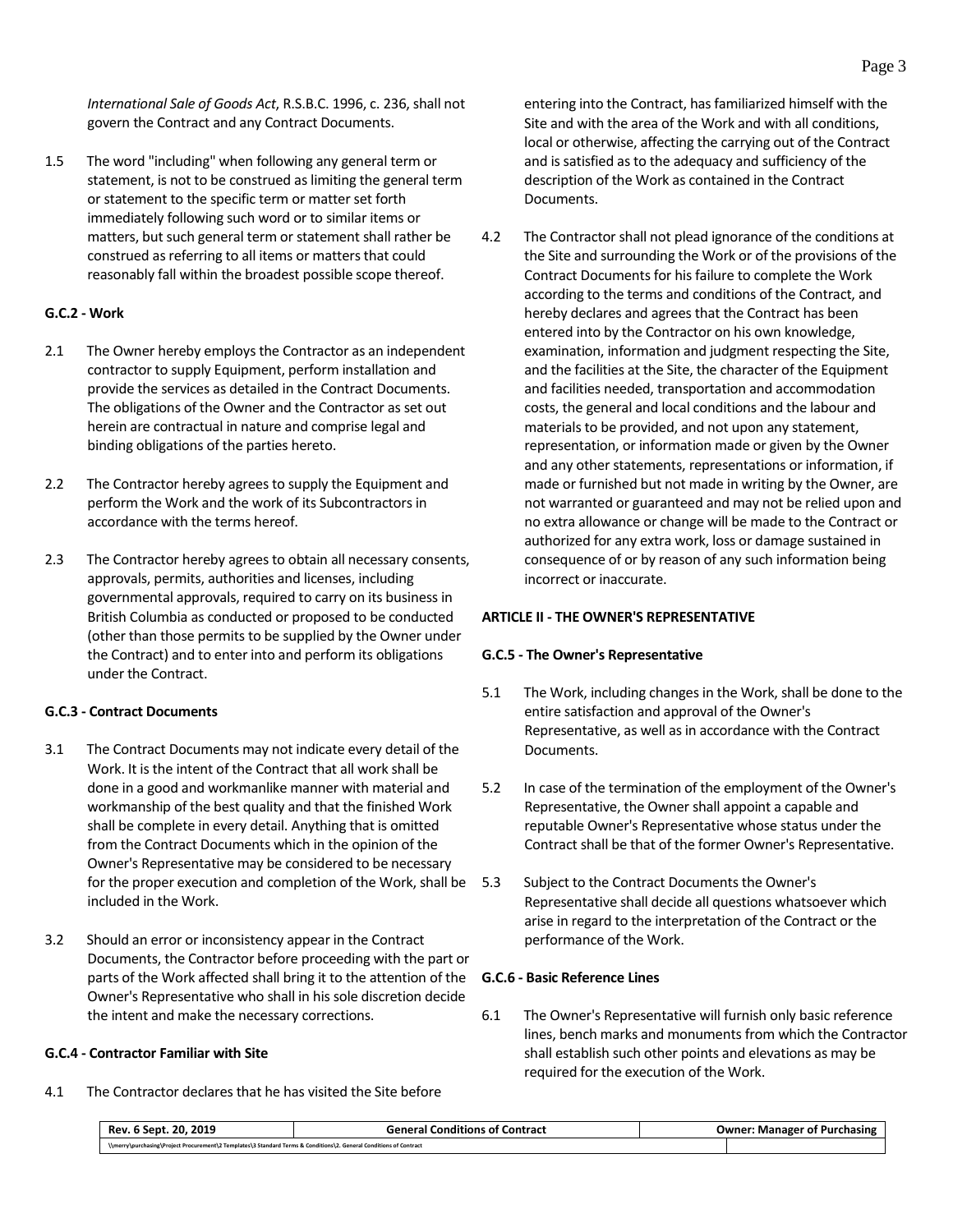6.2 The Contractor shall protect all bench marks, survey pegs and monuments from damage or movement of any sort. If any of these are moved they shall be replaced and relocated by the Owner's Representative at the Contractor's expense.

# <span id="page-7-0"></span>**G.C.7 - Emergencies**

7.1 If, in the opinion of the Owner's Representative, the manner in which the Work is being performed affects or threatens to affect safety of life or the safety of any part of the Work or any 9.2 adjoining property, or if any emergency arises which affects or threatens to affect safety of life or the safety of any part of the Work or any adjoining property, then the Owner's Representative may stop the Work and/or he may require the Contractor to take such steps as are necessary in the Owner's Representative's opinion to relieve the circumstances. The Owner's Representative shall as soon as possible confirm any instructions hereunder in writing. Any claim by the Contractor for an extension of time or extra compensation shall be dealt with subject and pursuant to G.C.33, and the Contractor shall have no other claim by reason of any action or instruction by the Owner's Representative hereunder.

# <span id="page-7-1"></span>**ARTICLE III - THE CONTRACTOR**

# <span id="page-7-2"></span>**G.C.8 - The Contractor**

- 8.1 The Contractor shall be deemed to be an independent Contractor in all respects and, except as otherwise provided in the Contract Documents, shall have complete control of his organization and shall supervise and direct the Work done by his forces, using his best skill and attention.
- 8.2 The Contractor shall keep on the Work, during its progress, a competent superintendent who shall in all matters and for all purposes represent the Contractor. The Contractor shall appoint as many assistants as in the opinion of the Owner's Representative are necessary for the proper direction and supervision of the Work. The superintendent and assistants shall be at all times satisfactory to the Owner's Representative. The superintendent shall not be changed except with the consent of the Owner's Representative unless the superintendent proves to be unsatisfactory to the Contractor and ceases to be in his employ.
- 8.3 All instructions, notices and demands given to the superintendent by the Owner's Representative or the Owner under the Contract shall be deemed to be properly given to the Contractor.
- 8.4 Before commencing the Work the Contractor shall provide the 10.3 Owner's Representative with a chart of his organization, showing how he proposes to supervise the Work.

# <span id="page-7-3"></span>**G.C.9 - Manner of Construction**

- 9.1 The Contractor shall submit to the Owner's Representative in writing a general description of the manner in which he proposes to conduct the Work and, if required by the Owner's Representative, a more detailed description of the manner in which he proposes to conduct any portion of the Work.
- In order to ensure the safety, accuracy and proper rate of progress of the Work, the Owner's Representative shall have the right to review with the Contractor the manner in which the Contractor proposes to perform or is performing a part or the parts of the Work. If the Owner's Representative does not approve such manner of performance he shall have the right to require the Contractor, without additional cost to the Owner, to change the manner of performance to one approved by the Owner's Representative.
- 9.3 The Owner's Representative's approval of the manner of performing any part of the Work shall not relieve the Contractor of his responsibility for the performance of the Work in accordance with the Contract, and the Contractor shall not rely on any acts, requirements or directions of the Owner's Representative or of any other person whatsoever as authority for any departure from the terms of the Contract.

# <span id="page-7-4"></span>**G.C.10 - Detailed Construction Schedule**

- 10.1 Unless otherwise stipulated, the Contractor shall promptly, after receipt of notification of the award of the Contract, prepare and forward to the Owner's Representative for approval a detailed working schedule for each portion of the Work and, if approved by the Owner's Representative, the Contractor's detailed working schedule shall become the Detailed Construction Schedule for the Contract.
- 10.2 If the Contractor does not prepare and forward a detailed working schedule to the Owner's Representative within fourteen (14) days of being notified of the award of the Contract or if the Owner's Representative does not approve any detailed working schedule received from the Contractor: (i) the Owner's Representative may prepare the Detailed Construction Schedule and forward a copy to the Contractor advising him that the schedule is the Detailed Construction Schedule pursuant to this G.C.10 and in this event there shall be no change in the Contract Sum and all other terms and conditions of the Contract shall remain unchanged; or (ii) the Owner may rescind the Contract without penalty.
- During the course of the Work the Contractor may be required to submit to the Owner's Representative for approval a more detailed schedule of all or any portion of the Work, and when

| 20.2019<br>Rev.<br>. Sept                                                                                          | General Conditions of Contract | <b>Owner: Manager of Purchasing</b> |  |
|--------------------------------------------------------------------------------------------------------------------|--------------------------------|-------------------------------------|--|
| \\merry\purchasing\Project Procurement\2 Templates\3 Standard Terms & Conditions\2. General Conditions of Contract |                                |                                     |  |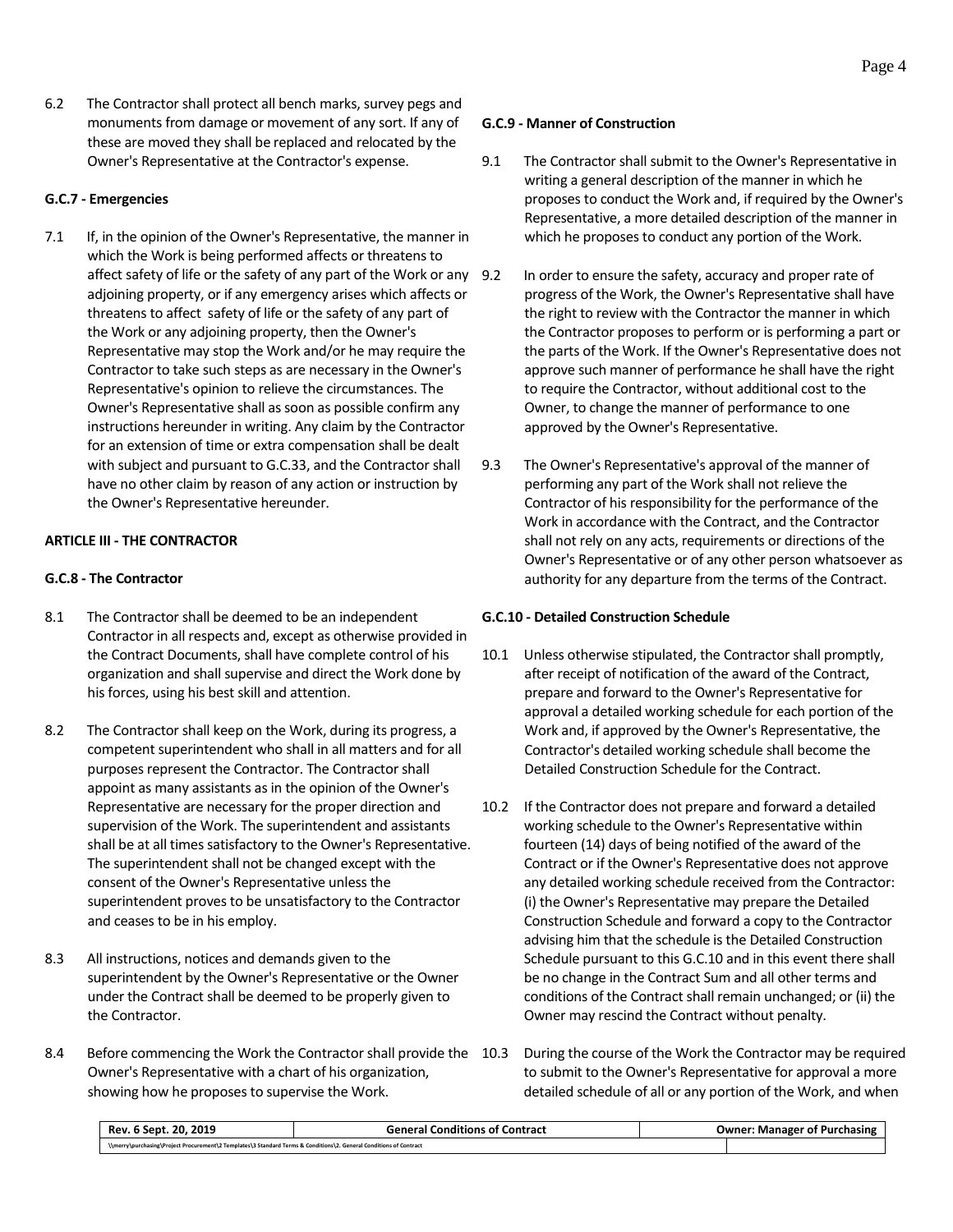approved by the Owner's Representative the same shall form part of the Detailed Construction Schedule.

- 10.4 The Contractor shall perform and complete the Work and each portion thereof according to the Detailed Construction Schedule, and shall be liable to the Owner for any additional amounts payable by the Owner to anyone, including Other Contractors, as a result of the Contractor's failure to complete the Work according to the Detailed Construction Schedule.
- 10.5 The Contractor shall submit with the schedules required pursuant to G.C.10.1 a detailed list of things which are to be done under the Contract and shall give to each item on the list a weighting which shall represent his evaluation of the percentage which the value of the Work involved in that item is of the value of the entire Work and shall provide the Owner's Representative with a copy of the weighted list.
- 10.6 Once each week the Contractor shall furnish the Owner's Representative with a report on the progress of the Work using the Detailed Construction Schedule and the weighted list referred to in G.C.10.5, and showing the time taken as compared to the time allowed and the percentage completed for each item of the Work.

#### <span id="page-8-0"></span>**G.C.11 - Drawings and Instructions Issued for Construction**

- 11.1 The drawings issued for tender and listed elsewhere in the Contract Documents are referred to in the Contract Documents as the Contract Drawings. They shall not be used for construction.
- 11.2 The drawings which the Owner's Representative furnishes to the Contractor for the actual performance of the Work are referred to in the Contract Documents as the Construction Drawings. The Contractor shall receive three copies of each of the Construction Drawings and they will be marked by the Owner's Representative "certified for construction".
- 11.3 Two sets of all other instructions of the Owner's Representative in writing relating to the performance of the Work will be issued to the Contractor at the Site.
- 11.4 The Construction Drawings and instructions of the Owner's Representative in writing may be revised from time to time during the course of the Work. When the Work is changed pursuant to G.C.34, the Construction Drawings will be revised to show the changes in the Work.
- 11.5 The Work shall be performed in accordance with the latest revisions to the Construction Drawings and such instructions in writing as the Owner's Representative may from time to time issue to the Contractor.
- 11.6 Some of the Construction Drawings may be issued with certain areas such as equipment pads or anchor bolts marked "hold" where the Owner's Representative is waiting for information from equipment vendors or where a portion of the design is incomplete for some part of the Work which the Contractor is not required to do at that time. In such case the Contractor shall proceed with parts of the Work not marked "hold" on the Construction Drawings.
- 11.7 If the Contractor has not received revised Construction Drawings or written permission from the Owner's Representative which enable the Contractor to proceed with the performance of a part of the Work marked "hold" at the time when that part of the Work is to be performed, then the matter shall be dealt with pursuant to G.C.33.
- 11.8 If in the opinion of the Owner's Representative the Construction Drawings or other instructions in writing of the Owner's Representative differ materially from the Contract Drawings or the Specifications and such difference would result in a change in the cost of carrying out the Work, then such difference shall be dealt with by Change Order as provided in G.C.34 and, except for Work being done on a unit price or cost-plus basis, the Contract Sum shall be adjusted subject and pursuant to the provisions of G.C.35.
- 11.9 The Contractor shall keep one copy of all Construction Drawings and other instructions in writing relating to the performance of the Work and one copy of the Contract Documents in good order on the Site available to the Owner's Representative and the Owner.
- 11.10 Figured dimensions only shall be followed. Should any dimensions be unobtainable from the Construction Drawings the Contractor shall obtain them from the Owner's Representative in writing.
- 11.11 Upon completion of the Work the Contractor shall furnish the Owner with three prints of each Construction Drawing necessary for the purpose marked to show the exact location of all things for which the location was not shown in detail on the Construction Drawings such as pipe, conduit and tubing runs, grounding wires and locally mounted pushbuttons and instruments or for which the location was changed on the instruction of the Owner's Representative in writing without the change being shown on a revised Construction Drawing.
- 11.12 All drawings and instructions in writing furnished by the Owner's Representative are the property of the Owner. They shall not be used by the Contractor on other work and with the exception of the executed Contract Drawings and one set of the Construction Drawings shall be returned to the Owner's

| Rev. 6 Sept. 20. 2019                                                                                              | <br>General Conditions of Contract | <b>Owner: Manager of Purchasing</b> |
|--------------------------------------------------------------------------------------------------------------------|------------------------------------|-------------------------------------|
| \\merry\purchasing\Project Procurement\2 Templates\3 Standard Terms & Conditions\2. General Conditions of Contract |                                    |                                     |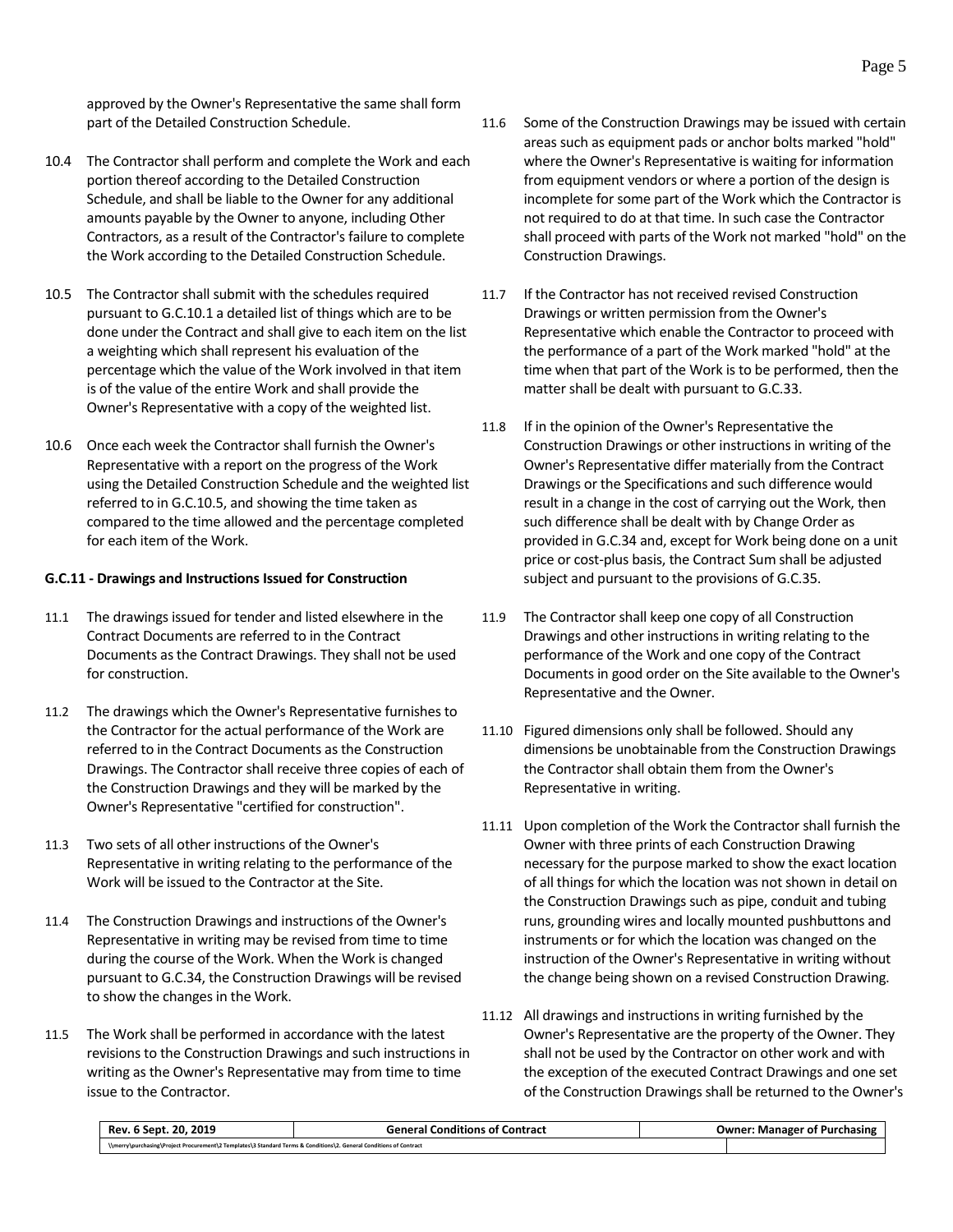Representative on completion of the Work.

#### <span id="page-9-0"></span>**G.C.12 - Contractor's Work Force**

- 12.1 The Contractor shall employ competent and skilled workmen who are specialists in the trades which the Work demands.
- 12.2 The Contractor shall immediately discharge all incompetent, disorderly or intemperate workmen or workmen who violate the Owner's health and safety rules or interfere with the Owner's facilities at the Site, and all such persons shall be denied further admission to the Site. The Contractor shall also discharge for cause, immediately upon request, any superintendent, assistant or workmen who is unsatisfactory in the opinion of the Owner's Representative. Any costs to the Contractor resulting from such a discharge including any indemnity or compensation or replacement costs shall not be recoverable from the Owner.
- 12.3 The Contractor shall employ and require each Subcontractor to employ members in good standing of any trade union whose jurisdiction encompasses the Work to be done or any part thereof. Before commencement of the Work, the Contractor shall meet with the union representatives of the trades required to do the Work, to decide and resolve the jurisdiction of each.
- 12.4 During the course of the Work the Contractor shall, and shall cause each of his Subcontractors to, discuss with the Owner's Representative all labour disputes which may interfere with the progress of the Work or the operation of other facilities of the Owner in order that a course of action may be decided upon and approved to ensure that so far as possible the continuity of the Work shall not be jeopardized.
- 12.5 The Contractor shall submit to the Owner's Representative the names of persons to be employed on the Site for the Work. The Owner may issue identification tags to each of the Contractor's employees who will be required to wear these tags while on the Site.
- 12.6 The Contractor's employees shall enter and leave the Site through the entrance provided for construction personnel.
- 12.7 The Owner may provide a check in and out system and the Contractor's employees shall comply with the system. No person will be allowed on the Site unless he has proper identification.
- 12.8 The Contractor's employees shall be restricted to the areas on the Site in which they are required to perform the Work.
- 12.9 The Contractor shall submit to the Owner's Representative

and shall require each Subcontractor to submit separately to the Owner's Representative at the end of each working week a weekly labour distribution sheet in a form approved by the Owner's Representative showing the number of men in each trade employed on the Work and on extra work during that week for each major area of the Work, the total number of man hours of each trade during the week and the cumulative total number of man hours of each trade from the date of commencing the Work up to and including that week for each major area of the Work.

- 12.10 The Contractor agrees to and does hereby accept exclusive liability with respect to the employment of persons in the performance of the Contract, including the employment of Subcontractors and of persons employed by Subcontractors, for the performance of any and all obligations imposed upon employers under any statute of the Province of British Columbia or of Canada now or hereafter in force and, in particular, but without limiting the generality of the foregoing, any such statute relating to employment insurance, workers' compensation, annual holidays, pension plan contributions and income tax, including the payment and/or deduction and remittance of any and all contributions, fees, assessments, charges and taxes in pursuance of any such statutes. The Contractor shall fully comply with, and shall make all returns required by, any and all such statutes and shall indemnify the Owner from any cost, loss, liability or obligation which the Owner may sustain or incur by reason of the failure of the Contractor to perform any of the obligations referred to in this paragraph. The Contractor agrees to immediately qualify, and to cause all its Subcontractors to qualify, and remain qualified for the term of the Contract, as an employer or employers under any and all such statutes.
- 12.11 The Contractor's employees, including those of any Subcontractors, shall comply with all the Owner's regulations.
- 12.12 Transportation of the Contractor's personnel and the personnel of its Subcontractors to and from the Site, including on the Site and elsewhere, will be the responsibility of the Contractor.
- 12.13 Where the Contractor operates with an international or national agreement, the Contractor shall be required to obtain agreement from all trades that the parties will adhere to the Procedural Rules for the Umpire of Jurisdictional Work Assignments in British Columbia as amended or replaced from time to time, and other supplementary rules, agreements and memoranda as may be agreed upon from time to time by the Construction Labour Relations Association of British Columbia and the British Columbia and Yukon Territory Building and Construction Trades Council. The agreement made between the Contractor and the applicable trades shall be documented

| Rev. 6 Sept. 20, 2019                                                                                              | <b>General Conditions of Contract</b> | <b>Owner: Manager of Purchasing</b> |
|--------------------------------------------------------------------------------------------------------------------|---------------------------------------|-------------------------------------|
| \\merry\purchasing\Project Procurement\2 Templates\3 Standard Terms & Conditions\2. General Conditions of Contract |                                       |                                     |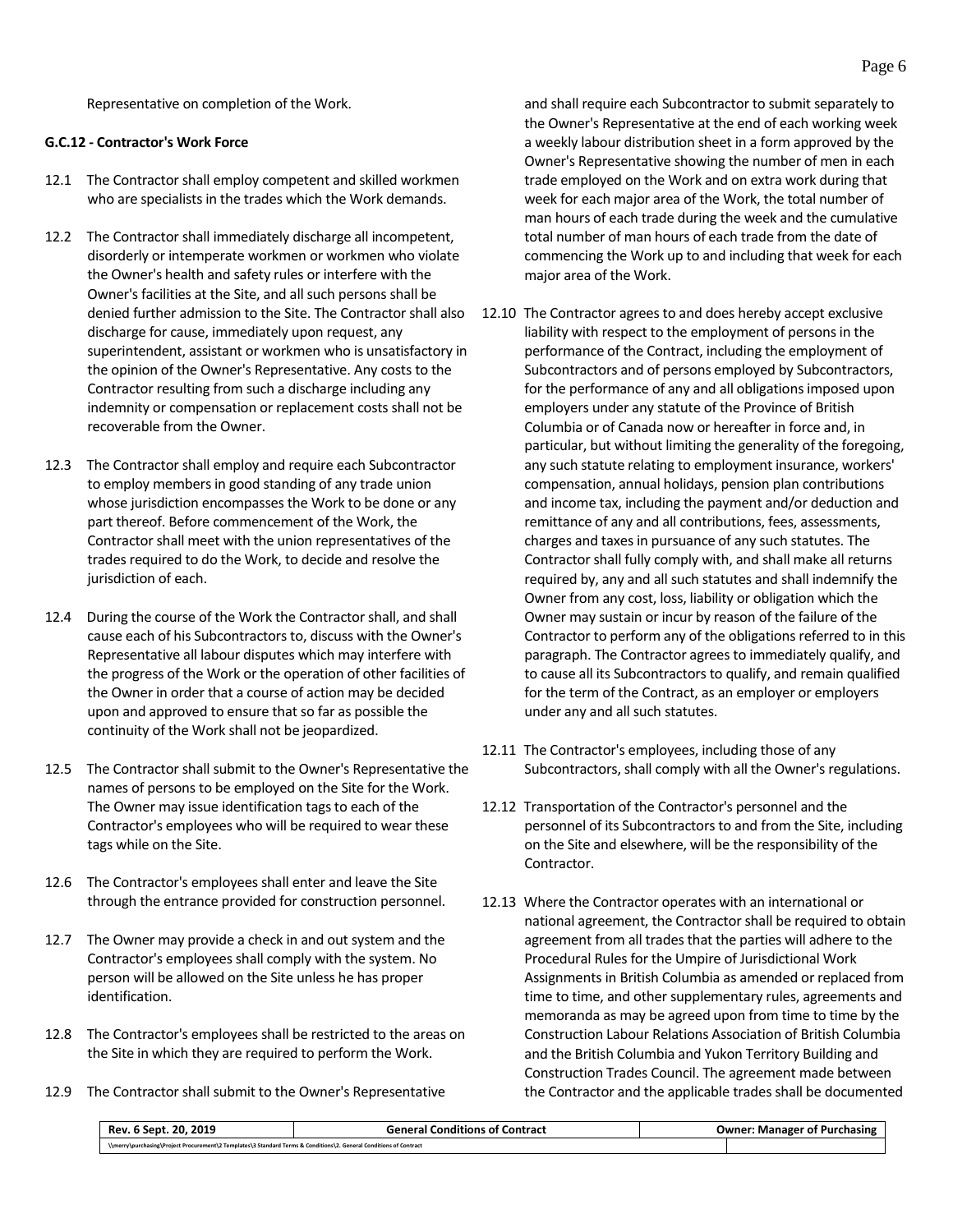in the pre-job conference minutes of meeting for the Contract. **ARTICLE IV - MATERIALS AND EQUIPMENT** The Contractor shall be responsible for collecting and remitting the requisite hourly surcharge to the jurisdiction assignment plan fund.

- 12.14 The Contract Sum is based on the Work being performed on a standard 40 hour work week and the performance of any overtime and shiftwork that the Contractor, pursuant to G.C. 36, may be required to perform in order to maintain the Construction Schedule or to recover lost time.
- 12.15 If, in the opinion of the Owner, it is not possible to obtain sufficient and competent labour to complete the Work at the Site according to the Construction Schedule on a 40 hour work week, then upon written notice to the Contractor by the Owner the Contractor shall forthwith increase the length of the work week.
- 12.16 Should the work week be increased in accordance with G.C. 12.15 beyond 40 hours, the Owner will only reimburse the Contractor for the actual cost of the premium portion of overtime labour and applicable labour cost additives in accordance with the respective collective agreements.
- 12.17 There will be no extra payment for construction equipment due to any increase in the standard 40 hour work week.
- 12.18 When part or all of the work of the Contractor and/or his Subcontractor(s) is normally done by the Owner's unionized employees and the Contractor's and/or Subcontractor's employees are not members of a union affiliated with the Canadian Labour Congress, the B.C. Federation of Labour or the Confederation of Canadian Unions, the Contractor shall:
	- 12.18.1 Pay employees who are tradesmen a minimum of the mill journeyman rate. All other employees must be paid a minimum of the Owner's base rate.
	- 12.18.2 Ensure any qualifying Subcontractors are also meeting the requirements of G.C. 12.18.1.
	- 12.18.3 Advise the Owner's Representative in writing, at the end of the job or at least once per month, of the number of straight time hours worked by the Contractor and Subcontractor(s) and their straight time wages earned. The Owner reserves the right to inspect the Contractor and Subcontractors' records to confirm these amounts.
	- 12.18.4 Ensure all Contractor and Subcontractor employees honour all legal picket lines.

#### <span id="page-10-1"></span><span id="page-10-0"></span>**G.C.13 - Materials**

- 13.1 Unless otherwise specified, all materials shall be new. Both workmanship and materials shall be of the quality specified in the Contract Documents.
- 13.2 Unless otherwise stipulated in the Contract, the Contractor shall provide and pay for all permits, inspection fees, materials, labour, supervision and everything necessary for the execution of the Work including, without limiting the generality of the foregoing, falsework, tools, plant, equipment, temporary facilities, water, light, fuel, heat, power and overhead.
- 13.3 If requested by the Owner's Representative, the Contractor shall state the source of any material he proposes to use in the Work.
- 13.4 The Contractor at his own expense shall furnish for the Owner's Representative's approval such samples and manufacturers' specifications as the Owner's Representative may require. The Work shall conform to the samples and manufacturers' specifications approved in writing by the Owner's Representative, but no such approval shall prevent the subsequent rejection of all or any portion thereof by the Owner's Representative at his sole discretion which may turn out to be unsound or unfit for use.
- 13.5 If it is indicated in the Specifications that the Contractor may furnish or use a substitute that is equal to any material or Equipment specified and if the Contractor wishes to furnish or use a substitute he shall promptly after the award of the Contract make a written application to the Owner's Representative for approval of the substitute and certify in writing that the proposed substitute will perform adequately the duties imposed by the general design, be similar and of equal substance to that specified and be suited to the same use and capable of performing the same function as that specified. No substitute shall be ordered or installed without the written approval of the Owner's Representative who shall be the judge of the quality.
- 13.6 All materials and Equipment shall be applied, installed, connected, erected, used, cleaned and conditioned in accordance with the instructions of the applicable manufacturer, fabricator or processors except as otherwise specifically provided in the Contract Documents.
- 13.7 The following materials or products containing these materials are not permitted on the Owner´s Site without the specific written authorization of the Owner´s Representative:

| 20.2019<br>Rev.<br>- 6 Sept. .                                                                                     | General Conditions of Contract | <b>Owner: Manager of Purchasing</b> |
|--------------------------------------------------------------------------------------------------------------------|--------------------------------|-------------------------------------|
| \\merry\purchasing\Project Procurement\2 Templates\3 Standard Terms & Conditions\2. General Conditions of Contract |                                |                                     |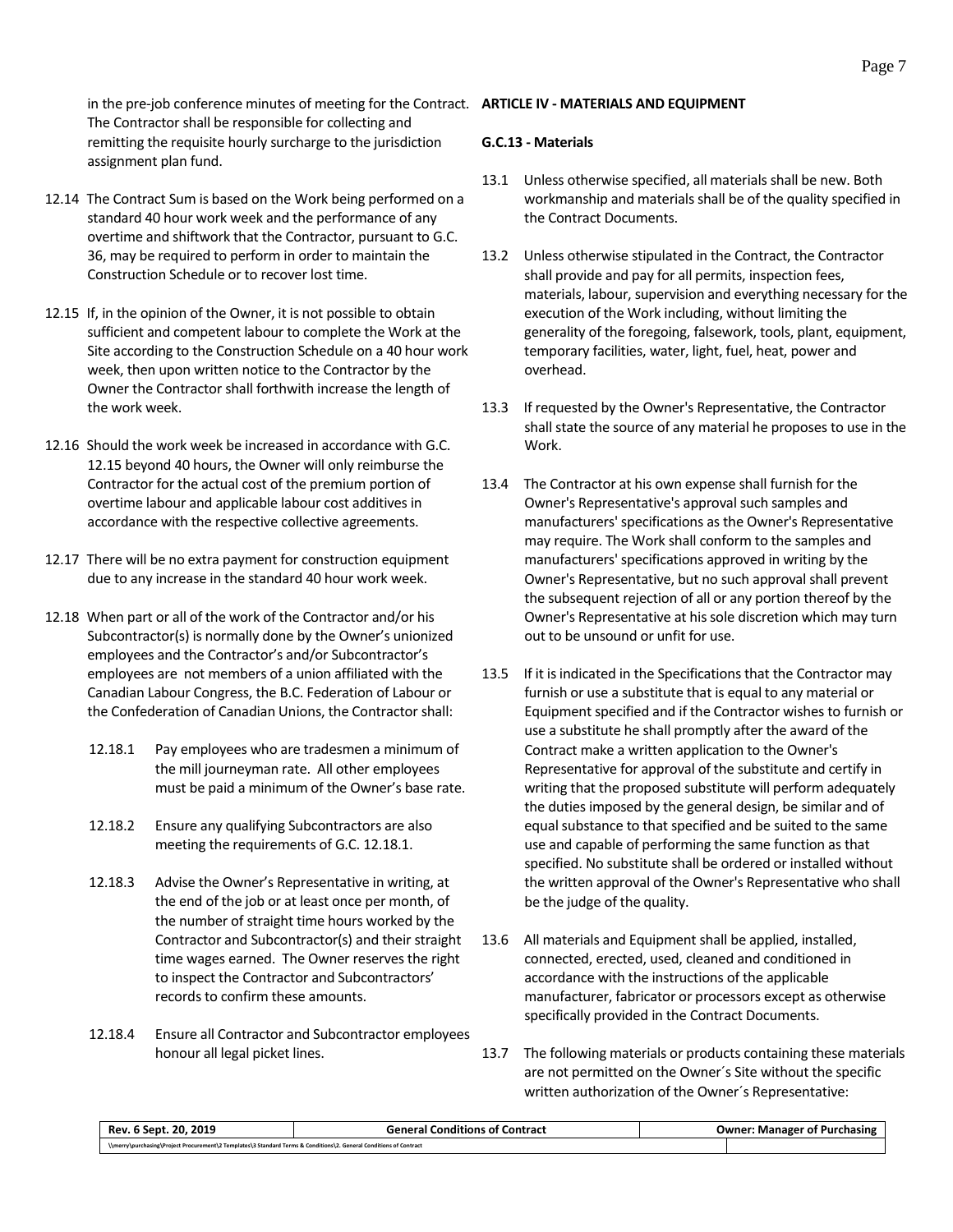asbestos, nonylphenol ethoxylates (NPEs), octylphenol ethoxylates (OPEs), polychlorobiphenyls (PCBs), or halogenated/chlorinated compounds (including but not limited to: methylene chloride, 1,1,1,-trichloroethane, chloroform, perchloroethylene, trichloroethylene, carbon tetratachloride. Through the Environmental Emergency (E2) Regulations, the Government of Canada requires the preparation and implementation of environmental emergency plans to manage toxic and other hazardous substances. The E2 regulations cover substances that if released to the environment, may harm human health or environmental quality. These substances are listed in Schedule I of the E2 regulations. Should any product under this agreement be identified on the Environmental Emergency Regulations List of Substances, the Owner´s Representative must be notified in writing. The National Pollutant Release Inventory (NPRI) managed by Environment Canada, is a Canadian database containing information on annual on-site releases of specific substances to the air, water and land, as well as disposals and off-site transfers for recycling that originate from industrial and institutional sources. One of the triggers for reporting to NPRI is the concentrations of NPRI substances in products. These substances are grouped into five different threshold categories/part #'s and can be found under "Substance Lists" on the Environment Canada website. Should any product under this agreement contain one or more NPRI substances, at or above the threshold concentration listed, the Owner´s Representative must be notified in writing.

# <span id="page-11-0"></span>**G.C.14 - Taxes and Duties**

- 14.1 The Contractor shall pay all Federal, Provincial and local taxes and duties whatsoever payable in respect of the Work, and shall cause all Subcontractors to pay all such taxes and duties payable in respect of any part or parts of the Work performed by them and shall charge the Owner with respect to any such taxes payable by the Owner to the Contractor under G.C. 14.3 hereof.
- 14.2 The Owner shall be entitled to receive for its own account all refunds of taxes and duties referred to in G.C. 14.1 paid by the Contractor and his Subcontractors, and for the purpose of assuring to the Owner the recovery of such refunds of taxes and duties the Contractor shall assign, and shall cause his Subcontractors to assign, to the Owner all the right, title and interest that the Contractor and his Subcontractors have or may have in or to such refunds of taxes and duties. The Contractor shall furnish, and shall cause his Subcontractors to furnish, to the Owner all the information, invoices, evidence and declarations that may be reasonably required by the Owner to establish a claim for such refunds.

governmental authority on, or measured by, the transaction between the Owner and the Contractor shall be paid by the Owner in addition to the Contract Sum. In the event that the Contractor shall be required to pay any such tax, the Owner shall indemnify the Contractor therefor. The Owner may provide the Contractor at the time an order is entered with an exemption certificate or other document acceptable to the authority imposing the tax. The Owner will pay Goods and Services Tax as invoiced on the Contract Sum, as required by law, to the Contractor in addition to the Contract Sum.

- 14.4 All duties or charges payable upon importing the Equipment or any part thereof shall be paid by the Contractor. In the event that the Owner is required to pay any such duty or charge, the Contractor shall indemnify the Owner therefor.
- 14.5 The Contractor shall upon the request of the Owner supply to the Owner copies of such invoices and access to such accounting records relating to the Work that the Owner may reasonably require for its internal accounting and tax assessment and rebate purposes.

#### <span id="page-11-1"></span>**G.C.15 - Equipment**

- 15.1 Before beginning the Work, the Contractor shall submit to the Owner's Representative a list of the Equipment that he intends to use and provide evidence satisfactory to the Owner's Representative that all such Equipment will meet the standards set by WorkSafeBC and any other applicable regulatory body. If any of the Equipment listed or later provided by the Contractor is, in the opinion of the Owner's Representative, inadequate or inappropriate for the quality of Work required, or to complete the Work in the period of time allowed, the Owner's Representative may in writing require the Contractor to substitute other Equipment, or to provide more Equipment, and the Contractor shall conform to such requirement without additional charge to the Owner.
- 15.2 The Contractor shall not remove any Equipment from the Site without the written approval of the Owner's Representative.
- 15.3 The Contractor shall ensure that it provides, or causes to be provided, to the Owner a certificate of compliance to all the applicable national standards and must bear evidence of either a mark or a label of a certification agency accredited by the Standards Council of Canada (CSA) or an approval label issued by the British Columbia Safety Authority under section 10 of the *Safety Standards Act*, which certificate must be issued by an accredited certification body, which must be recognized as such by the Standards Council of Canada.
- 14.3 Any sales tax, use tax, provincial or similar tax imposed by any

| Rev. 6 Sept. 20, 2019                                                                                              | <b>General Conditions of Contract</b> | <b>Owner: Manager of Purchasing</b> |
|--------------------------------------------------------------------------------------------------------------------|---------------------------------------|-------------------------------------|
| \\merry\purchasing\Project Procurement\2 Templates\3 Standard Terms & Conditions\2. General Conditions of Contract |                                       |                                     |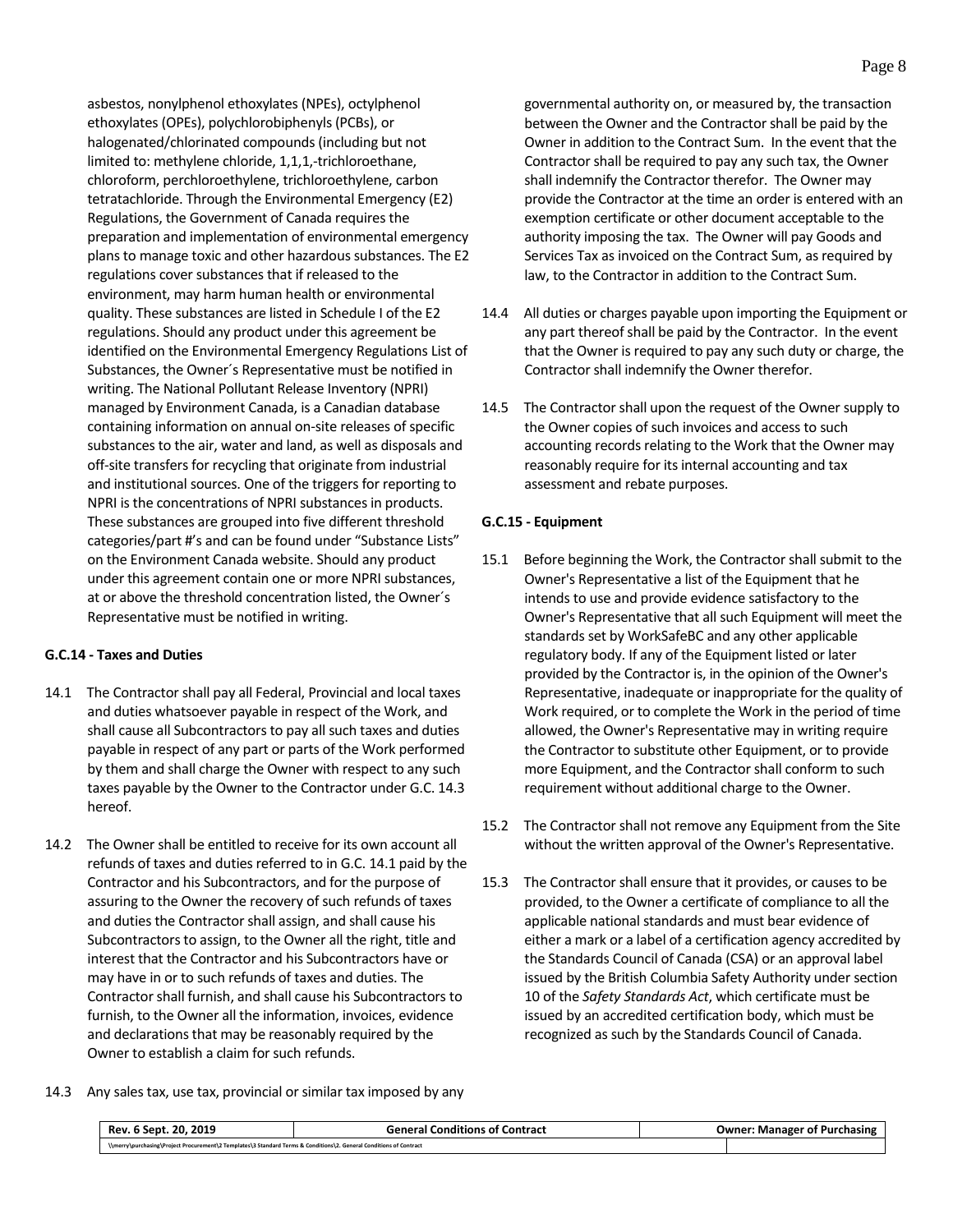# <span id="page-12-0"></span>**G.C.16 - Cutting, Patching and Digging**

- 16.1 The Contractor shall do all cutting, fitting or patching that may be required to make the parts of the Work come together properly or to connect to the work of Others as shown upon or reasonably implied by the Contract Documents and as the Owner's Representative may instruct.
- 16.2 The Contractor shall not endanger any existing work by cutting, digging or otherwise, and shall not cut or alter the work of Others without the consent in writing of the Owner's Representative.
- 16.3 The Contractor shall obtain written permission from the Owner's Representative before performing any welding, flame cutting or preheating in or near any of the existing mill facilities, and when performing such welding, flame cutting or preheating, shall comply with all the Owner's rules for its performance.
- 16.4 The Contractor shall take particular care to keep clean and tidy all areas in which welding, flame cutting or preheating is being performed.
- 16.5 If, in the opinion of the Owner's Representative, the Contractor's welding procedures or the location in which the Contractor proposes to perform welding, flame cutting or preheating constitutes a hazard to any part of the Work or to the Owner's property, the Contractor shall change the procedure or location to one which does not, in the opinion of the Owner's Representative, present such hazard.

#### <span id="page-12-1"></span>**ARTICLE V - INSPECTION AND REJECTION OF WORK**

#### <span id="page-12-2"></span>**G.C.17 - Inspection of the Work**

- 17.1 In order to inspect the Work and the progress thereof, the Owner and the Owner's Representative shall at all times have access to the Work both at the Site of the Work and in the premises of the Contractor and his Subcontractors or other places where any part of the Work is being fabricated or manufactured, and the Contractor shall provide facilities for such access and inspection.
- 17.2 If the Contract Documents, the Owner's Representative's written instructions, laws, ordinances, or any public authority require any part of the Work to be inspected, tested, or approved, the Contractor shall give the Owner's Representative advance notice of its readiness for inspection, and if the inspection is by an authority other than the Owner's Representative, he shall notify such authority and the Owner's Representative that such part of the Work is ready for inspection. If any such part of the Work should be covered up

without the approval or consent of the Owner's Representative, it shall be uncovered for inspection, and made good at the Contractor's expense.

- 17.3 Inspection or re-inspection of any part of the Work may be ordered by the Owner's Representative at any time during the course of the Work and until the end of the warranty period or periods set forth in G.C.43, and the Contractor shall uncover or otherwise expose that portion of the Work for inspection. If such part of the Work is found to be in accordance with the Contract, then except as provided in G.C.17.2 the Owner shall pay the cost of exposing it and of the inspection, re-inspection and restoration. If such part of the Work is found to be not in accordance with the Contract, the Contractor shall pay such costs.
- 17.4 The Contractor shall test the Work as specified and shall submit test certificates to the Owner's Representative for each test stating the test results as compared to the specified results, the date of the test and the name of the person conducting the test. All testing shall be in the presence of the Owner's Representative unless otherwise instructed by the Owner's Representative in writing.
- 17.5 The Owner at its own cost may elect to employ the services of an independent testing agency to test materials and to inspect the manner in which the materials are being placed or otherwise incorporated in the Work. The Contractor shall allow persons employed by such an agency access to those areas where testing and inspection may be required by the Owner.
- 17.6 Any inspection and testing performed by such an agency shall in no way release the Contractor from his responsibility for providing material and workmanship in accordance with the standards presented in the Specifications and other provisions of the Contract.

#### <span id="page-12-3"></span>**G.C.18 - Rejected Materials and Work**

- 18.1 The Contractor shall promptly remove from the Site all materials rejected by the Owner's Representative as failing to conform to the Contract, and the Contractor shall promptly replace them with materials conforming to the Contract and without expense to the Owner, and shall bear the expense of making good all work of Other Contractors destroyed or damaged by such removal or replacement.
- 18.2 If the Contractor does not remove such rejected materials within the time designated in writing by the Owner's Representative, the Owner may remove and store them at the expense of the Contractor, and in addition to any other remedies the Owner may have, the cost of such removal and

| . 6 Sept. 20. 2019<br>Rev.                                                                                         | <b>General Conditions of Contract</b> | <b>Owner: Manager of Purchasing</b> |
|--------------------------------------------------------------------------------------------------------------------|---------------------------------------|-------------------------------------|
| \\merry\purchasing\Project Procurement\2 Templates\3 Standard Terms & Conditions\2. General Conditions of Contract |                                       |                                     |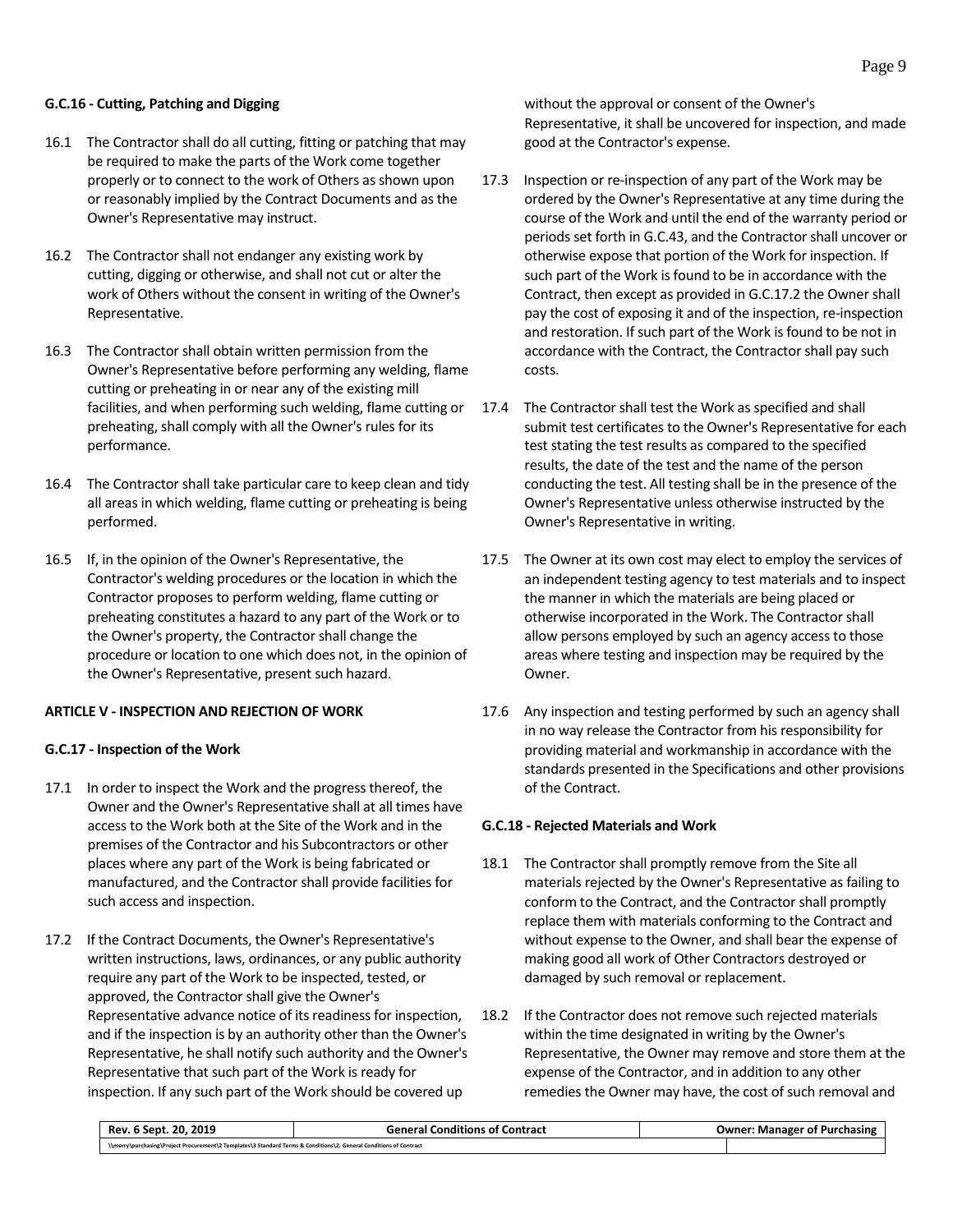storage by the Owner may be deducted and set-off by the Owner from moneys due to the Contractor.

- 18.3 The Contractor shall promptly replace and re-execute all parts of the Work rejected by the Owner's Representative as failing to conform to the Contract, without expense to the Owner, and shall bear the expense of making good all other work destroyed or damaged by such replacement and re-execution.
- 18.4 If the Contractor does not promptly replace and re-execute such rejected parts of the Work, the Owner may, without prejudice to any other rights which the Owner may have, cause such replacement and re-execution to be carried out by its own forces or by others in accordance with the provisions of G.C.37.

#### <span id="page-13-0"></span>**G.C.19 - Deductions for Uncorrected Work**

19.1 If in the opinion of the Owner it is not expedient to correct defective parts of the Work or parts of the Work not done in accordance with the Contract Documents, the Owner will deduct from the Contract Sum a sum of money equal to the difference in value between the Work as done and the Work as called for in the Contract which deduction shall comprise an abatement to the Contract Sum. Such difference in value shall be determined by the Owner's Representative.

#### <span id="page-13-1"></span>**ARTICLE VI - GENERAL PROVISIONS**

#### <span id="page-13-2"></span>**G.C.20 - Maintaining Site Cleanliness**

- 20.1 The Contractor shall at all times during the course of the Work keep the Site of the Work neat, clean and free from accumulation of waste materials and rubbish regardless of source. As plastic and Styrofoam are a major contaminate at the Owner´s site, the Contractor must not use plastic or Styrofoam unless no reasonable alternative is available. Damage to any Goods resulting from improper packing will be charged to the Contractor's account.
- 20.2 On completion of the Work the Contractor shall remove all waste materials and rubbish, temporary buildings and facilities, tools, plant, equipment and surplus materials resulting from or used for the Work, from and about the Site, and shall leave the working area clean.
- 20.3 If the Contractor fails to keep the Site of the Work clean and to remove waste materials and rubbish during and on completion of the Work, or to remove his temporary buildings and facilities, or tools, equipment and materials on completion of the Work, the Owner's Representative may arrange to have the Site cleaned, and the rubbish removed and disposed of, and the Contractor's materials, tools and equipment stored at

suitable locations, and the Owner will deduct the costs as determined by the Owner's Representative of such cleaning, removals and storage from the amount due to the Contractor under the Contract.

- 20.4 Unless otherwise specified elsewhere in the Contract the Contractor shall provide and maintain temporary washroom and toilet facilities on the Site for the use of all persons connected with the Work and remove such facilities and their contents on the completion of the Work.
- 20.5 The Contractor shall keep the Site of the Work in a clean and sanitary condition. He shall post notices and take such other precautions as may be necessary to keep the Site of the Work clean, and shall remove any waste matter deposited, and do any cleaning that may be directed by the Owner's Representative.

#### <span id="page-13-3"></span>**G.C.21 – First Aid Facilities and Safety Regulations**

- 21.1 Unless otherwise specified elsewhere in the Contract Documents, the Owner shall provide all first aid personnel, facilities and supplies required by law.
- 21.2 The Contractor shall take all necessary precautions against risks of injury or loss of life and shall, without limiting the generality of the foregoing, provide security and adequate lighting for the Work and designate a responsible person at the Site whose duties shall include accident prevention.
- 21.3 In addition to complying with the safety rules and regulations of all governmental authorities as required pursuant to G.C.29, the Contractor shall comply with the safety standards practiced in the construction industry for the type of Work to be performed and the safety rules and regulations issued by the Owner or the Owner's Representative from time to time governing the conduct or welfare of all persons on the Site.

#### <span id="page-13-4"></span>**G.C.22 - Workers Compensation Act**

- 22.1 The Contractor shall register under and abide by and comply with all provisions of the *Workers Compensation Act* of the Province of British Columbia and all regulations passed thereunder (the "WCA") and any other industrial insurance laws of said Province, and will carry compensation insurance insuring against any claims or liability which may arise under said laws.
- 22.2 The Contractor unconditionally guarantees to the Owner full compliance with the WCA and any other industrial insurance laws of British Columbia by any Subcontractor or other person employed by the Contractor, or with whom the Contractor may make any contract for the performance of any of the

| . 2019<br>-20.<br>Rev. 6 Sept.                                                                                     | <b>General Conditions of Contract</b> | <b>Owner: Manager of Purchasing</b> |
|--------------------------------------------------------------------------------------------------------------------|---------------------------------------|-------------------------------------|
| \\merry\purchasing\Project Procurement\2 Templates\3 Standard Terms & Conditions\2. General Conditions of Contract |                                       |                                     |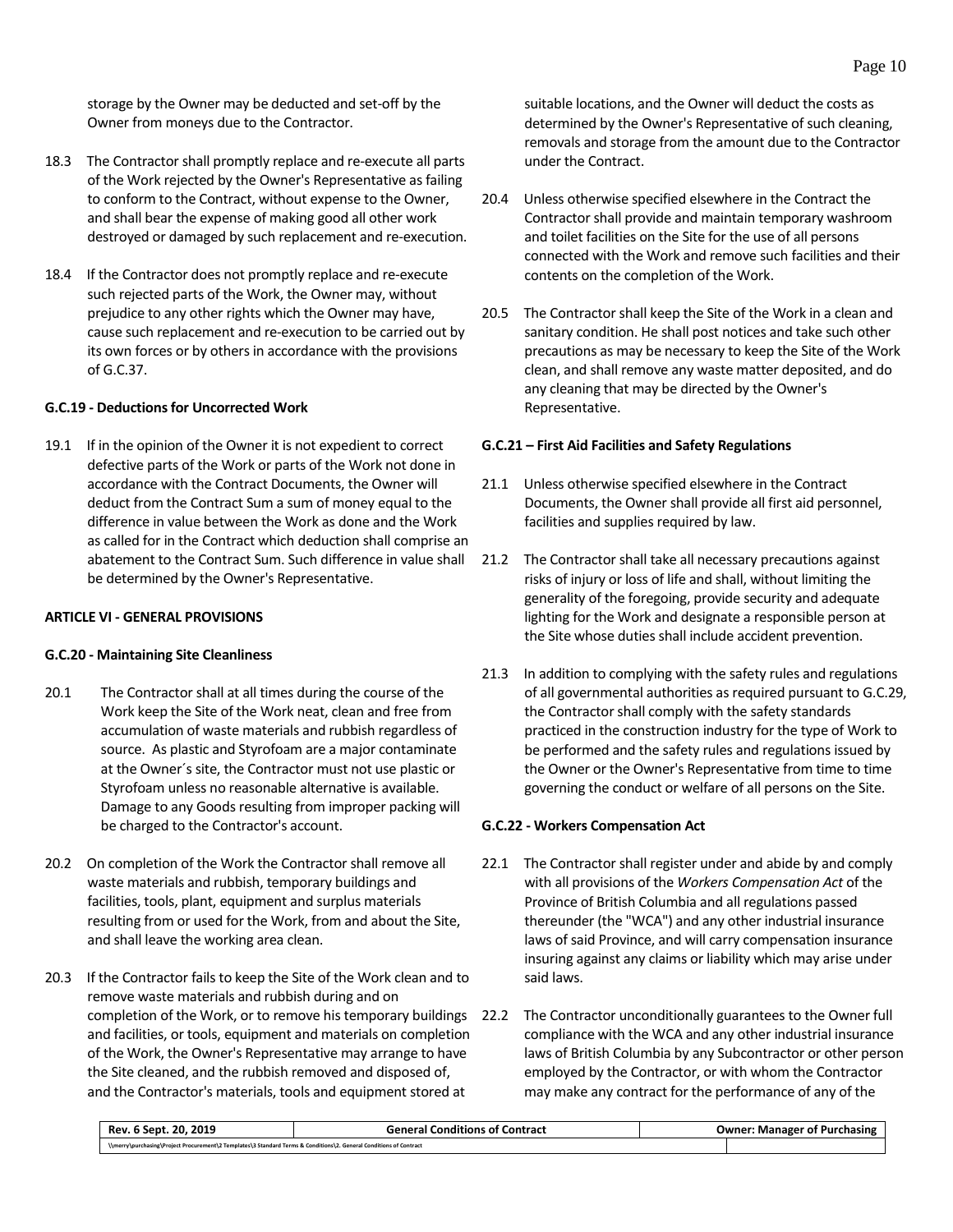Work hereunder.

- 22.3 The Contractor unconditionally agrees to indemnify and save harmless the Owner from and against all loss, liability, costs, charges, claims, damages, demands, expenses or liens which may arise as a consequence of or grow out of any failure by the Contractor or any Subcontractor or other person employed by the Contractor or with whom the Contractor may make any contract for the performance of any of the Work hereunder to comply fully with the provisions of this G.C.22 or which may arise as a consequence of or grow out of any injury, illness or death of any employee of the Contractor or any Subcontractor or employee of any Subcontractor engaged for or participating in the performance of the Work.
- 22.4 The Contractor shall deliver to the Owner, before any Work has begun, satisfactory evidence and certification showing compliance by the Contractor with said laws.
- 22.5 At any time during the term of the Contract, when requested by the Owner, the Contractor shall provide such evidence of compliance by himself and his Subcontractors.

#### <span id="page-14-0"></span>**G.C.23 - Protection of Work and Property**

- 23.1 The Contractor shall take all necessary precautions to ensure that all shoring, falsework, scaffolding, temporary works, construction equipment, materials, or any of his operations, or forces of nature which apply loads to any part of the Work shall not damage the Work, or anything adjacent to the Work, or any persons on the Site, and shall have all shoring, falsework, scaffolding and other temporary works designed by a qualified and competent professional on behalf of the Contractor.
- 23.2 If the Contractor
	- (a) encounters toxic or hazardous substances at the Site; or
	- (b) has reasonable grounds to believe that toxic or hazardous substances are present at the Site,

the Contractor shall take all reasonable steps, including stopping the Work, to ensure that no person suffers injury, sickness or death and that no property is injured or destroyed as a result of exposure to or the presence of the substances, and immediately report the circumstances to the Owner's Representative and the Owner in writing.

23.3 If the Contractor is delayed in performing the Work or incurs additional costs as a result of taking steps required under G.C.23.2, the Detailed Construction Schedule shall be extended for such reasonable time as the Owner's

Representative may recommend in consultation with the Contractor and the Contractor shall be reimbursed for reasonable costs incurred as a result of the delay and as a result of taking those steps.

- 23.4 The Contractor hereby covenants and agrees with the Owner that the Contractor shall comply in all material respects with all environmental laws, rules and regulations effecting or relating to the Owner's property, including any policies, rules and regulations implemented by the Owner from time to time, and will assume and perform any and all environmental liabilities and obligations for the clean-up of any contamination on, under or emanating from the Owner's property and resulting from the goods, material, Equipment and/or Work performed on the Owner's property by the Contractor and/or its Subcontractors, agents or employees.
- 23.5 The Contractor shall be liable for all loss and damage to and loss of use of property of the Owner including property of the Owner in the care, custody or control of the Contractor or used or occupied by him that is caused by or arises either directly or indirectly out of the negligence of the Contractor, his agents, Subcontractors or employees, or out of failure to comply with the covenants set out herein.
- 23.6 The Contractor shall, as the Owner's Representative may instruct, promptly repair or replace at his own expense any portion of the Work or property of the Owner that is lost, damaged, destroyed or injured in any way as a result of the Work, or shall, if the Owner's Representative so instructs, promptly reimburse the Owner for any or all such loss, damage, destruction or injury and shall reimburse the Owner for loss of use of such Work or property.
- 23.7 The Contractor shall indemnify and save harmless the Owner from and against all claims, damages, costs, expenses, actions and suits caused by or arising out of or in connection with, whether directly or indirectly, the carrying out of the Work or by reason of any matter or thing done, permitted or omitted to be done by the Contractor, his agents, Subcontractors or employees and whether occasioned by the negligence of the Contractor, his agents, Subcontractors, employees or otherwise.
- 23.8 The Owner shall not be liable for any loss or damage to the property of the Contractor or of the Contractor's agents, Subcontractors or employees unless caused by negligence of the Owner or its servants.
- 23.9 Except as may be otherwise specified in the Contract Documents the Contractor shall take all precautions necessary to protect the Work from fire to which end the Contractor shall designate a responsible member of his organization at

| Rev. 6 Sept. 20. 2019                                                                                              | <b>General Conditions of Contract</b> | <b>Owner: Manager of Purchasing</b> |
|--------------------------------------------------------------------------------------------------------------------|---------------------------------------|-------------------------------------|
| \\merry\purchasing\Project Procurement\2 Templates\3 Standard Terms & Conditions\2. General Conditions of Contract |                                       |                                     |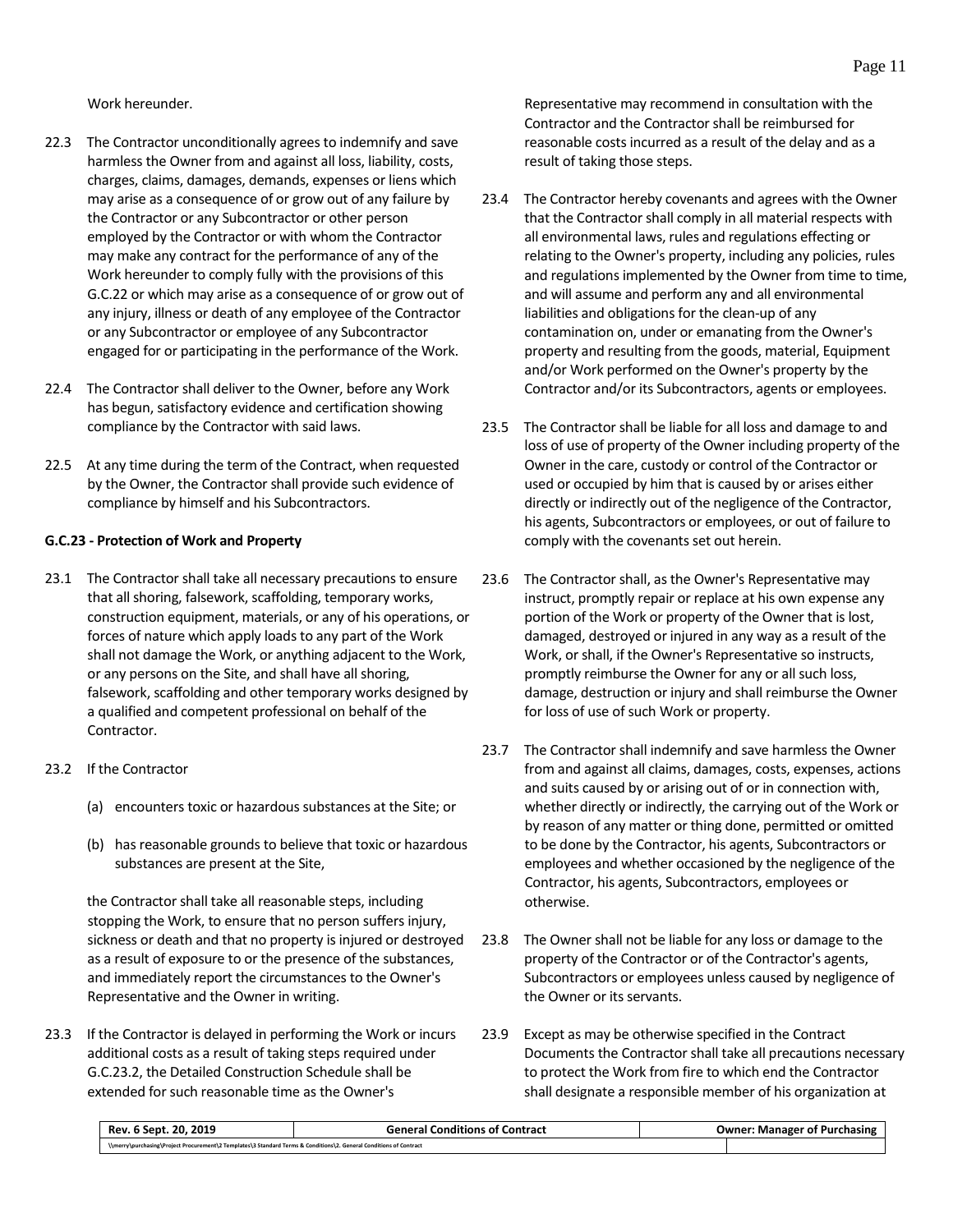the Site whose duties shall include the provisions and maintenance of fire protection equipment at the Site and the designation and training of the Contractor's employees in firefighting.

23.10 The Owner may provide guards and other security measures to protect the Owner's property and equipment and the provision of such guards and other security measures shall not relieve the Contractor of the responsibility to protect the Contractor's property and equipment.

# <span id="page-15-0"></span>**G.C.24 - Use of Site by the Contractor**

- 24.1 The Contractor shall confine his equipment, the storage of material and the operations of his workmen to limits indicated by law, ordinances, permits and instructions of the Owner's Representative, and shall not unreasonably encumber the Site of the Work with his materials.
- 24.2 The Contractor shall enforce the Owner's Representative's and the Owner's instructions regarding signs, advertisements, fires, smoking and Site security regulations.
- 24.3 The Contractor must take all due care to ensure any and all telecommunications, data, computer hardware or software, information technology networks or similar systems which are 25.6 connected to or are granted access to the Owner's telecommunications, data, computer hardware or software, information technology networks or similar systems telecommunications, data, computer have current, managed, and monitored anti-malware systems. The Contractor agrees that it shall not, and shall cause its Subcontractors not to use, share with, publish or otherwise disclose to any legal or natural person in any manner whatsoever, by any means, any access, data or other information regarding the Owner's telecommunications, data, computer hardware or software, information technology networks or similar systems without Owner's prior written consent. In the event of an information security incident the Contractor will, and will cause all of its Subcontractors to, immediately disconnect from the Owner´s information technology system and inform the Owner immediately of such an event. It is expected that the recipient will provide a clear, detailed description of the incident to the Owner's information technology group.

# <span id="page-15-1"></span>**G.C.25 - Vehicles**

25.1 The Contractor and its Subcontractors shall use the entrance designated by the Owner for the Site for ingress and egress of all personnel, construction equipment, construction vehicles and materials, supplies, machinery, Equipment, facilities and structures to be incorporated into the Project.

- 25.2 Only those vehicles which are required for the Work and which are properly insured in accordance with the Contract Documents will be allowed on the Site.
- 25.3 Only the Owner's and Contractor's work vehicles and construction equipment shall be allowed on the Site except that, the vehicles of commercial carriers will be permitted to enter the Site only while being used to transport equipment and materials to and from the Work and will only be permitted if such carrier is insured to an extent equal to that required of the Contractor under the Contract with respect to vehicles.
- 25.4 Passenger vehicles will not be permitted on the Site and shall be parked in areas to be designated by the Owner's Representative.
- The Contractor shall file an application with the Owner for each vehicle required on the Site for the Work, the application to be in a form to be approved by the Owner's Representative. Such vehicles may be provided with an identification card by the Owner which shall in such case be displayed on the vehicle's windshield. If required by the Owner, all vehicles will be checked on and off the Site at the gate by the Owner's representative.
- The Contractor shall coordinate, with the Owner, all construction materials shipped to the Site by government ferry, barge and/or beach craft.
- 25.7 Mooring facilities for private vessels will not be provided at the Site unless approved in writing by the Owner.

#### <span id="page-15-2"></span>**G.C.26 - Off loading and Storage**

- 26.1 The Contractor shall, without delay, receive, off load, handle, transport on the Site, inspect and if necessary, store and rehandle and transport all equipment and materials supplied by the Owner for the Work which are scheduled to arrive on the Site during the time when the Contractor is to be on Site according to the Detailed Construction Schedule, and also all equipment and materials supplied by the Contractor for the Work regardless of when they arrive.
- 26.2 If equipment or materials which the Contractor is responsible for receiving, off-loading, handling, transporting and storing are off loaded, handled, transported or stored by the Owner, the expense so incurred by the Owner shall be reimbursed by the Contractor on demand or will be deducted by the Owner from money due or accruing due to the Contractor and shall be an abatement to the Contract Sum.
- 26.3 Demurrage charges incurred by the Owner because the Contractor failed to off load within the time allowed by the

| Rev. 6 Sept. 20. 2019                                                                                              | <b>General Conditions of Contract</b> | <b>Owner: Manager of Purchasing</b> |
|--------------------------------------------------------------------------------------------------------------------|---------------------------------------|-------------------------------------|
| \\merry\purchasing\Project Procurement\2 Templates\3 Standard Terms & Conditions\2. General Conditions of Contract |                                       |                                     |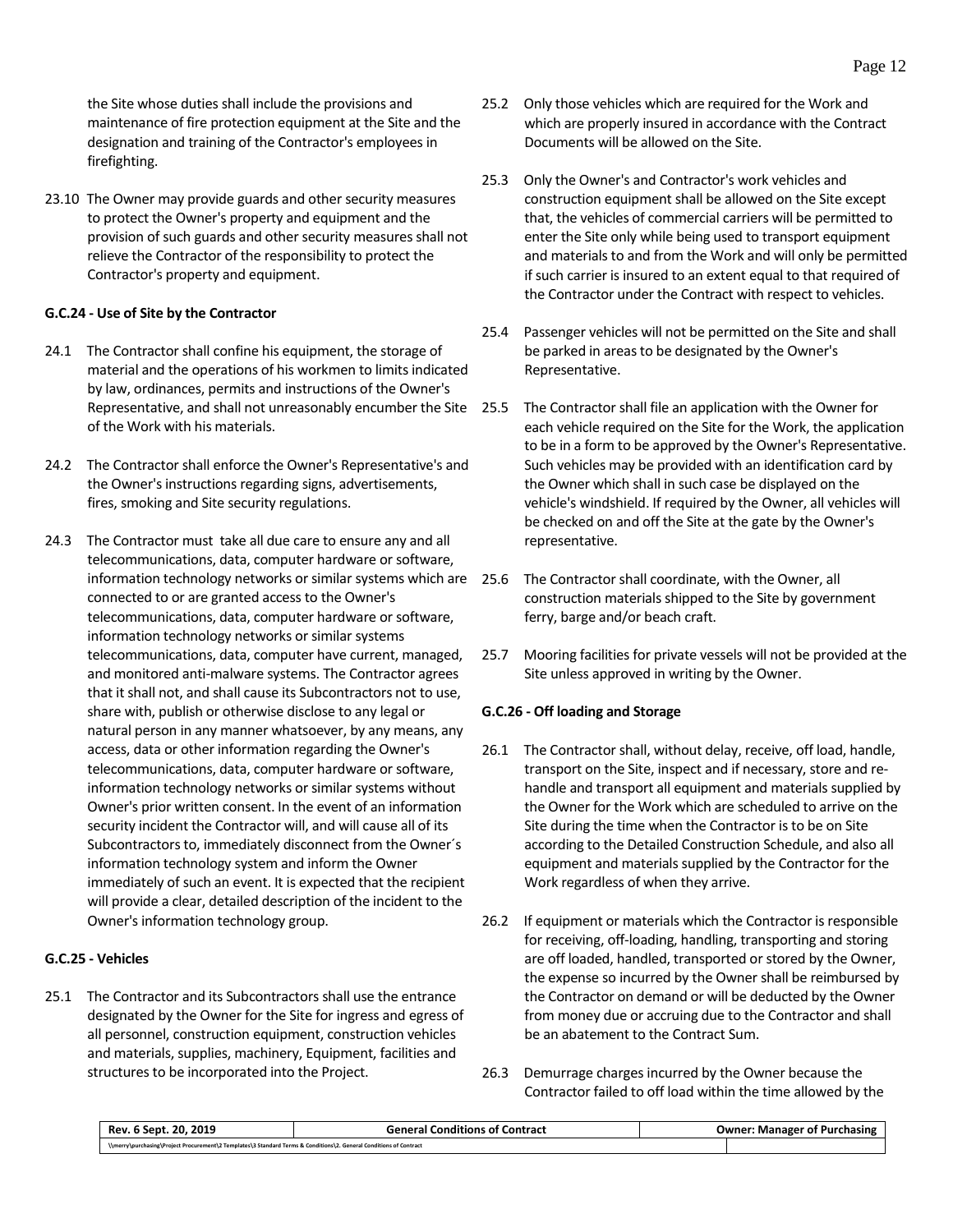carrier will be deducted by the Owner from money due to the Contractor and shall be an abatement to the Contract Sum.

- 26.4 Except as may be otherwise provided for in the Contract, the Contractor shall provide in areas designated by the Owner's Representative storage, both open and protected from the weather, and heated where necessary, for all equipment and materials supplied for the Work both by the Owner and by the Contractor, to the entire satisfaction of the Owner's Representative.
- 26.5 The Contractor shall protect and care for all equipment and materials during storage.

#### <span id="page-16-0"></span>**G.C.27 - Receiving and Responsibility**

- 27.1 The Contractor shall inspect all equipment and materials supplied by the Owner for the Work which are on the Site at the time that the Contractor arrives on the Site; and shall inspect those which arrive on the Site while the Contractor is on the Site immediately on their arrival.
- 27.2 If the Contractor's inspection reveals evidence of loss or damage, the Contractor shall at once so inform the Owner's Representative.
- 27.3 Unless the Contractor informs the Owner's Representative of loss or damage the Contractor shall be deemed to have control without loss or damage.
- 27.4 From the time that the Contractor receives into his care, custody or control, equipment or materials supplied by the Owner for the Work until such time as the Work is completed, the Contractor shall: (i) pay to the Owner any fees or other amounts charged by the Owner for such equipment or materials as provided for in the Contract Documents; and (ii) be liable for, and shall indemnify the Owner in respect of all loss and damage to such equipment including all defects and deficiencies therein except latent or hidden defects and deficiencies which could not in the opinion of the Owner's Representative have been discovered at the time of the Contractor's inspection, and in respect of all costs of repurchasing, redelivery, dismantling, reinstalling, repairing and restoring such equipment or materials.

# <span id="page-16-1"></span>**G.C.28 - Guarantee Bonds**

28.1 The Owner shall have the right to require the Contractor to furnish the Owner a performance bond covering the due and faithful performance of the Contract, including the warranty of the Contractor under G.C.43, and/or a labour and material payment bond covering payment by the Contractor of all his

obligations arising under the Contract, both in the forms and amounts, if any, set forth elsewhere in the Contract Documents, or otherwise as the Owner may prescribe and, in all cases, with such sureties as the Owner may approve. The premium for such bonds will be paid by the Owner.

28.2 If at any time any such bond shall not be in full force and effect or shall not be obtainable except upon payment of a premium which in the opinion of the Owner is excessive under the circumstances, such event shall be deemed to be an additional event under G.C.45.1 and the Owner may proceed to terminate the rights of the Contractor under the Contract forthwith as provided in G.C.45.

#### <span id="page-16-2"></span>**G.C.29 - Laws, Rules, Permits, Notices and Patents**

- 29.1 The Contractor shall comply with all laws, statutes, bylaws, ordinances and regulations, whether Federal, Provincial or Municipal, and whether elsewhere referred to in the Contract Documents or not, and shall give all notices required by such laws, statutes, bylaws, ordinances or regulations.
- 29.2 Unless otherwise stipulated herein, the Contractor shall obtain and pay for all necessary permits, licences and certificates of inspection required for the execution of the Work. The Contractor shall deliver to the Owner's Representative copies of all such permits, licences and certificates.
- received the equipment or materials into his care, custody and 29.3 The Contractor shall pay all royalties and licence fees and shall save the Owner harmless from loss on account of suits or claims which may arise out of the performance of the Work for infringement of patents.
	- 29.4 The Contractor shall comply with all regulations and policies of the Owner respecting security procedures concerning systems and data and remote access thereto and building security procedures.
	- 29.5 All intellectual property rights, including copyrights, patents, patent disclosures and inventions (whether patentable or not), trademarks service marks, trade secrets, know-how and other confidential information, trade dress, trade names, logos, corporate names and domain names, together with all of the goodwill associated therewith, derivative works and all other rights (collectively, in this G.C.29, the "Intellectual Property Rights") in and to all documents, work product and other materials that are delivered to Owner under this Agreement or prepared by or on behalf of the Contractor in the course of performing the Work (collectively, in this G.C.29, the "Deliverables") shall be owned exclusively by the Owner. Contractor agrees, and shall cause its employees and permitted Subcontractors (collectively, in this G.C.29, the "Contractor Personnel") to agree, that such Deliverables are

| . 20. 2019<br>Rev. 6 Sept.                                                                                         | <b>General Conditions of Contract</b> | <b>Owner: Manager of Purchasing</b> |
|--------------------------------------------------------------------------------------------------------------------|---------------------------------------|-------------------------------------|
| \\merry\purchasing\Project Procurement\2 Templates\3 Standard Terms & Conditions\2. General Conditions of Contract |                                       |                                     |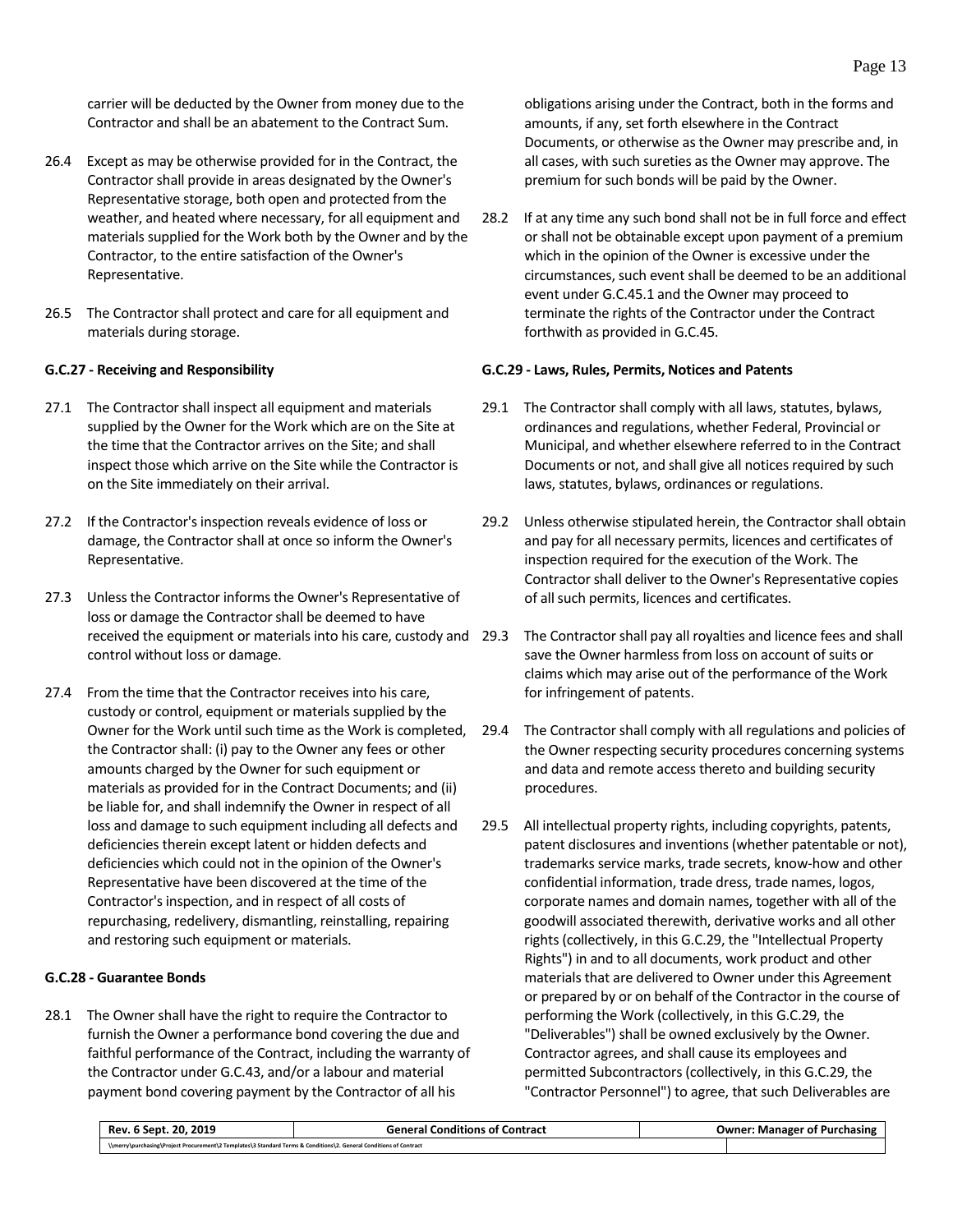hereby deemed a "work made for hire" for the Owner. To the extent that any of the Deliverables do not constitute a "work made for hire," Contractor hereby irrevocably assigns, and shall cause the Contractor Personnel to irrevocably assign to the Owner, in each case without additional consideration, all right, title and interest throughout the world in and to the Deliverables, including all Intellectual Property Rights therein. The Contractor shall cause Contractor Personnel to irrevocably waive, to the extent permitted by applicable law, any and all claims such Contractor Personnel may now or hereafter have in any jurisdiction to so-called "moral rights" or rights of droit moral with respect to the Deliverables. Upon the Owner's request, the Contractor shall, and shall cause the Contractor Personnel to, promptly take such further actions, including the execution and delivery of all appropriate instruments of conveyance, as may be necessary to assist the Owner to prosecute, register, perfect or record its rights in or to any of the Deliverables.

#### <span id="page-17-0"></span>**ARTICLE VII - SUBCONTRACTORS AND OTHER CONTRACTORS**

#### <span id="page-17-1"></span>**G.C.30 - Subcontracts**

- 30.1 The Contractor shall not subcontract the Work nor any portion thereof without the prior written consent of the Owner, and if the Owner agrees to permit the subcontracting of any portion of the Work,
	- 30.1.1 the choice of the person, firm or corporation to be the Subcontractor shall also be subject to the approval in writing of the Owner;
	- 30.1.2 the Contractor shall bind the Subcontractor by a contract in writing to the terms of the Contract Documents insofar as they may apply to the work of the Subcontractor, including, without limiting the generality of the foregoing, all insurance and indemnity provisions of the Contract, and shall deliver to the Owner's Representative for his inspection the contract that he has with the Subcontractor; and
	- 30.1.3 the Contractor shall be held as fully responsible to the Owner for the acts and omissions of the Subcontractor and of persons directly or indirectly employed by the Subcontractor as for the acts and omissions of persons **G.C.32 - Disputes Between Contractors** directly employed by the Contractor and shall, upon demand, assign in favour of the Owner his rights to insurance proceeds and/or indemnity from any Subcontractor.
- 30.2 In view of the responsibility of the Contractor for the acts and omissions of his Subcontractors, the Contractor shall not be obliged to employ as a Subcontractor any person, firm or

corporation to whom he reasonably objects.

- 30.3 Nothing contained in the Contract Documents shall be construed as creating any contractual relationship between any Subcontractor and the Owner.
- 30.4 Notwithstanding any approval given by the Owner of any Subcontractor, if any event occurs or circumstance, arises with respect to any such Subcontractor that would, if it occurred or arose with respect to the Contractor, entitle the Owner, upon notice or otherwise, to terminate the rights of the Contractor under the provisions of G.C.45 hereof, then and in such event or circumstance the Owner may require the Contractor to give any notice to the Subcontractor which the Owner may require and/or to discharge such Subcontractor and cancel and terminate any contract between the Subcontractor and the Contractor with respect to the Work without liability to the Owner or the Owner's Representative.

#### <span id="page-17-2"></span>**G.C.31 - Other Contractors**

- 31.1 The Owner reserves the right to enter into other contracts in connection with the Project of which the Work is a part and the Contractor shall properly connect and coordinate his work with that of Other Contractors.
- 31.2 If the Contractor fails to connect or coordinate the Work properly with the work of Other Contractors, he shall not make any claims founded on delays which have resulted from his failure to connect or coordinate the Work, and he shall save the Owner harmless from all claims made by Other Contractors, which are founded on delays caused by his failure to coordinate the Work with such Other Contractors.
- 31.3 If any part of the Work depends for its proper execution or result upon the work of Other Contractors, the Contractor shall report promptly in writing to the Owner's Representative any defects in the work of such Other Contractors that interfere with the proper execution of the Work. Should the Contractor fail to report promptly such defects, he shall have no claim against the Owner except for latent defects not reasonably noticeable at the time of the commencement of the Work.

<span id="page-17-3"></span>32.1 Should the Contractor cause damages relating to any Other Contractor on the Site, the Contractor agrees, upon receipt of written notice of such damage or delay, to make best efforts to settle with such Other Contractor, by agreement, any claim or potential claim brought by such Other Contractor. In any proceeding, legal, equitable or otherwise, to which the Owner is a party, whether brought by such Other Contractor or not,

| Rev. 6 Sept. 20. 2019                                                                                              | <b>General Conditions of Contract</b> | <b>Owner: Manager of Purchasing</b> |  |
|--------------------------------------------------------------------------------------------------------------------|---------------------------------------|-------------------------------------|--|
| \\merry\purchasing\Project Procurement\2 Templates\3 Standard Terms & Conditions\2. General Conditions of Contract |                                       |                                     |  |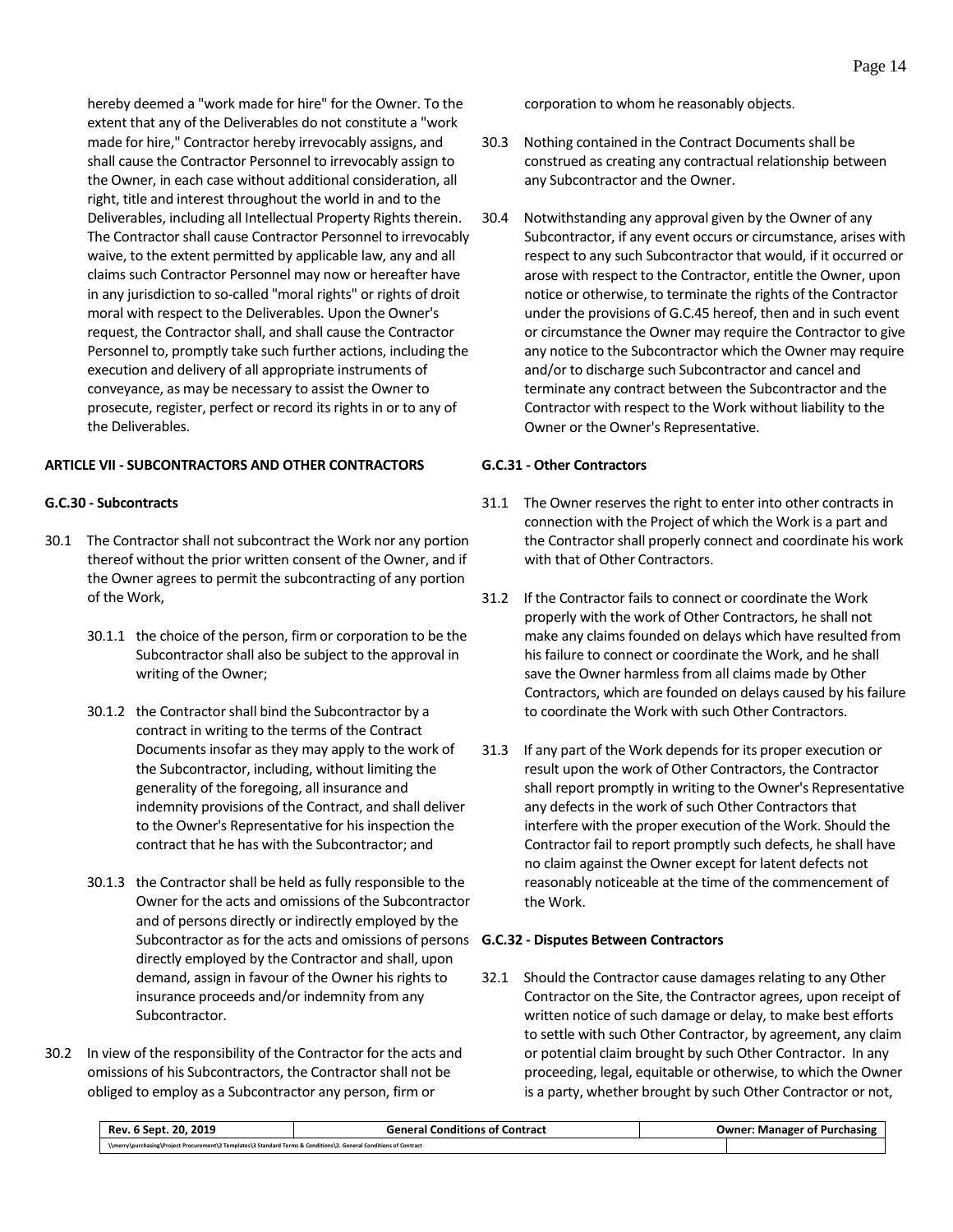resulting from such damage or delay, the Owner shall notify the Contractor in writing of the claim of such Other Contractor, and the Owner will defend its own interests by employing counsel of its own choosing to represent its interests. However, the Contractor shall be responsible for and shall pay all judgments, awards, costs, settlements, and legal fees on a solicitor and own client basis incurred by the Owner that may result from such proceeding and shall fully indemnify and save the Owner harmless therefrom.

# <span id="page-18-0"></span>**ARTICLE VIII - DELAYS, CHANGES AND ACCELERATION**

# <span id="page-18-1"></span>**G.C.33 - Delays**

- 33.1 The Contractor shall notify the Owner's Representative in writing of any occurrence which in the opinion of the Contractor has caused or which he anticipates may cause delay in the performance of any part or parts of the Work in accordance with the Detailed Construction Schedule or the entire Work by the date for completion. Every such notice in writing shall be given as soon as possible and in any event not later than seven (7) days after the occurrence which in the opinion of the Contractor caused the delay or which gave rise to the anticipation of the delay.
- 33.2 If the Contractor believes that the delay arising from any notification provided in G.C.33.1 was caused by a Force Majeure Event, he may request in writing a revision to the Detailed Construction Schedule and/or an extension of the time for completing the Work. Every such request shall be delivered to the Owner's Representative and shall be accompanied by complete details of the reasons for the delay or anticipation of the delay, the extent of the delay which has occurred or which is likely to occur, and the effect of such actual or anticipated delay upon the Detailed Construction Schedule and the time required for completion of the Work.
- 33.3 If the Contractor believes that the delay arising from any notification provided in G.C.33.1 was the direct result of the act or neglect of the Owner or the Owner's Representative, then the Contractor may also submit a claim in writing for reimbursement of his additional field overhead costs which can be shown to result from the delay due to such act or neglect. Every such claim shall be delivered to the Owner's Representative and shall be accompanied by complete details of all items included in the claim.
- 33.4 Any request made by the Contractor pursuant to G.C.33.2 and any claim made by the Contractor pursuant to G.C.33.3 shall be delivered to the Owner's Representative concurrently with the Contractor's notification pursuant to G.C.33.1 of the occurrence which caused or gave rise to the anticipation of the delay in respect of which the request or claim is made, or, if it

is not reasonably possible for the Contractor to determine the full extent of the delay or the full amount of the additional field overhead costs at the time of such notification, at a later time, subject to the following requirements being observed in each such case:

- 33.4.1 The Contractor shall include with the applicable notification given pursuant to G.C.33.1, a written statement that the notification and the delay arising therefrom may be the subject of a subsequent request pursuant to G.C.33.2 or claim pursuant to G.C.33.3, as the case may be;
- 33.4.2 The request pursuant to G.C.33.2 or claim pursuant to G.C.33.3 shall be delivered not later than seven (7) days after the date on which the full extent of the actual delay or the full amount of the additional field overhead costs, as the case may be, could reasonably be determined; and
- 33.4.3 The request pursuant to G.C.33.2 or claim pursuant to G.C.33.3 shall be restricted to the delay arising from the occurrence specified in the Contractor's notification given pursuant to G.C.33.1.
- 33.5 If the Contractor fails to strictly comply with all of the requirements of G.C.33.1 and G.C.33.4 with respect to any request pursuant to G.C.33.2 or claim pursuant to G.C.33.3, the Contractor shall not be entitled to any revision to the Detailed Construction Schedule or any extension of the time for completion of the Work or to reimbursement for his additional field overhead costs, as the case may be.
- 33.6 Upon receipt of any request made by the Contractor pursuant to G.C.33.2, and within the time limited by G.C.33.4, the Owner's Representative shall decide the validity of the request. Where any such request is valid, the Owner's Representative shall also decide the effect of the delay upon the time required for completion of the Work and the various parts thereof, and the time for completion of the Work may be extended by Change Order in accordance with such decision of the Owner's Representative, in which event the Detailed Construction Schedule shall be revised accordingly by the Owner's Representative. If the time for completion of the Work is not so extended, the Owner's Representative may require the Contractor in writing to complete the Work according to the subsisting Detailed Construction Schedule and by the subsisting completion date, pursuant to the provisions of G.C.36.2. Where the Contractor has requested only a revision to the Detailed Construction Schedule, it shall be revised by the Owner's Representative in accordance with his decision upon the effect of the delay.

| 2019<br>20<br>5 Sept<br>Rev.                                                                                       | <b>Contract</b><br><b>General Conditions of</b> | :Jwner<br>Purchasing<br>Manager of |
|--------------------------------------------------------------------------------------------------------------------|-------------------------------------------------|------------------------------------|
| \\merry\purchasing\Project Procurement\2 Templates\3 Standard Terms & Conditions\2. General Conditions of Contract |                                                 |                                    |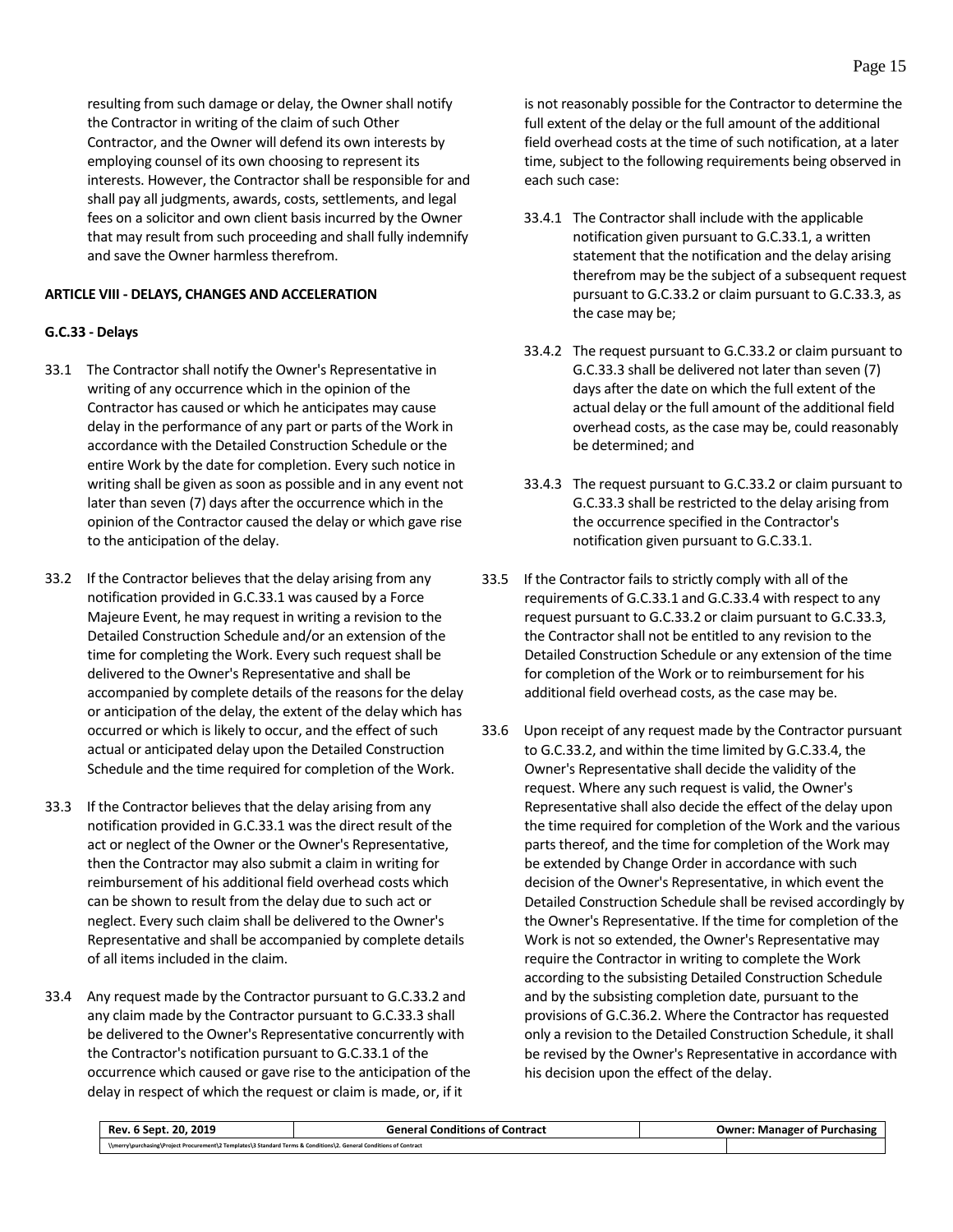- 33.7 Upon receipt of any claim made by the Contractor pursuant to G.C.33.3, and within the time limited by G.C.33.4, the Owner's Representative shall decide the validity of the claim. Where any such claim is valid, the Owner's Representative shall examine the Contractor's claim for reimbursement and decide the amount, if any, of the Contractor's additional field overhead costs which properly result from the delay and shall issue a certificate to the Owner stating such amount. Any amount so certified shall be paid by the Owner to the Contractor upon and subject to the provisions of G.C.38.7 and G.C.39.
- 33.8 Decisions to be rendered by the Owner's Representative pursuant to G.C.33.6 and G.C.33.7 shall be given in writing to the Owner and the Contractor and may be made either immediately after the receipt of the Contractor's request or claim or may be made at a later date, including a date after the completion of the Work, if the Owner's Representative considers that his decision can be best rendered at that time having regard to all the circumstances. Such decisions shall be final and binding upon the Owner and the Contractor unless either shall notify the other and the Owner's Representative within thirty (30) days after receipt of the Owner's Representative's decision that the decision is disputed.
- 33.9 Notwithstanding any of the provisions of this G.C.33, the Contractor shall not be entitled to any revision of the Detailed Construction Schedule or to any extension of the time for completion of the Work or to reimbursement of any additional field overhead costs in any case where the Contractor, after encountering possible delay, is or was in the opinion of the Owner's Representative able to adjust his forces by moving them to other parts of the Work, or being unable to so adjust his forces, in the opinion of the Owner's Representative failed to reduce his forces in relation to the delay.
- 33.10 If the Contractor shall not have received the Construction Drawings needed for him to make proper preparation to begin the construction on the Site of a part of the Work on the date indicated in the Detailed Construction Schedule, he shall make a written request to the Owner's Representative for such Construction Drawings not earlier than twenty-one (21) days nor later than seven (7) days before the date indicated in the Detailed Construction Schedule. Notwithstanding any of the provisions of this G.C.33, the Contractor shall not be entitled to any revision of the Detailed Construction Schedule or any extension of the time for completion of the Work or any reimbursement of his additional field overhead costs based upon lack of such Construction Drawings unless the Contractor shall have made a written request for them as prescribed in this G.C.33.10.

#### <span id="page-19-0"></span>**G.C.34 - Changes in the Work**

- 34.1 The Owner or the Owner's Representative may make changes by altering, adding to or deducting from the Work without invalidating the Contract. Changes in the Work may be made before, during or after the actual construction of the parts of the Work affected by the changes.
- 34.2 Except as provided in G.C.7, no change shall be made to the Work unless as a result of a Change Order and no revision of the Detailed Construction Schedule or extension of the time for completion or addition to the Contract Sum by reason of a change in the Work will be considered or allowed unless the change has been so ordered.
- 34.3 [Not used]
- 34.4 All changes in the Work shall be carried out under the terms and conditions of the Contract and the adjustments, if any, to be made to the Contract Sum and/or the completion date for the Work and/or the Detailed Construction Schedule by reason thereof shall be made only as set forth in this G.C.34 and G.C.35.
- 34.5 A Change Order specifying changes in the Work may also specify an adjustment by way of advancement or postponement to be made in the date for completion, and in such case, the Detailed Construction Schedule shall be revised accordingly by the Owner's Representative.
- 34.6 Notwithstanding that the Contractor may, in respect of any change or changes in the Work ordered pursuant to this G.C.34, desire to make a claim pursuant to G.C.34.7 and G.C.34.8 or either of them, the Contractor shall nevertheless and without delay carry out the change or changes so ordered, but the carrying out of any such change shall not prejudice any claim that the Contractor may have under G.C.34.7 or G.C.34.8 in respect of such change.
- Any claim by the Contractor for an extension of the time for completion or for a revision of the Detailed Construction Schedule arising by reason of a change in the Work shall be dealt with pursuant to G.C.33 at the time of issue of the Change Order covering the change to the Work.
- 34.8 If the Contractor believes that any change in the Work or any other circumstances beyond the control of the Contractor arising during the course of the Work (except those provided for in G.C.7, G.C.33 and G.C.42) justifies an addition to the Contract Sum, then the Contractor may submit a claim in writing to the Owner's Representative for an addition to the Contract Sum. Every such claim shall be delivered to the Owner's Representative within seven (7) days of the date of

| Rev. 6 Sept. 20, 2019                                                                                              | <b>General Conditions of Contract</b> | <b>Owner: Manager of Purchasing</b> |
|--------------------------------------------------------------------------------------------------------------------|---------------------------------------|-------------------------------------|
| \\merry\purchasing\Project Procurement\2 Templates\3 Standard Terms & Conditions\2. General Conditions of Contract |                                       |                                     |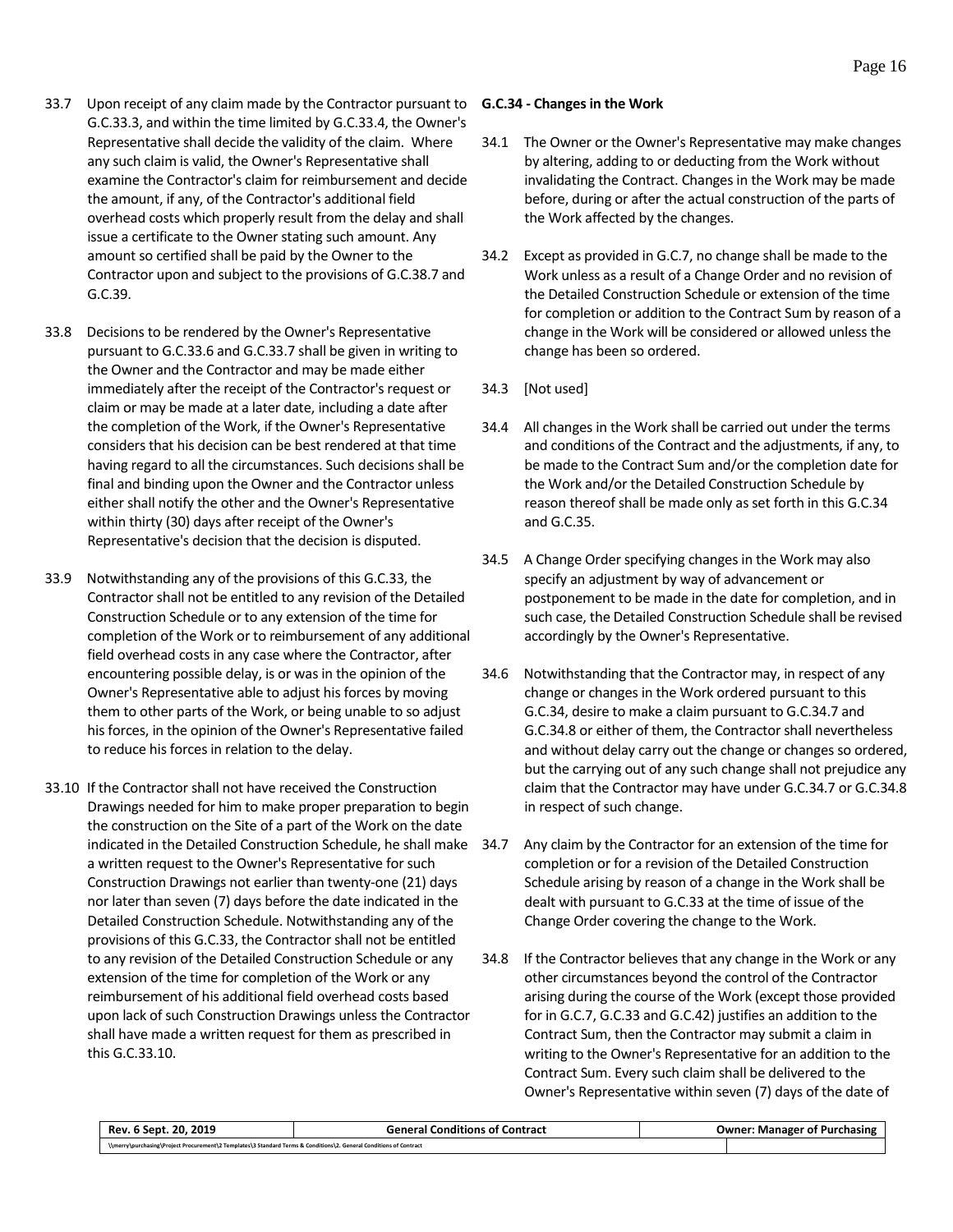receiving the Change Order or revised Construction Drawings, or of the date on which such other circumstances arise, as the case may be, and if the claim is not delivered to the Owner's Representative within such time, the Contractor shall not be entitled to any addition to the Contract Sum. All claims by the Contractor under the provisions of this G.C.34.8 shall be accompanied by a detailed list of the changes in the Work or other circumstances in respect of which the claim is made and a detailed estimate of the cost of each, together with references to the Construction Drawings.

- 34.9 Upon receipt of a claim made by the Contractor pursuant to and within the time specified in G.C.34.8, the Owner's Representative shall decide the validity of the Contractor's claim. Where any such claim is valid, there shall be an addition to the Contract Sum, the amount of which shall be determined pursuant to G.C.35.
- 34.10 Where any change in the Work has resulted or will result in a decrease in the cost of carrying out the Work, which shall in the first instance be decided by the Owner's Representative, there shall be a deduction from the Contract Sum, the amount of which shall be determined pursuant to G.C.35.
- 34.11 Decisions to be rendered by the Owner's Representative pursuant to G.C.34.9 and G.C.34.10 shall be given promptly in writing to the Owner and the Contractor. Such decisions shall be final and binding upon the Owner and the Contractor.

# <span id="page-20-0"></span>**G.C.35 - Valuations of Changes in the Work**

- 35.1 Changes in the Work or any other circumstances which result in a valid claim for an addition to the Contract Sum pursuant to G.C.34 shall be valued at the unit prices, if any, set forth in the Contract Documents where, in the opinion of the Owner's Representative, they are applicable.
- 35.2 If there are no such unit prices or if in the opinion of the Owner's Representative, such unit prices are not applicable, then the changes in the Work or such other circumstances shall be valued at lump sums or unit prices mutually agreed by the parties hereto.
- 35.3 If such lump sums or unit prices cannot be mutually agreed upon, then the changes in the Work or such other circumstances shall be valued on a cost-plus basis as the sum of the following:
- 35.3.1 For labour and foremen engaged wholly on the part of the Work in which the change is made, the current local rates of wages, the cost of holiday pay, workers' compensation insurance, unemployment insurance, any other labour additives required by law, living allowances, costs of board and lodging and other such costs which form part of the employee's terms of employment;
- 35.3.2 For all permanent and temporary materials purchased by the Contractor and actually used in the part of the Work in which the change is made, the actual cost of such materials, including transportation charges, as shown by invoices or other records of payment satisfactory to the Owner's Representative;
- 35.3.3 To cover all other costs except those of machine powered tools and machine-powered equipment, but including general supervision, overhead consumables and tools other than machine-powered tools, and to provide for the Contractor's profit, the sum resulting from the application of the percentage set forth in the Contract Agreement to the cost of labour and materials pursuant to G.C.35.3.1 and G.C.35.3.2 respectively; provided always that the percentage shall not be applied to those portions of overtime wage rates for regular time; nor to any costs of board and lodging; and
- 35.3.4 For any machine-powered tools or machine-powered equipment required for the changes in the Work and approved by the Owner's Representative, the Contractor shall receive a rental price to be agreed upon in writing before the Work is begun, and the rental price shall include all fuel, lubricants, spare parts, and unless otherwise stipulated, shall apply only to actual operating time and unless otherwise agreed upon, shall not include the wages of the operator. To this rental sum no percentage will be added.
- 35.4 In the case of Work performed pursuant to G.C.35.3, not later than 3:00 p.m. of each working day, the Contractor shall submit to the Owner's Representative for certification a report in triplicate for the work done on the previous working day, using forms to be supplied by the Owner's Representative. These forms shall be completed by the Contractor to show the:

35.4.1 date of the Work,

35.4.2 number of the Change Order for the Work, as authorized by the Owner's Representative,

| . 2019<br>-20.<br><b>Rev</b><br>Sept.                                                                              | <b>Contract</b><br><b>General</b> v<br>Londitions of $\hat{\ }$ | ::Jwner<br><sup>.</sup> Purchasing<br>: Manager<br>01 |
|--------------------------------------------------------------------------------------------------------------------|-----------------------------------------------------------------|-------------------------------------------------------|
| \\merry\purchasing\Project Procurement\2 Templates\3 Standard Terms & Conditions\2. General Conditions of Contract |                                                                 |                                                       |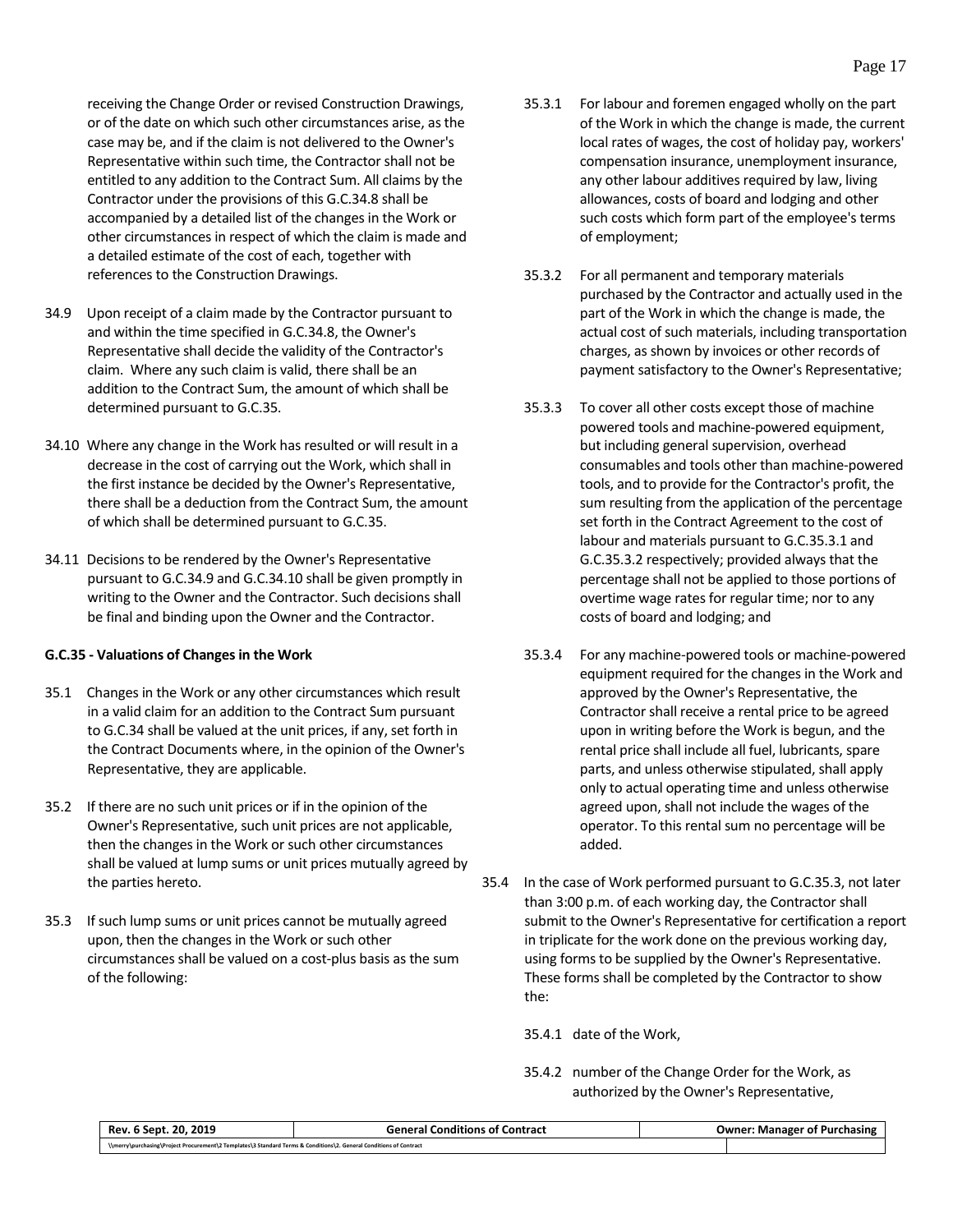- 35.4.3 description of the Work done,
- 35.4.4 details of labour, i.e. number of men, hours worked, rates of pay, and total cost of labour,
- 35.4.5 materials supplied,
- 35.4.6 Equipment, i.e. item number, equipment number, hours worked, rental rates and total cost, and
- 35.4.7 total cost for the day;

and shall be accompanied where possible by supporting invoices received by the Contractor and authorized warehouse requisitions. If the invoices for materials are not immediately available, the Contractor shall list the materials used and the estimated cost, and follow-up as soon as possible with the supporting invoice. The daily reports and invoices certified by the Owner's Representative shall be submitted monthly to the Owner's Representative with each application for payment.

- 35.5 Changes in the Work which, pursuant to G.C.34.10, result in a decrease in the cost of carrying out the Work shall be valued at the unit prices, if any, set forth in the Contract Documents, where in the opinion of the Owner's Representative they are applicable, and the Contract Sum shall be reduced accordingly.
- 35.6 If there are no such unit prices or if in the opinion of the Owner's Representative they are not applicable, the decrease in the cost of carrying out the Work shall be valued at lump sums or unit prices mutually agreed by the parties to the Contract, and the Contract Sum shall be reduced accordingly.
- 35.7 If such lump sums or unit prices cannot be mutually agreed upon, then the Contract Sum shall be reduced by an amount which, in the opinion of the Owner's Representative represents the value of the change in the Work, and the Contractor shall not receive any allowance for any loss of profit resulting from such change to the Work.
- 35.8 Where there have been changes to the Work which the Contractor intends to have performed by a Subcontractor and when valuation of payment for such changes is to be made pursuant to G.C.35.3, then the Contractor shall be governed as follows:
	- 35.8.1 No Subcontractor shall be allowed to do such changes in the Work or any portion thereof without having obtained the written consent of the Owner's Representative prior to the commencement of such Work and if such Work is done without such prior consent, the Contractor shall be entitled hereunder

only to such payment as he would have received if he had done the Work with his/her own forces;

- 35.8.2 If the Owner's Representative has given written approval that such changes in the Work shall be done by a Subcontractor, no change shall be made in the basis of payment to the Contractor as set out in G.C.35.3 except that the percentage to be paid to the Contractor shall be the percentage set forth in the Contract for changes in the Work to be done under subcontract and where such a percentage is not set forth in the Contract, the Contractor shall submit to the Owner's Representative for approval a percentage to be paid to the Contractor which shall include the percentage to be paid by the Contractor to the Subcontractor; and
- 35.8.3 If the Owner's Representative does not approve the percentage submitted then the Contractor shall proceed with the changes in the Work himself according to the terms of the Contract.

# <span id="page-21-0"></span>**G.C.36 - Acceleration of the Work**

- 36.1 If the Contractor fails to complete any part of the Work in the time specified in the Detailed Construction Schedule, or if it becomes apparent to the Owner's Representative that the Work will not be completed in the time specified in the Contract or determined pursuant to G.C.33, then the Owner's Representative may in writing require that the Contractor expedite the Work and, should it become necessary to work overtime, to add additional shifts, to employ additional men, or to provide additional equipment to accomplish this, the premium for such overtime and/or for such additional shifts, the cost of employing additional men or equipment, together with any other additional costs thereby incurred shall be at the Contractor's sole expense.
- 36.2 The Owner's Representative may in writing require the Contractor to complete the Work or any part thereof before the date set forth in the Detailed Construction Schedule, or require the Contractor to complete the Work according to the Detailed Construction Schedule and within the time specified in the Contract when the Detailed Construction Schedule or date for completion would otherwise be revised pursuant to G.C.33.6. The Contractor may submit a claim for reimbursement for his additional costs that can be shown to be the direct result of such an acceleration required pursuant to this G.C.36.2, including the costs of additional shifts or overtime if the Contractor is required by a labour agreement to pay a premium over and above normal wage rates for such work. This premium shall include the actual extra labour cost over the rate for regular time and shall also include any

| Rev. 6 Sept. 20. 2019                                                                                              | <b>General Conditions of Contract</b> | <b>Owner: Manager of Purchasing</b> |
|--------------------------------------------------------------------------------------------------------------------|---------------------------------------|-------------------------------------|
| \\merry\purchasing\Project Procurement\2 Templates\3 Standard Terms & Conditions\2. General Conditions of Contract |                                       |                                     |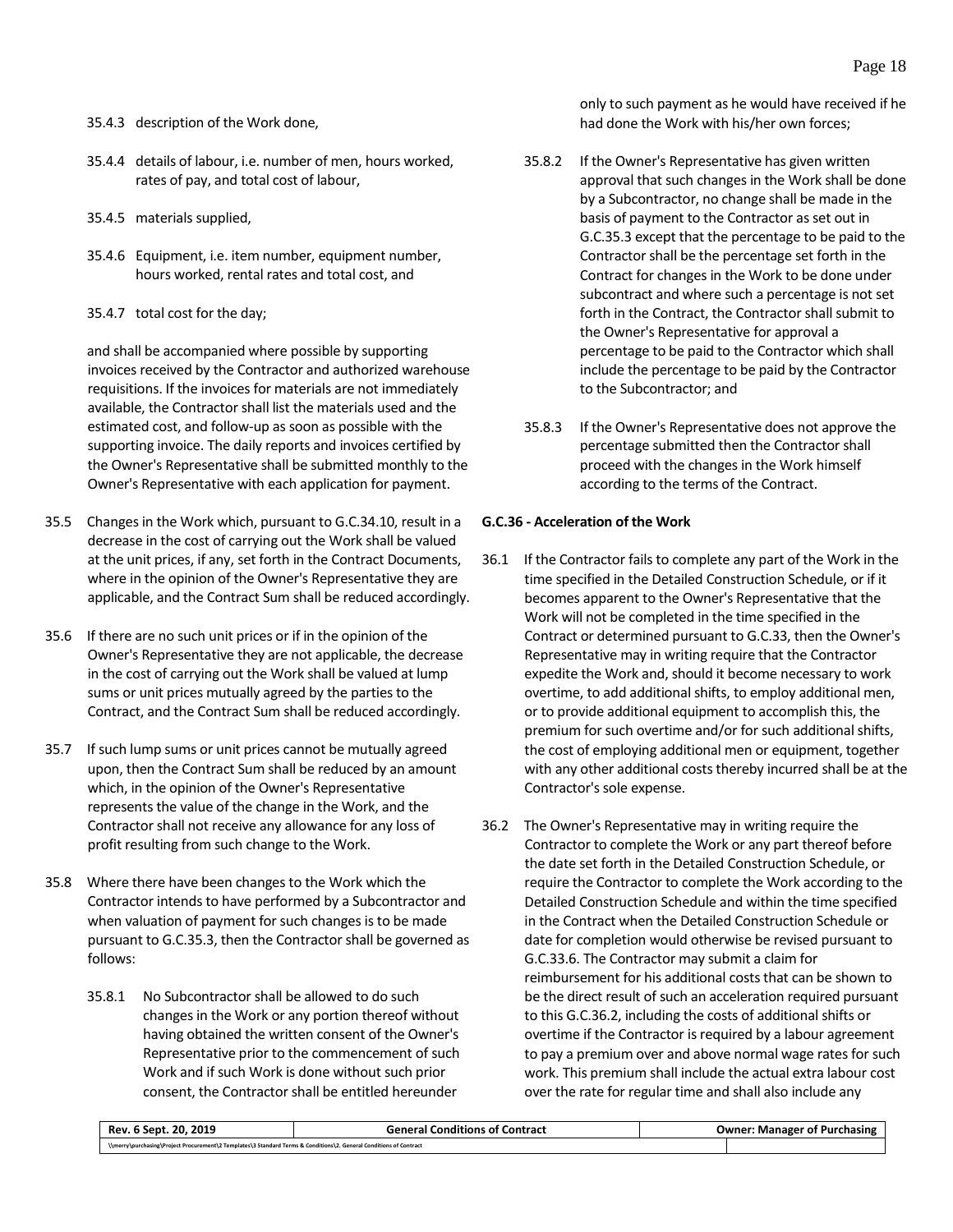mandatory labour additives. If approved by the Owner's Representative the premium shall also apply to the Contractor's supervisory and clerical staff where the payment of overtime is required under the terms of his employment. Time slips covering ordered overtime or additional shifts will be checked and subject to approval by the Owner's Representative.

36.3 Except as expressly provided in G.C.36.2 or in the Contract Agreement, the Contractor shall not be entitled to any bonus or other additional compensation of any kind by reason of the completion of the whole or any part of the Work before the time for completion of the same as provided in the Contract Documents or the Detailed Construction Schedule, or as determined pursuant to G.C.33.

# <span id="page-22-0"></span>**G.C.37 - Owner's Right to Do Work**

- 37.1 If the Contractor should fail to comply with any provision of the Contract including failure to perform properly any portion of the Work or comply with any instruction or requirement of the Owner's Representative, or should he fail to perform any of the Work in the time specified in the Detailed Construction Schedule or to comply with any Owner's Representative's requirement to accelerate the Work pursuant to G.C.36, and if the Owner wishes to make good such failure with his own forces or to employ Other Contractors to make good such failure, the Owner may, three (3) days after giving written notice to the Contractor, and without prejudice to any other rights that the Owner may have under the Contract, delete portions of the Work from the Contract, and the Contractor shall continue to perform the balance of the Work under the terms of the Contract if the Owner so requires.
- 37.2 The Contractor, on receiving such notice, shall promptly vacate those areas in which he is no longer required to perform the Work, and shall fully cooperate and coordinate the balance of the Work with the Owner or Other Contractors coming to the Site to make good the Work.
- 37.3 All additional costs that the Owner incurs as a result of action being taken under this G.C.37, including any excess costs of completion over and above that which would have been paid to the Contractor, shall be paid by the Contractor to the Owner forthwith on demand and in addition to any other rights the Owner may have, such costs may be deducted from any payment then or thereafter due to the Contractor, or if no such payments are then or thereafter due, the Contractor shall pay such additional costs to the Owner, and shall not remove his goods, plant or equipment until he has paid such additional costs to the Owner.

#### <span id="page-22-1"></span>**ARTICLE IX - PAYMENT AND COMPLETION**

#### <span id="page-22-2"></span>**G.C.38 - Application and Valuation of Work for Progress Payments**

- 38.1 On or before the 5th day of each month following a month in which Work has been done by the Contractor, the Contractor shall submit to the Owner's Representative for his approval an application for payment for the value of the amount of Work and changes to the Work done up to and including the last day of the preceding month. The application for the final payment may be submitted at any time after the completion of the Work. The applications shall be made in such form as the Owner's Representative may approve.
- 38.2 If required by the Owner's Representative, the Contractor shall also submit with each application, audited payroll statements showing his payments for labour and vouchers and receipted invoices showing his payments for materials incorporated in the Work and a statutory declaration stating that the Work which was carried out, as well as the Site and other property of the Owner, was free and clear of all liens and claims for wages, services, workers' compensation assessments, materials or otherwise, and that no claims exist in respect of which a lien could attach upon any property of the Owner arising from the performance of the Work, and that in the case where the application is for final payment, the time for filing any such lien has expired.
- 38.3 When the Work or change to the Work is being done on a unit price basis, the value of the amount thereof done shall be based upon the number of fully completed units of the Work measured as described in the Contract Documents, and unless otherwise stated in the Contract Documents, there shall not be included in such value the value of materials delivered to the Site and not yet incorporated in the Work.
- 38.4 When the Work or change to the Work is being done on lump sum basis, the value of the amount thereof done shall be based on the percentage of the Work performed by the Contractor and there shall be included in such value the value of materials delivered to the Site but not yet incorporated in the Work.
- 38.5 When the Work or change in the Work is being done on a cost-plus basis, the value of the amount thereof done shall be based on payments that the Contractor has made, all as substantiated by certified payroll vouchers and receipted invoices to the satisfaction of the Owner's Representative, plus the percentage, or, in the case of a fixed fee, plus the percentage of the fee that is equal to the percentage of the Work completed.
- 38.6 If the Owner's Representative approves the amount of Work

| 2019<br>20.<br>Sept<br>Rev                                                                                         | Contract<br>General Conditions of C | <b>Purchasing</b><br>Owner: Manager of |
|--------------------------------------------------------------------------------------------------------------------|-------------------------------------|----------------------------------------|
| \\merry\purchasing\Project Procurement\2 Templates\3 Standard Terms & Conditions\2. General Conditions of Contract |                                     |                                        |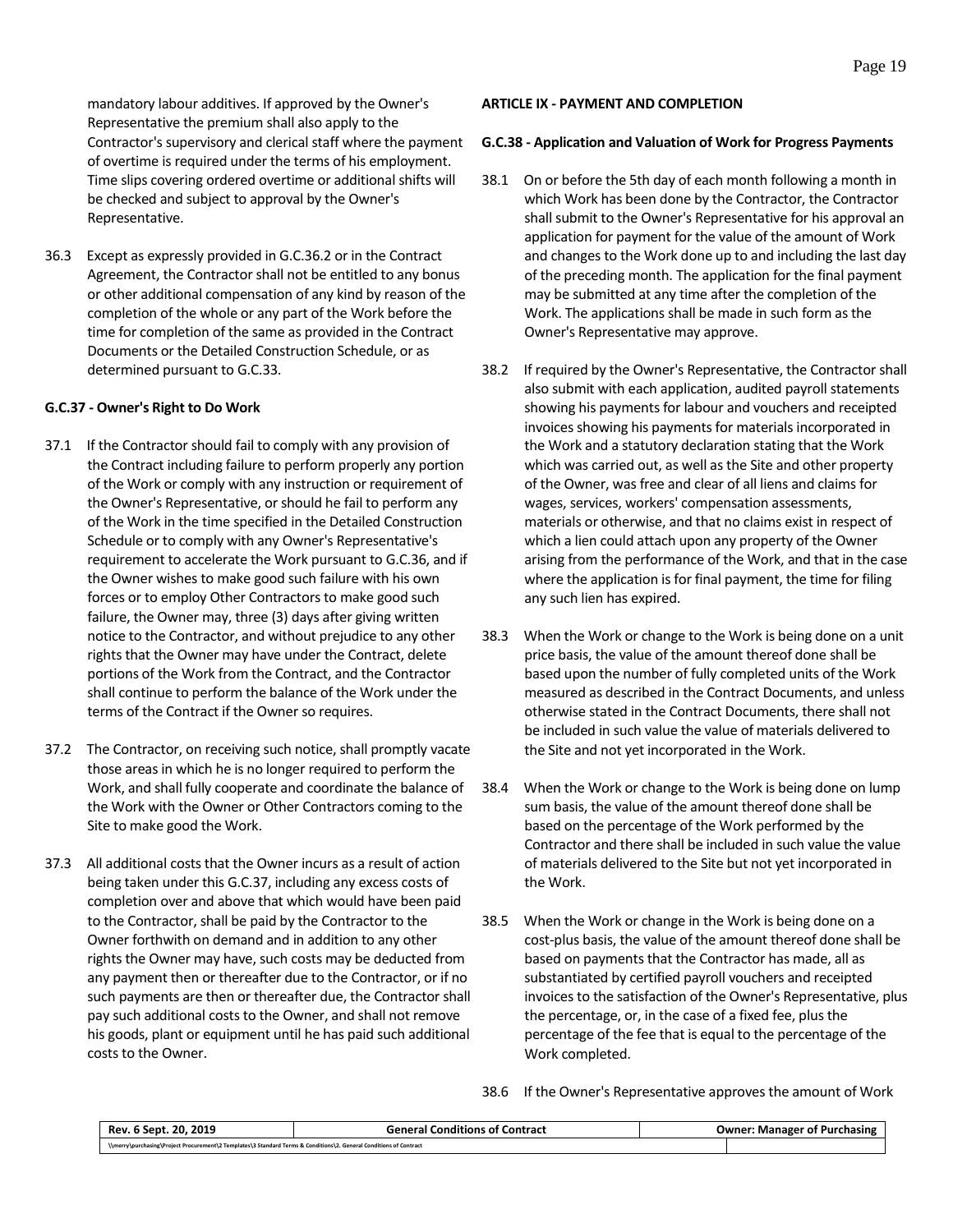and changes to the Work set forth in the Contractor's application for payment and the sum claimed by the Contractor to be payable for the same, the Owner's Representative shall forthwith issue a certificate to the Owner that such application for payment is approved. Should the Owner's Representative not approve the application for payment, the Owner's Representative will determine the amount of Work and changes to the Work completed by the Contractor up to and including the last day of the preceding month and the sum payable for the same, and shall issue a certificate to the Owner stating such amounts and such sum payable.

- 38.7 Within thirty (30) days of receipt of each certificate of the Owner's Representative approving an application under G.C.38.6 or stating the amount of Work and changes to the Work completed by the Contractor and the sum payable in respect of completed Work and changes to the Work, the Owner shall pay to the Contractor the sum so approved or stated, less the following sum or sums:
	- 38.7.1 The aggregate of all previous payments accrued under this G.C.38.7;
	- 38.7.2 An amount certified by the Owner's Representative as sufficient to indemnify the Owner against any defective workmanship or materials in accordance with G.C.18 and which shall not have been corrected prior to the date of the payment;
	- 38.7.3 Any moneysthat may be due or accruing due by the Contractor to the Owner under the provisions of the Contract or otherwise howsoever;
	- 38.7.4 Any amount which the Owner is entitled to withhold or deduct pursuant to G.C.40; and
	- 38.7.5 Any amount required to be held back under the provisions of the *Builders Lien Act* (British Columbia).
- 38.8 The receipt by the Owner of a certificate of the Owner's Representative shall be a condition precedent to the obligation of the Owner to make any payment to the Contractor under this G.C.38, under G.C.39 or under any other provision of the Contract Documents.

#### <span id="page-23-0"></span>**G.C.39 - Completion and Final Payment**

39.1 Upon receipt of a written notice that the Work is ready for final inspection and acceptance and upon receipt of an application by the Contractor for final payment, the Owner's Representative will promptly make such inspection, and when the Owner's Representative finds the Work to his entire

satisfaction under the Contract Documents (save as to defective work, if any, falling within the provisions of G.C.18) the Owner's Representative shall promptly date and issue a certificate of final payment certifying:

- 39.1.1 the date of completion, the total amount of the Contract Sum in respect of the completed Work and changes to the Work and the total amount, if any, of the deductions to be made under G.C. 19; and
- 39.1.2 the details and amount of any claim or claims duly submitted by the Contractor for additional payment but not approved by the Owner's Representative and remaining outstanding.
- 39.2 The balance unpaid of the total amount certified by the Owner's Representative as being the Contract Sum shall be paid by the Owner to the Contractor after receipt of the certificate of final payment, but there shall be deducted from such final payment the following sum or sums:
	- 39.2.1 Any moneys that may be due or accruing due by the Contractor to the Owner under the provisions of the Contract or otherwise howsoever;
	- 39.2.2 Any amount which the Owner is entitled to withhold or deduct pursuant to the provisions of the Contract; and
	- 39.2.3 An amount sufficient to protect the Owner in respect of unremedied matters notified to the Contractor pursuant to G.C.43 since the date of the certificate of final payment.
- 39.3 The issuance of the certificate of final payment by the Owner's Representative and the acceptance by the Contractor of the amount tendered for payment by the Owner under G.C.39.2 shall constitute a waiver and release by the Contractor in favour of the Owner of all claims by the Contractor under the Contract, except only those claims, if any, specified in the certificate of final payment as being not approved by the Owner's Representative and remaining outstanding and claims in respect of deductions made under G.C.39.2.2 or G.C.39.2.3.
- 39.4 In order to assist the Owner's Representative in establishing the cost of the Work where necessary for the purposes of this G.C.39, the Contractor upon request shall give full and correct information as to the number of men employed and the materials used in connection with each portion of the Work. The Contractor shall keep a separate set of complete and accurate records in connection with the Work and all of his books of account, payrolls, vouchers, invoices and documents relating to the Work shall be accessible to the Owner for

| Rev. 6 Sept. 20. 2019                                                                                              | <b>General Conditions of Contract</b> | <b>Owner: Manager of Purchasing</b> |
|--------------------------------------------------------------------------------------------------------------------|---------------------------------------|-------------------------------------|
| \\merry\purchasing\Project Procurement\2 Templates\3 Standard Terms & Conditions\2. General Conditions of Contract |                                       |                                     |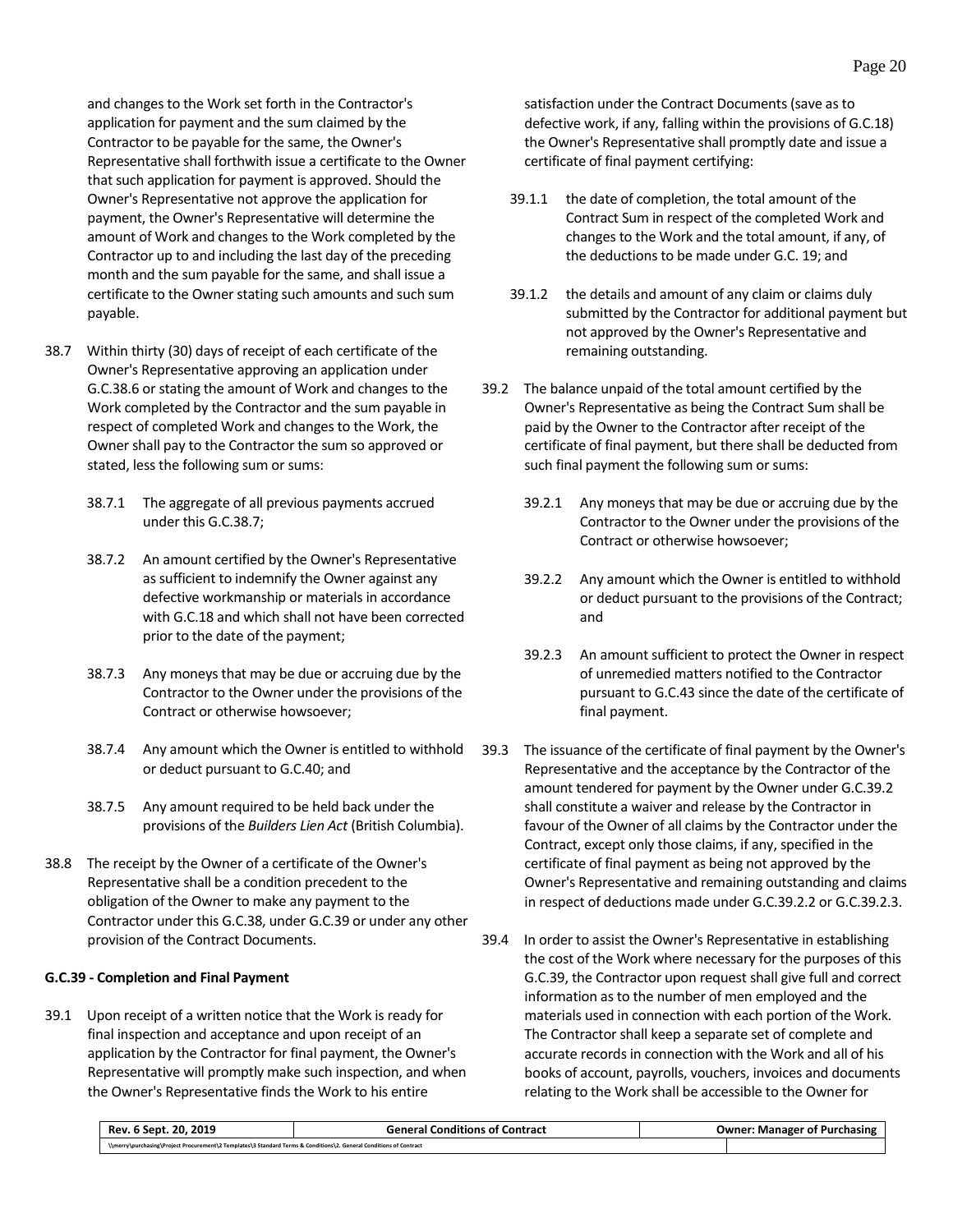inspection at any time, and the Owner shall have the right to make extracts herefrom.

- 39.5 Notwithstanding the provisions of G.C.39.2, in the case of a Contract which includes wholly or in part the installation of Equipment and services (other than road, rail and underground services) the balance unpaid of the total amount certified by the Owner's Representative as being the Contract Sum shall be paid, subject to the deductions referred to in G.C.39.2, by the Owner to the Contractor:
	- 39.5.1 as to the portion for Work other than that performed on Equipment and services, forty-five (45) days after receipt of the certificate of final payment;
	- 39.5.2 as to one-third of the portion for Work performed on Equipment and services, forty-five (45) days after receipt of the certificate of final payment; and
	- 39.5.3 as to two-thirds of the portion for Work performed on Equipment and services, ninety (90) days after the start-up of the processes or functions of which all such Equipment and services form part, and in such case the Owner's Representative shall state separately in the certificate of final payment the portion of the Contract Sum for Work performed on Equipment and services.

#### <span id="page-24-0"></span>**G.C.40 - Payment By The Contractor and Liens**

- 40.1 To protect the Owner's property from liens, the Contractor shall pay promptly for all materials, equipment and labour used on the Work, and all taxes, duties, assessments and costs in respect of the material, equipment and labour so used, and shall pay promptly all Subcontractors doing portions of the Work and shall require each Subcontractor to make promptly such payments in respect of the subcontracted Work, and in the event that the Subcontractor does not make such payments promptly the Contractor shall make such payments promptly on behalf of the Subcontractor, and shall not suffer or permit any lien or encumbrance of any kind to be filed against or upon the Owner's property regardless of the basis for such lien.
- 40.2 The Contractor agrees to promptly discharge all liens that may be filed in connection with the Work and hold the Owner harmless therefrom. When required by the Owner, the Contractor shall provide, in a form satisfactory to the Owner, lien waivers from its Subcontractors and suppliers. The Owner shall have the right to pay and to discharge whether by way of payment into court or otherwise, any liens or claims for which the Owner or any of its property may become liable at any time arising out of the Work, whether or not such liens or

claims constitute valid liens or claims, and the amount of any such lien or claim and the costs of discharging the same shall forthwith be due from the Contractor to the Owner and may be deducted from any payment then or thereafter due from the Owner to the Contractor; provided that if the Contractor wishes to dispute the validity of any such lien or claim and such dispute shall not in the opinion of the Owner unduly prejudice or inconvenience the Owner, the Contractor may proceed to dispute such lien or claim upon first furnishing the Owner with a good and sufficient bond in an amount and from an insurance or indemnity company authorized and qualified to carry on business in British Columbia and approved by the Owner indemnifying the Owner against such lien or claim and any loss or damage which may be occasioned thereby provided, however, that the Owner shall be entitled to discharge any liens or claims if so required by any financial institution providing funding in respect of the Work as a condition to further advances or otherwise.

- 40.3 Neither the final payment by the Owner nor any part thereof shall become due until the Contractor, if required by the Owner or the Owner's Representative, shall obtain and deliver to the Owner a complete release of all liens arising out of the Work and shall cause each such lien to be cancelled and discharged from the records of the appropriate Land Title Office.
- 40.4 If any lien remains unsatisfied, or any amount owed by the Contractor remains unpaid or if any additional assessments are made by any governmental authority in respect of the Work, after the Contractor has received the final payment from the Owner, and if the Owner should discharge such lien, make such payment or pay such assessment, then the Contractor shall reimburse the Owner on demand for all costs incurred in discharging such lien, or paying such assessment or amount including any legal fees thereby incurred on a solicitor and own client basis.
- 40.5 The Owner shall have the right at any time, and from time to time, to require the Contractor to produce evidence to the satisfaction of the Owner that the Work as well as the Site and other property of the Owner are free and clear of all liens and claims for wages, services, workers' compensation assessments, materials or otherwise arising out of the performance of the Contract and that no claims exist in respect of which any such lien or claim could attach upon the Work, the Site and other property of the Owner, and to withhold payment of any amount due or accruing due to the Contractor until the Owner shall have been so satisfied, and the Contractor shall in any event indemnify and save harmless the Owner from and against any and all such liens and claims.

40.6 The Owner may withhold builders' lien holdbacks which are

| 2019<br>20.<br><b>Sept</b><br>Rev.                                                                                 | <b>General Conditions of Contract</b> | Owner:<br>Purchasing<br>: Manager of |
|--------------------------------------------------------------------------------------------------------------------|---------------------------------------|--------------------------------------|
| \\merry\purchasing\Project Procurement\2 Templates\3 Standard Terms & Conditions\2. General Conditions of Contract |                                       |                                      |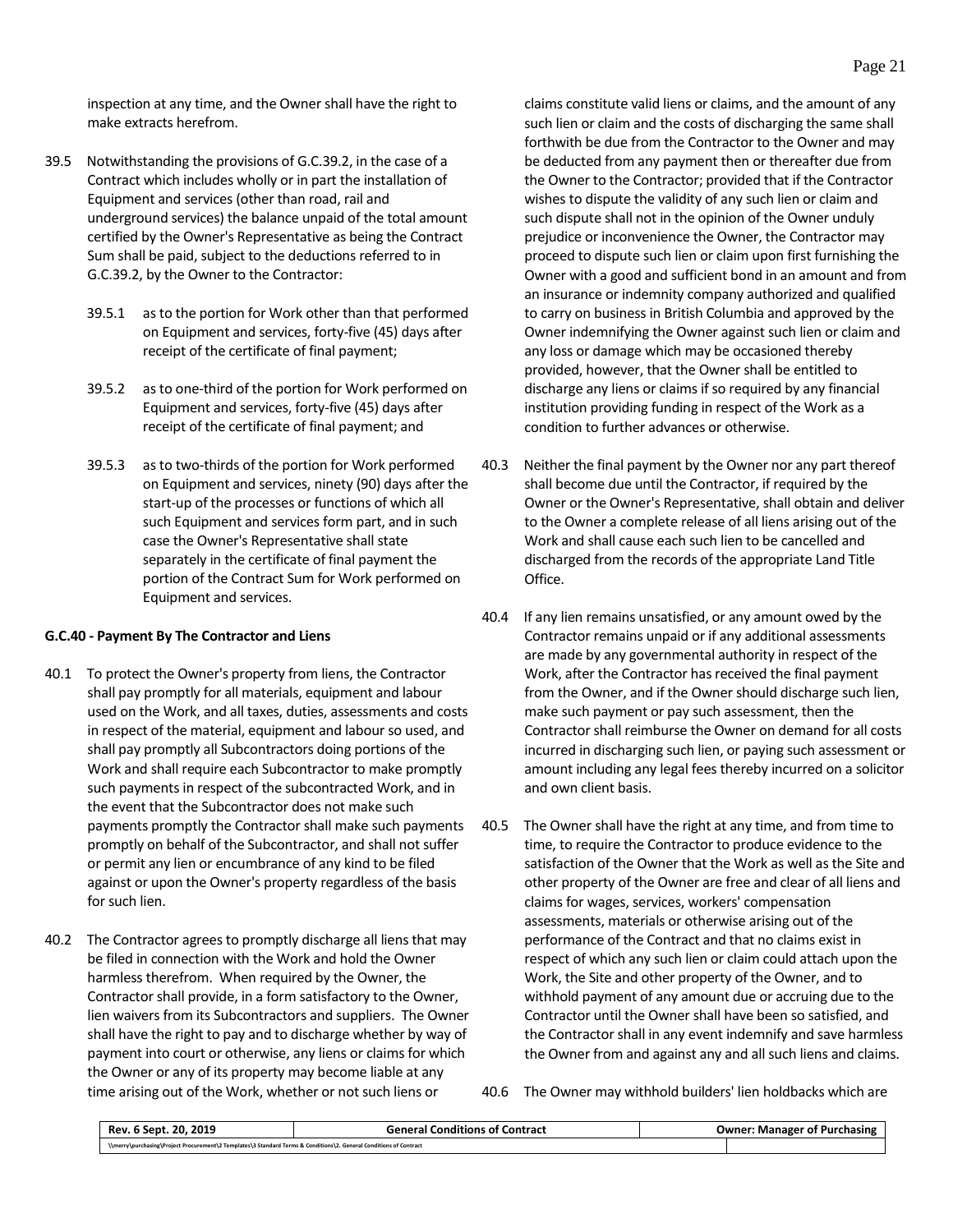required under the *Builders' Lien Act* (British Columbia) or any other applicable lien legislation or law to be withheld from any payment otherwise due to the Contractor, in which case such builders' lien holdbacks shall be released in accordance therewith.

40.7 The provisions of this G.C.40 shall apply notwithstanding anything elsewhere contained in the Contract Documents.

# <span id="page-25-0"></span>**G.C.41 - Provisional Sums**

41.1 The Contractor shall include in the Contract Sum all provisional sums if any, that are mentioned in the Contract Documents, which provisional sums shall be expended in whole or in part as the Owner's Representative shall direct, the amount of the Contract Sum being adjusted to conform with the actual amount of the provisional sums so spent, all as determined by the Owner's Representative. The Contract Sum shall include an allowance for the Contractor's expenses and profit pertaining to the Work to be paid for from the provisional sums.

# <span id="page-25-1"></span>**G.C.42 - Use of Completed Portions By The Owner**

41.2 The Owner shall have the right to take possession of and use any completed or partially completed portions of the Work, notwithstanding that the period of time for completing the Work, or such portions thereof, may not have expired. Such taking possession of and use shall not be deemed an acceptance of any of the Work not carried out in accordance with the Contract Documents. If the Contractor believes that such prior use has increased the cost or delayed the completion of the Work, the matter shall be dealt with subject and pursuant to G.C.33.

# <span id="page-25-2"></span>**G.C.43 - Warranty**

43.1 Neither the certificate of final payment nor the final payment nor any provision in the Contract Documents shall relieve the Contractor from responsibility for, or be construed as an acceptance of, any Work or part thereof not in accordance with the Contract Documents, or any faulty materials, workmanship, or faulty design on the part of the Contractor, appearing within a period of **[two years]** from the date of completion of the Project, and the Contractor shall correct, at the Contractor's sole expense, the Work or remedy any defects due to such faulty workmanship, materials, or Contractor design which appear within such period and pay for any damage to other work resulting therefrom. The Owner will give notice promptly to the Contractor of observed Work not in accordance with the Contract Documents and of observed faulty materials, workmanship, or Contractor design. Notwithstanding the provisions of this G.C.43, if any law of the Province of British Columbia creates a more extended liability for faulty materials, workmanship, or Contractor design then the provisions of that law shall apply. The warranty provided hereby is in addition to and is not in substitution of any other warranty of the Contractor, supplier or manufacturer, as the case may be.

- 43.2 If and so often as the Contractor fails to commence the correction of the Work or the remedying of any defect due to faulty workmanship, materials, or Contractor design within seven (7) days after a notice is given by the Owner pursuant to G.C.43.1 or fails to prosecute such correction or remedying diligently and continuously to completion, and if and so often the Owner wishes to make good any such failure with his own forces or to employ Other Contractors to make good such failure, then the Owner may proceed to do so upon and subject to the provisions of G.C.37.
- 43.3 The Contractor shall arrange that manufacturer's guarantees or warranties on equipment and material that he furnishes for the Work shall be made out in the name of the Owner and commence from the date that the Equipment or material are put into full time operation. Guarantees and warranties that the Contractor obtains from vendors or suppliers of Equipment and materials shall not relieve the Contractor of his obligations and responsibilities under this G.C.43.

# <span id="page-25-3"></span>**ARTICLE X - ASSIGNMENT**

# <span id="page-25-4"></span>**G.C.44 - Assignment**

44.1 The Contractor shall not assign the Contract or any portion thereof, or any benefit or moneys accruing to it thereunder, without the written consent of the Owner first had and obtained, which consent may be arbitrarily withheld, and any such assignment without such consent shall be void. The Contract shall not be or be deemed to be an asset in bankruptcy of the Contractor.

# <span id="page-25-5"></span>**ARTICLE XI - TERMINATION AND STOPPAGE OF WORK**

# <span id="page-25-6"></span>**G.C.45 - Owner's Right to Terminate Contract**

- 45.1 The Owner shall be entitled to terminate all rights, benefits and privileges of the Contractor under the Contract by notice in writing to the Contractor as follows:
	- 45.1.1 Without prior notice without cause;
	- 45.1.2 Without prior notice if the Contractor becomes insolvent, or if a petition in bankruptcy is filed by or against him, or if he should make a general assignment for the benefit of creditors, or if a

| Rev. 6 Sept. 20, 2019                                                                                              | <b>General Conditions of Contract</b> | <b>Owner: Manager of Purchasing</b> |
|--------------------------------------------------------------------------------------------------------------------|---------------------------------------|-------------------------------------|
| \\merry\purchasing\Project Procurement\2 Templates\3 Standard Terms & Conditions\2. General Conditions of Contract |                                       |                                     |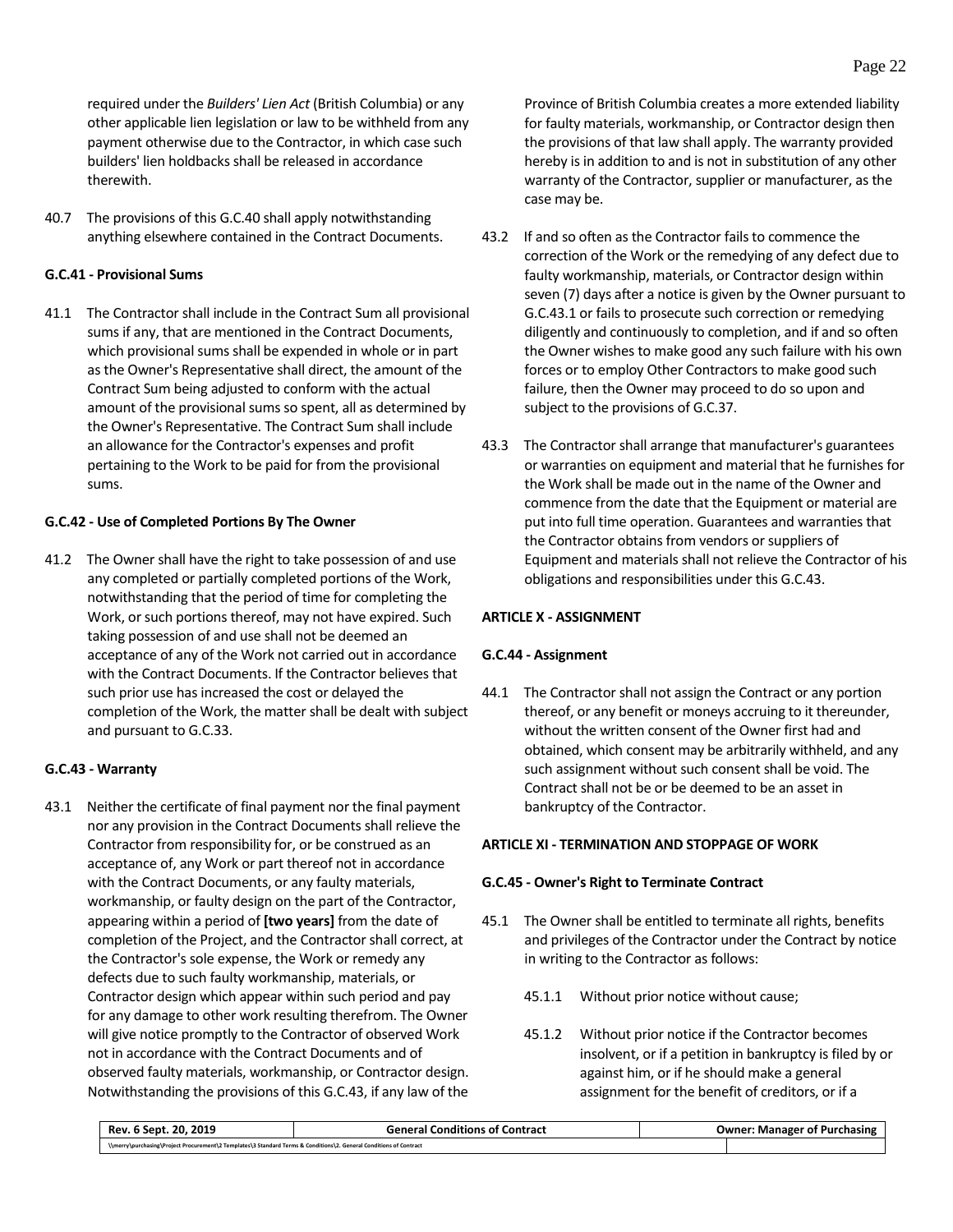receiver should be appointed for the Contractor's property or any part thereof;

- 45.1.3 Ten (10) days after giving the Contractor written notice of the Contractor's failure to comply with any term or condition of the Contract, and provided that the Contractor has not corrected such failure within the ten (10) days;
- 45.1.4 Without prior notice if the Project should be lawfully and permanently stopped under an order made by any court or duly appointed governmental authority; and
- 45.1.5 Without prior notice if the Owner, in its sole discretion, shall conclude that the Contract should be terminated and the Contractor should leave the Site because of an existing or possible labour dispute and gives such notice to the Contractor, whereupon the Contractor shall forthwith accept and comply with the notice.
- 45.2 In the event of termination by the Owner under any provision of this G.C.45 the Owner shall have the right to take title to and possession of the Work and all materials, tools, appliances, plant and Equipment thereon, and to complete the Work by whatever method the Owner may deem expedient. On or before the completion of the Work the Owner will return to the Contractor the tools, appliances, plant and Equipment of which he had taken possession.
- 45.3 In the event of termination under this G.C.45, the Owner will pay to the Contractor such sum as shall, in the opinion of the Owner's Representative be sufficient to compensate the Contractor for all Work properly done and materials supplied by him and the use of materials, tools, appliances, plant and Equipment pursuant to G.C.45.2 but not for loss of anticipated profit on the unexecuted portions of the Work, less the amount of any costs or damages incurred by the Owner as a result of any default of the Contractor.

# <span id="page-26-0"></span>**G.C.46 - Contractor's Right to Stop Work or Terminate Contract**

- 46.1 The Contractor shall be entitled to stop the Work or terminate the Contract by notice in writing to the Owner:
	- 46.1.1 without prior notice if the Work should be lawfully and permanently stopped under an order of any court or duly constituted governmental authority of competent jurisdiction and of final resort; or
	- 46.1.2 fourteen (14) days after giving notice to the Owner should the Owner fail to pay to the Contractor any

sum payable as approved or stated in any Owner's Representative's certificate within a period of thirty (30) days of the due date of payment, and provided the Owner has failed to pay the sum due within such fourteen (14) days.

- 46.2 The Contractor's right to stop the Work or terminate the Contract pursuant to G.C.46.1.2 shall be subject to the Owner's rights to withhold or deduct money pursuant to the Contract.
- 46.3 After termination of the Contract pursuant to this G.C.46 the Contractor shall be entitled to recover from the Owner payment for all Work executed with a reasonable allowance for profit, and for any loss sustained upon any plant, equipment and/or material, but not for any anticipated profit.

#### <span id="page-26-1"></span>**ARTICLE XII - INSURANCE**

# <span id="page-26-2"></span>**G.C.47 - Insurance to be Provided by the Contractor and Subcontractors**

- 47.1 Motor Vehicle Liability Insurance
	- 47.1.1 The Contractor shall provide, at its expense, and maintain in force during the continuance of the Contract, Statutory Motor Vehicle Liability Insurance, covering all its owned or leased vehicles for minimum limits of liability of \$5,000,000 including bodily injuries and property damage.
- 47.2 Comprehensive General Liability Insurance
	- 47.2.1 The Contractor shall provide at its own expense and maintain in force during the continuance of the Contract and for the periods specified in G.C.47.4.4, Comprehensive General Liability Insurance for the benefit of the Owner, the Contractor and such other corporation or person as the Owner may determine on terms satisfactory to the Owner and the Contractor shall maintain such insurance for minimum, limits of liability of \$5,000,000 including bodily injuries and property damage on terms satisfactory to the Owner. The Comprehensive General Liability Insurance Policy shall provide, inter alia, that the insurer thereunder will pay all expenses, including legal costs, incurred in connection with any claims that may be requested to be contested by an insured party and will include clauses providing for cross liability coverage and breaches of conditions by an insured and shall provide that the Owner be given at least thirty (30) days' written notice of cancellation of coverage.

| Rev. 6 Sept. 20, 2019                                                                                              | <b>General Conditions of Contract</b> | <b>Owner: Manager of Purchasing</b> |
|--------------------------------------------------------------------------------------------------------------------|---------------------------------------|-------------------------------------|
| \\merry\purchasing\Project Procurement\2 Templates\3 Standard Terms & Conditions\2. General Conditions of Contract |                                       |                                     |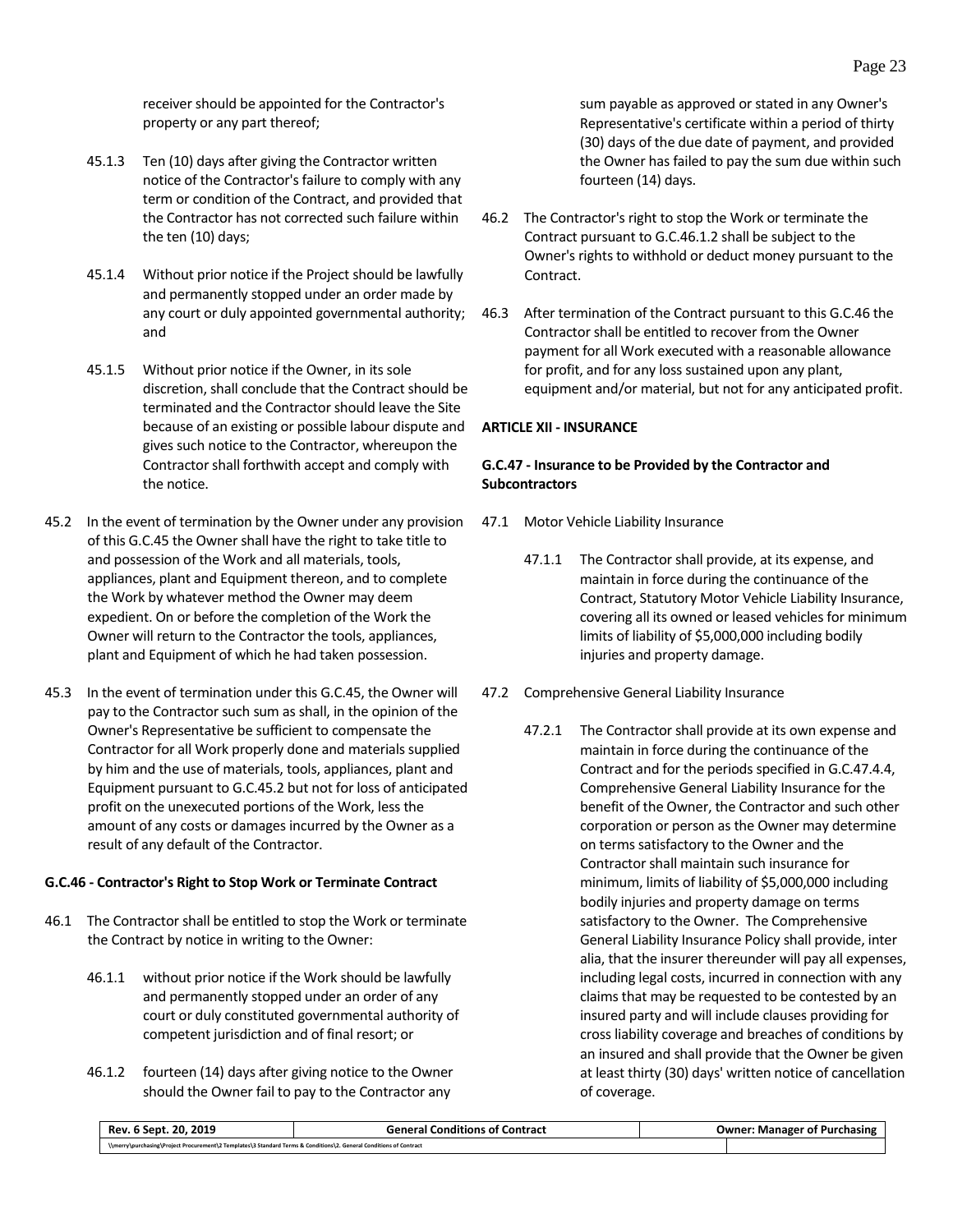- 47.3 Insurance On Construction Equipment
	- 47.3.1 To the extent applicable, the Contractor shall provide at its own expense and maintain in force during the continuance of the Contract, insurance commonly referred to as "Inland Marine" covering all construction equipment, tools and apparatus, including vessels and temporary buildings, owned or leased by the Contractor.
	- 47.3.2 The Contractor shall arrange, and cause each Subcontractor engaged by the Contractor to arrange, for all policies of insurance to be provided pursuant to this G.C.47 to contain a waiver of subrogation clause against the Owner, Contractor, Owner's Representative and each of the Subcontractors and Other Contractors connected with the Project.

#### 47.4 General

- 47.4.1 The Contractor shall cause each Subcontractor engaged by it to obtain and maintain during the continuance of his subcontract with the Contractor, insurance of the nature prescribed for the Contractor in this G.C.47 and in default of so doing shall accept such liability and save the Owner harmless therefrom.
- 47.4.2 All policies of insurance required under this G.C.47 shall be subject to the approval of the Owner as to the insurers and as to the adequacy of protection, and the Contractor shall furnish, and shall cause each Subcontractor engaged by it to furnish, to the Owner satisfactory evidence of obtaining and maintaining in force of all such insurance. All such policies shall contain provision that the policies cannot be cancelled or materially altered without at least thirty (30) days' prior written notice to the Owner.
- 47.4.3 If the Contractor fails to insure or keep insured, or fails to cause any Subcontractor to insure as provided in this G.C.47 the Owner may do all things necessary to effect and maintain such insurance and any moneys expended by it for that purpose shall be repayable by the Contractor on demand, or may be deducted from any amount due the Contractor from the Owner.

47.4.4 The Contractor shall maintain all such insurance in effect, at all times, until the Work called for by the Contractor in the Contract Documents has been completed and finally accepted by the Owner and all operations at the Site, including removal of construction equipment have been concluded, and for a period of 12 months thereafter except with respect to completed operations coverage that shall be maintained for a period of 24 months thereafter.

# <span id="page-27-0"></span>**ARTICLE XIII – MISCELLANEOUS PROVISIONS**

#### <span id="page-27-1"></span>**G.C.48 - Entire Agreement**

48.1 The Contract Documents are complementary, and what is called for in any one shall be as binding as if called for by all. The Contract Documents shall be interpreted as a whole and the intent of the whole rather than the interpretation of any special part shall govern the entire agreement between the parties and except as stated therein, the Contract Documents and the instruments and documents to be executed and delivered pursuant thereto, contain all of the representations, warranties, covenants and agreements of the respective parties hereto.

# <span id="page-27-2"></span>**G.C.49 – Waivers**

49.1 The failure of either party to enforce at any time any of the provisions of the Contract or to require at any time performance by the other party of any of such provisions, shall in no way be construed to be a waiver of such provision, nor in any way to affect the validity of the Contract or any parts thereof, or the right of either party thereafter to enforce each and every provision.

# <span id="page-27-3"></span>**G.C. 50 - Modification**

50.1 No waiver, modification, or amendment of any of the provisions of the Contract shall be binding unless it is in writing and signed by duly authorized representatives of both parties.

# <span id="page-27-4"></span>**G.C. 51 - Headings**

51.1 The headings used in the Contract are not to be construed as modifying, limiting or expanding in any way the scope or extent of the provisions in the Contract.

# <span id="page-27-5"></span>**G.C. 52 - Assignment**

52.1 The Contract may not be assigned by the Contractor without the prior written consent of the Owner, which consent may be unreasonably withheld. Any purported assignment

| 20.2019<br>Rev.<br>Sept                                                                                            | l Conditions of Contract<br>General | : Manager of Purchasing<br>Owner: |
|--------------------------------------------------------------------------------------------------------------------|-------------------------------------|-----------------------------------|
| \\merry\purchasing\Project Procurement\2 Templates\3 Standard Terms & Conditions\2. General Conditions of Contract |                                     |                                   |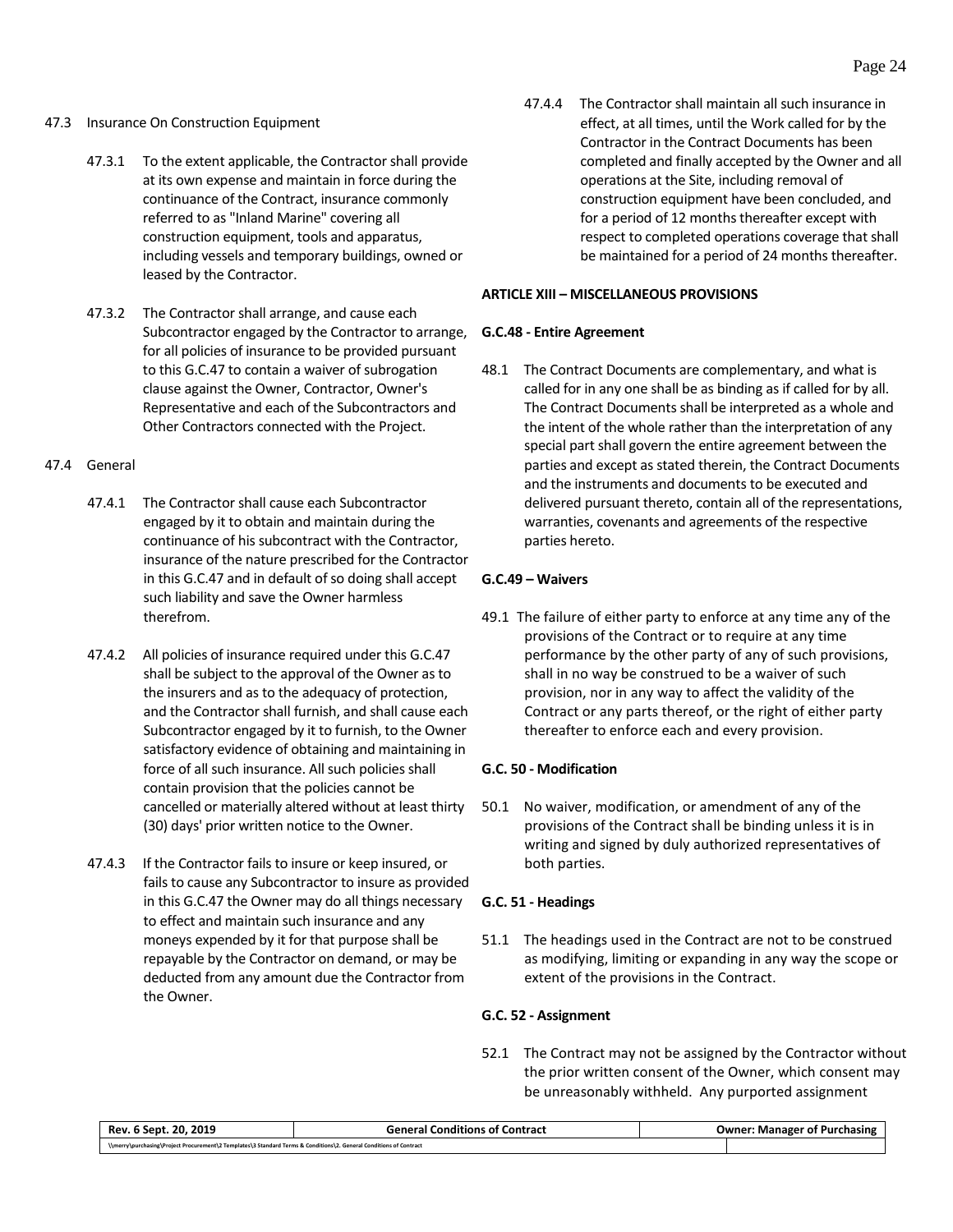without such prior written consent shall be null and void.

# <span id="page-28-0"></span>**G.C. 53 - Cooperation with Financing Parties**

53.1 The Contractor agrees to cooperate within reason with the financial institutions and lessors that provide financing and/or insurance for the construction, ownership, and operation of the project in which the Equipment is being used, to supply such information and documentation (subject to the confidentiality undertakings of such institutions) and to grant such written consents to the assignment of the Contract as collateral security on terms reasonably acceptable to the Contractor.

# <span id="page-28-1"></span>**G.C. 54 - Governing Law and Attornment**

54.1 The Contract shall be governed by, and construed in accordance with, the laws of the Province of British Columbia and the rights and remedies of the parties will be determined in accordance with those laws. The parties hereby irrevocably agree that any legal action or proceedings with respect to this Agreement may be brought in the courts in Vancouver, British Columbia or in such other **G.C. 62 - Time of the Essence** court as the parties may elect and, by execution and delivery of this Agreement, the parties hereby irrevocably submit to the jurisdiction of such court.

# <span id="page-28-2"></span>**G.C. 55 - Authority**

55.1 The parties each hereby warrant to the other that they are fully authorized to enter into the Contract and to carry out their respective obligations as set forth herein.

# <span id="page-28-3"></span>**G.C. 56 – Severability**

56.1 If any portion or portions of the Contract shall, for any reason, be declared by a court of competent jurisdiction to be invalid and unenforceable, the remaining portion or portions of the Contract shall remain valid and enforceable.

# <span id="page-28-4"></span>**G.C. 57 - No Agency**

57.1 The parties acknowledge that each is an independent entity and nothing herein constitutes a joint venture, partnership or similar relationship and that neither party has the right to **ARTICLE XV - ARBITRATION** bind or act for the other as agent or in any other capacity.

# <span id="page-28-5"></span>**G.C. 58 - Further Assurances**

58.1 The parties hereto shall, with reasonable diligence, do all such things and provide all such reasonable assurances as may be required to consummate the transactions contemplated hereby, and each party hereto shall provide such further documents or instruments required by the other party as may be reasonably necessary or desirable to effect the purpose of the Contract and carry out its provisions.

# <span id="page-28-6"></span>**G.C. 59 - Enurement**

59.1 The Contract shall be binding and enure to the benefit of the parties and their respective successors and permitted assigns.

# <span id="page-28-7"></span>**G.C. 60 - Currency**

60.1 All references to currency in the Contract are to Canadian dollars unless otherwise stated.

# <span id="page-28-8"></span>**G.C. 61 - Articles and Sections**

61.1 The division of the Contract into Articles and Sections is for convenience of reference only and shall not affect the interpretation or construction of the Contract.

<span id="page-28-9"></span>62.1 The Contractor acknowledges that time is of the essence in respect of the supply of the Equipment and the performance of the Work hereunder and that prompt and timely performance of all such obligations, including all performance dates, timetables, milestones and other requirements hereunder is strictly required.

# <span id="page-28-10"></span>**ARTICLE XIV - NON-RECOURSE**

# <span id="page-28-11"></span>**G.C.63 - Non-Recourse Clause**

63.1 Other than Mercer Celgar Limited and/or any successor or assignee that agrees to be so bound, no person shall have any liability under the Contract or arising herefrom nor shall recourse be had to the assets of any person for payment of any amount owing under the Contract by reason of such person being considered or found to be a general partner of the Owner or to have taken part in the management of the business of the Owner.

# <span id="page-28-13"></span><span id="page-28-12"></span>**G.C. 64 - Agreement to Arbitrate**

64.1 In the event of a dispute between the parties hereto with respect to any term or condition of the Contract, or with respect to any determination made by the Owner or Owner's Representative hereunder, which determination is specified to be subject to any party's right to dispute same, and which is so

| 20.2019<br>Rev.<br>6 Sept.                                                                                         | General Conditions of Contract | <b>Owner: Manager of Purchasing</b> |
|--------------------------------------------------------------------------------------------------------------------|--------------------------------|-------------------------------------|
| \\merry\purchasing\Project Procurement\2 Templates\3 Standard Terms & Conditions\2. General Conditions of Contract |                                |                                     |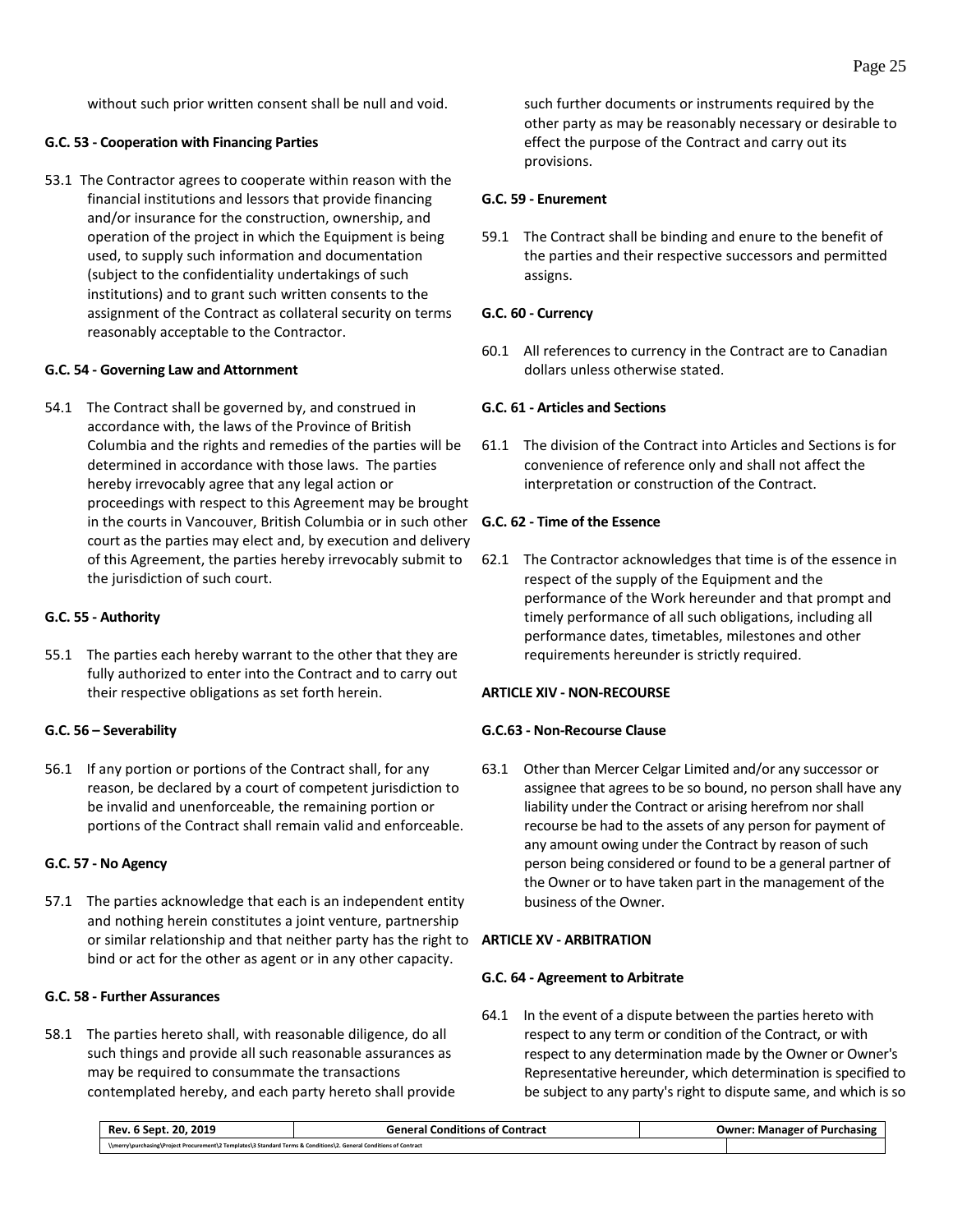disputed, if such dispute or disputes cannot be resolved by the parties, then in any such event the matter shall be referred to an Arbitrator pursuant to the provisions of the *Commercial Arbitration Act*, R.S.B.C. 1996, c. 55, and amendments and substitutions thereto, whose decision shall be final and binding upon all parties hereto.

- 64.2 Whenever any determination, question or issue is referred to the Arbitrator, pending the decision of the Arbitrator the Contractor shall continue to diligently proceed with the Work subject to the following:
	- 64.2.1 If the determination, question or issue relates to safety concerns of the Owner or Owner's Representative, the Owner's or Owner's Representative's determination shall govern pending the decision of the Arbitrator;
	- 64.2.2 If the determination, question or issue relates to the amount of any payment to be made by the Owner or Owner's Representative to the Contractor or the Contractor to the Owner or Owner's Representative, the Owner or Owner's Representative and the Contractor shall agree upon a provisional payment pending the decision of the Arbitrator, or failing such agreement, such payment shall be withheld; and
	- 64.2.3 If the determination, question or issue relates to any other matter, the parties shall make best efforts to agree to a provisional course of action pending the decision of the Arbitrator, but failing such agreement, the determination of the Owner or Owner's Representative shall govern in the interim.

# <span id="page-29-0"></span>**ARTICLE XVI - CONFIDENTIALITY**

#### <span id="page-29-1"></span>**G.C. 65 - Confidential Information**

65.1 All non-public, confidential or proprietary information of the Owner, including, but not limited to, trade secrets, technology, information pertaining to business operations and strategies, and information pertaining to customers, pricing, and marketing (collectively, in this G.C. 65, the "Confidential Information"), disclosed by the Owner to the Contractor, whether disclosed orally or disclosed or accessed in written, electronic or other form or media, and whether or not marked, designated or otherwise identified as "confidential," in connection with the provision of the Work and hereunder is confidential, and shall not be disclosed or copied by Contractor without the prior written consent of the Owner. Confidential Information does not include information that is: (i) in the public domain; (ii) known to Contractor at the time of disclosure; or (iii) rightfully obtained by Contractor on a non-

| Rev. 6 Sept. 20, 2019                                                                                              | <b>General Conditions of Contract</b> | <b>Owner: Manager of Purchasing</b> |
|--------------------------------------------------------------------------------------------------------------------|---------------------------------------|-------------------------------------|
| \\merry\purchasing\Project Procurement\2 Templates\3 Standard Terms & Conditions\2. General Conditions of Contract |                                       |                                     |

confidential basis from a third-party. The Contractor shall use the Confidential Information only for the purposes of the Work.